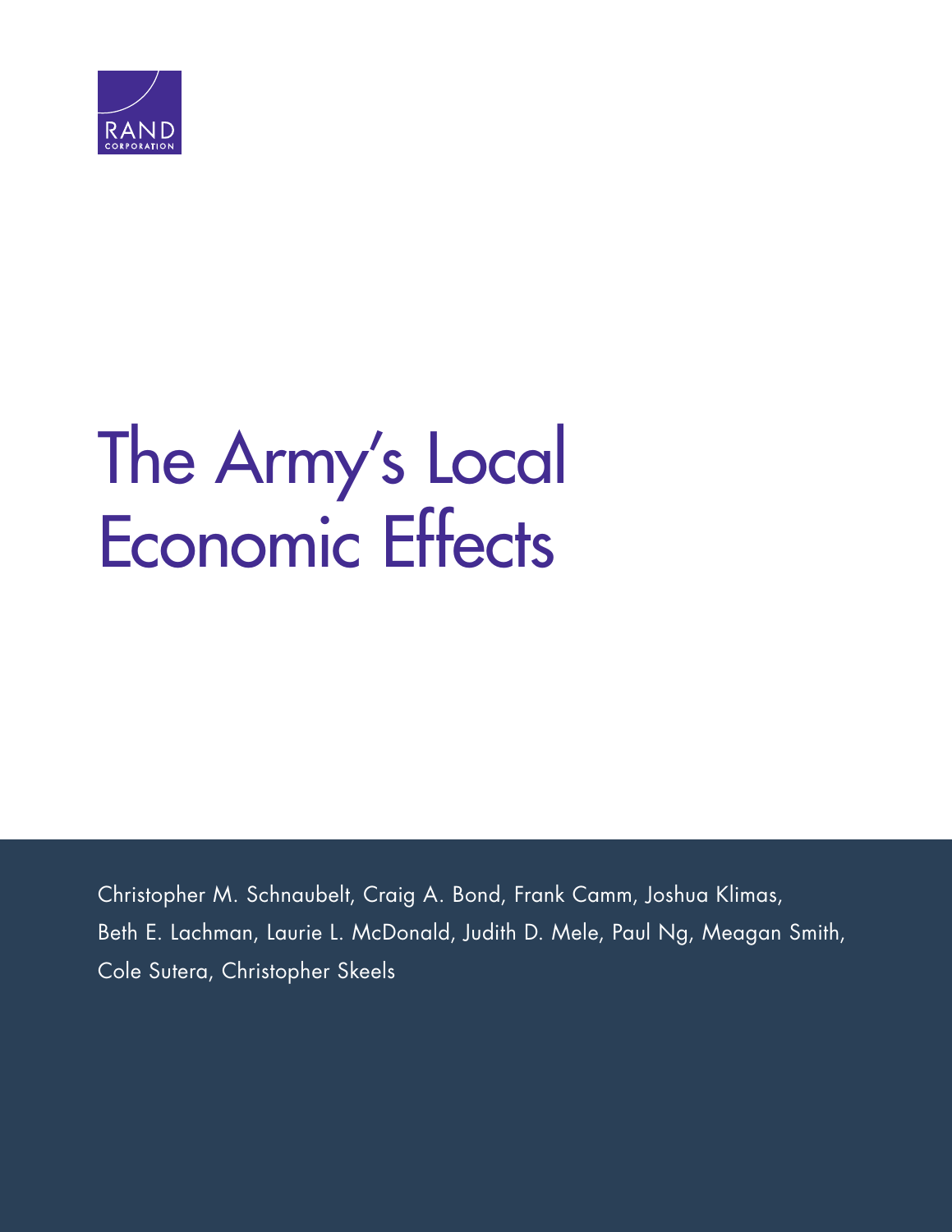For more information on this publication, visit [www.rand.org/t/rr1119](http://www.rand.org/t/rr1119)

Library of Congress Cataloging-in-Publication Data is available for this publication.

ISBN 978-0-8330-9063-8

Published by the RAND Corporation, Santa Monica, Calif. © Copyright 2015 RAND Corporation RAND<sup>®</sup> is a registered trademark.

#### Limited Print and Electronic Distribution Rights

This document and trademark(s) contained herein are protected by law. This representation of RAND intellectual property is provided for noncommercial use only. Unauthorized posting of this publication online is prohibited. Permission is given to duplicate this document for personal use only, as long as it is unaltered and complete. Permission is required from RAND to reproduce, or reuse in another form, any of its research documents for commercial use. For information on reprint and linking permissions, please visit [www.rand.org/pubs/permissions.html.](http://www.rand.org/pubs/permissions.html)

The RAND Corporation is a research organization that develops solutions to public policy challenges to help make communities throughout the world safer and more secure, healthier and more prosperous. RAND is nonprofit, nonpartisan, and committed to the public interest.

RAND's publications do not necessarily reflect the opinions of its research clients and sponsors.

Support RAND Make a tax-deductible charitable contribution at [www.rand.org/giving/contribute](http://www.rand.org/giving/contribute)

[www.rand.org](http://www.rand.org)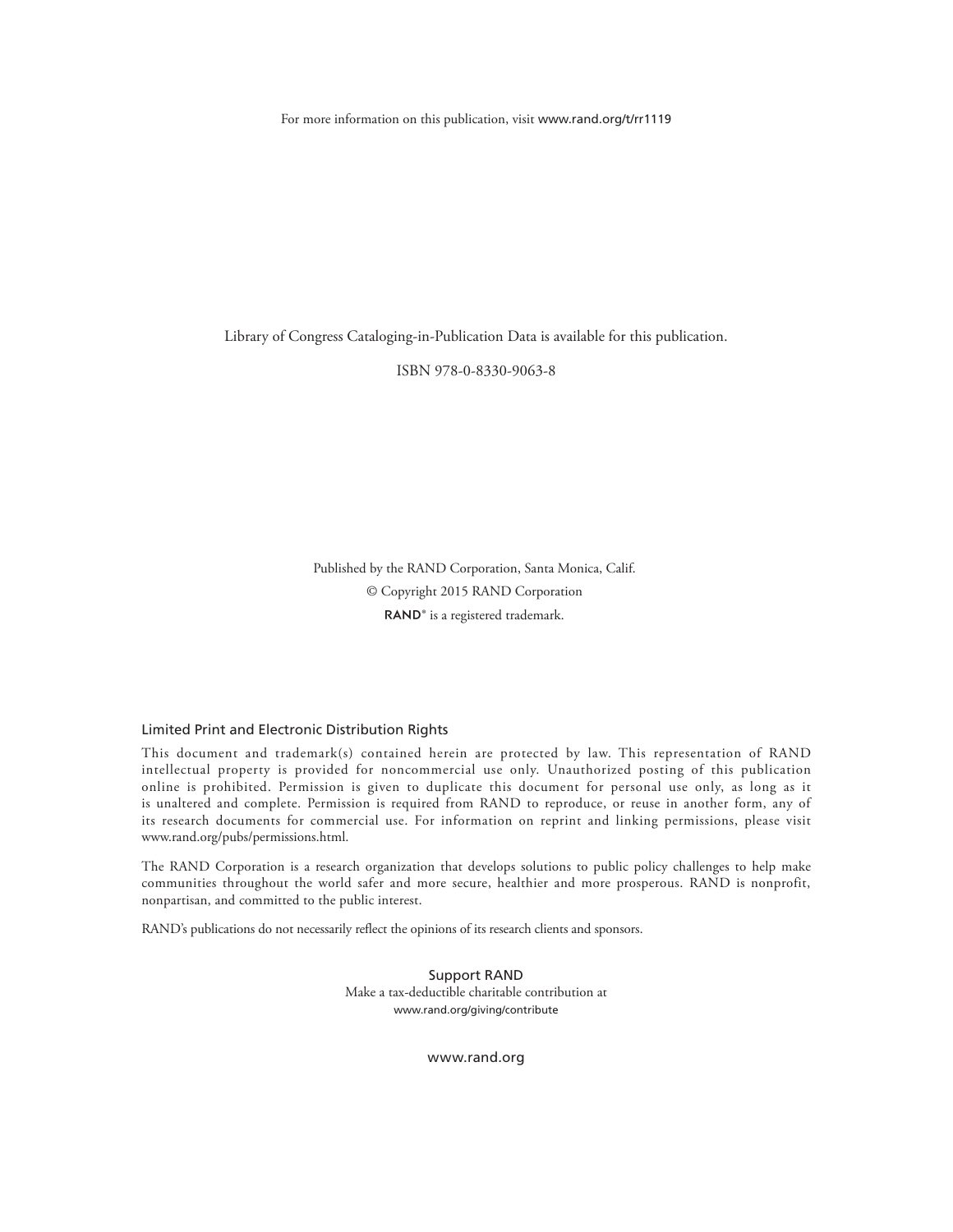As a result of the Budget Control Act of 2011 and sequestration, the U.S. Army experienced an approximate \$15.35 billion budget decrease in fiscal year (FY) 2013 and initiated a decrease of more than 106,000 soldiers and civilian employees from all components. Although full sequestration-level cuts were not imposed in FYs 2014 and 2015, their return could mean that the Army's cumulative total budget reductions would be more than \$79 billion from its baseline for FYs 2016–2020. Even if automatic sequestration is legislatively altered or overturned, there could be pressure on the Army to further decrease its force size and expenditures as the United States continues to increase its ratio of debt to gross domestic product. Despite the near-term (and perhaps temporary) relief from sequestration, the 2014 *Quadrennial Defense Review* states that the Regular Army will decrease strength from its wartime high of 570,000 to 440,000–450,000 soldiers.<sup>1</sup>

Although key decisions have not yet been made, and there are numerous factors involved, plausible consequences for a return to sequestration-level funding include further decreases in the Army's Regular, Reserve, and Guard forces—cutting Regular Army end strength to 420,000, Army National Guard to 315,000, and U.S. Army Reserve to 185,000. The government civilian workforce in each of these components would also be reduced.

Decreasing Army spending, soldiers, and government civilian positions will produce broad economic effects in the states and communities that experience these reductions, including the loss of additional jobs and output linked to Army procurement and personal spending by soldiers and government civilians whose positions are eliminated. To help inform decisionmaking in the event that the Army experiences these cuts, the U.S. Army Quadrennial Defense Review Office asked the RAND Arroyo Center to provide an empirical understanding of how Army spending affects communities and states to help Army leaders more accurately inform Congress on the distribution of Army personnel and procurement spending and the ripple effects, or "backward linkages," that it supports. This report presents findings from RAND Arroyo Center research on the economic activity supported by Army spending at the local level across the nation.

This research was sponsored by the U.S. Army, G-8, and conducted within the RAND Arroyo Center's Strategy and Resources Program. The program director is Terrence Kelly, and the co–principal investigators for this report were Christopher Schnaubelt and Craig Bond. RAND Arroyo Center, part of the RAND Corporation, is a federally funded research and development center sponsored by the United States Army.

The Project Unique Identification Code (PUIC) for the project that produced this document is RAN146702.

<sup>1</sup> U.S. Department of Defense, *Quadrennial Defense Review 2014*, Washington, D.C., March 4, 2014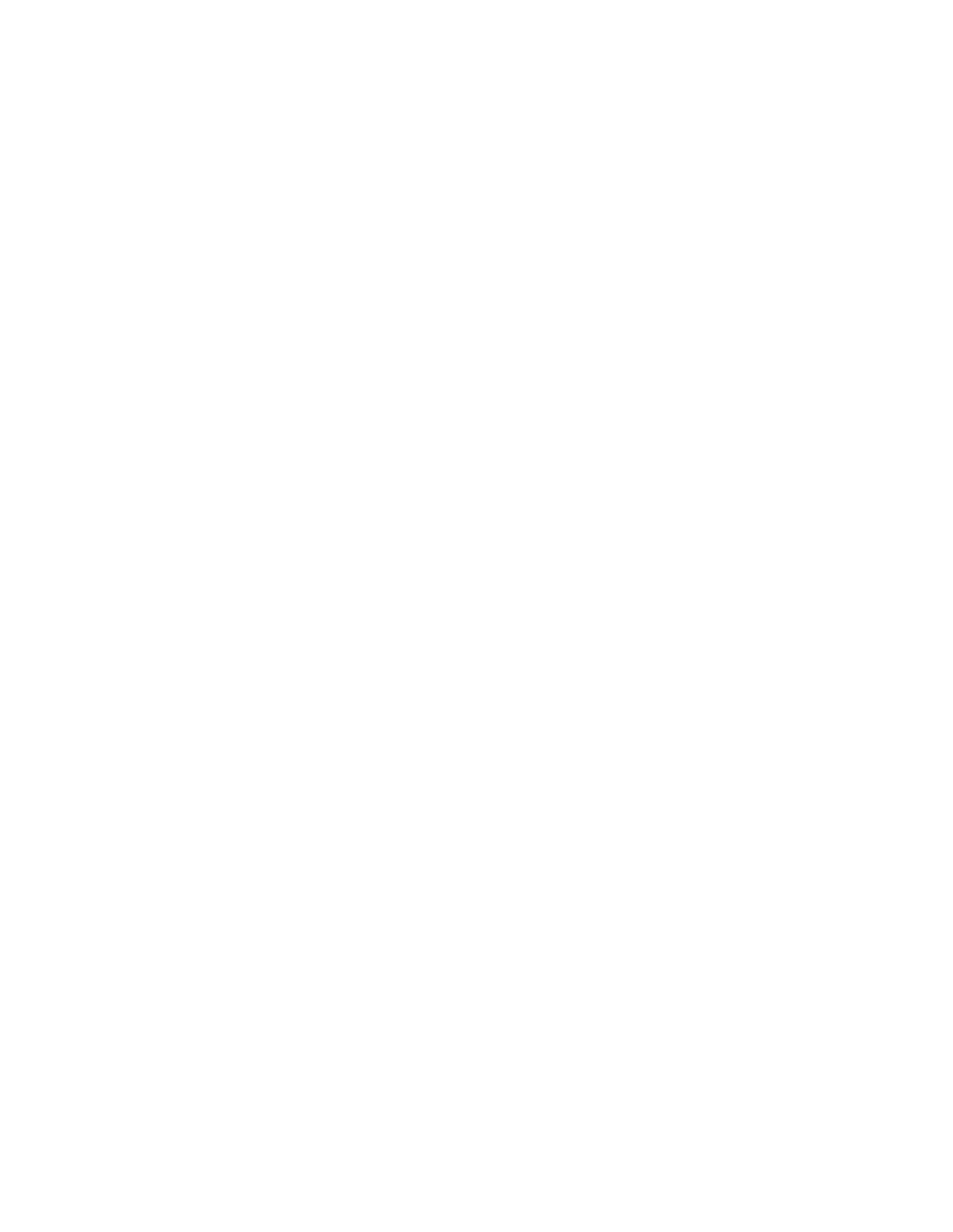## **Contents**

| <b>CHAPTER ONE</b>                                                                      |
|-----------------------------------------------------------------------------------------|
|                                                                                         |
|                                                                                         |
|                                                                                         |
|                                                                                         |
|                                                                                         |
|                                                                                         |
| <b>CHAPTER TWO</b>                                                                      |
|                                                                                         |
|                                                                                         |
|                                                                                         |
|                                                                                         |
| Estimating the Economic Activity Associated with Army Spending at the District Level 11 |
| Estimating the Economic Activity Associated with Army Spending at the State Level  16   |
|                                                                                         |
| <b>CHAPTER THREE</b>                                                                    |
|                                                                                         |
|                                                                                         |
|                                                                                         |
|                                                                                         |
|                                                                                         |
| Relationship of Component-Level Data Splits with Related RAND Research 23               |
| <b>CHAPTER FOUR</b>                                                                     |
|                                                                                         |
|                                                                                         |
|                                                                                         |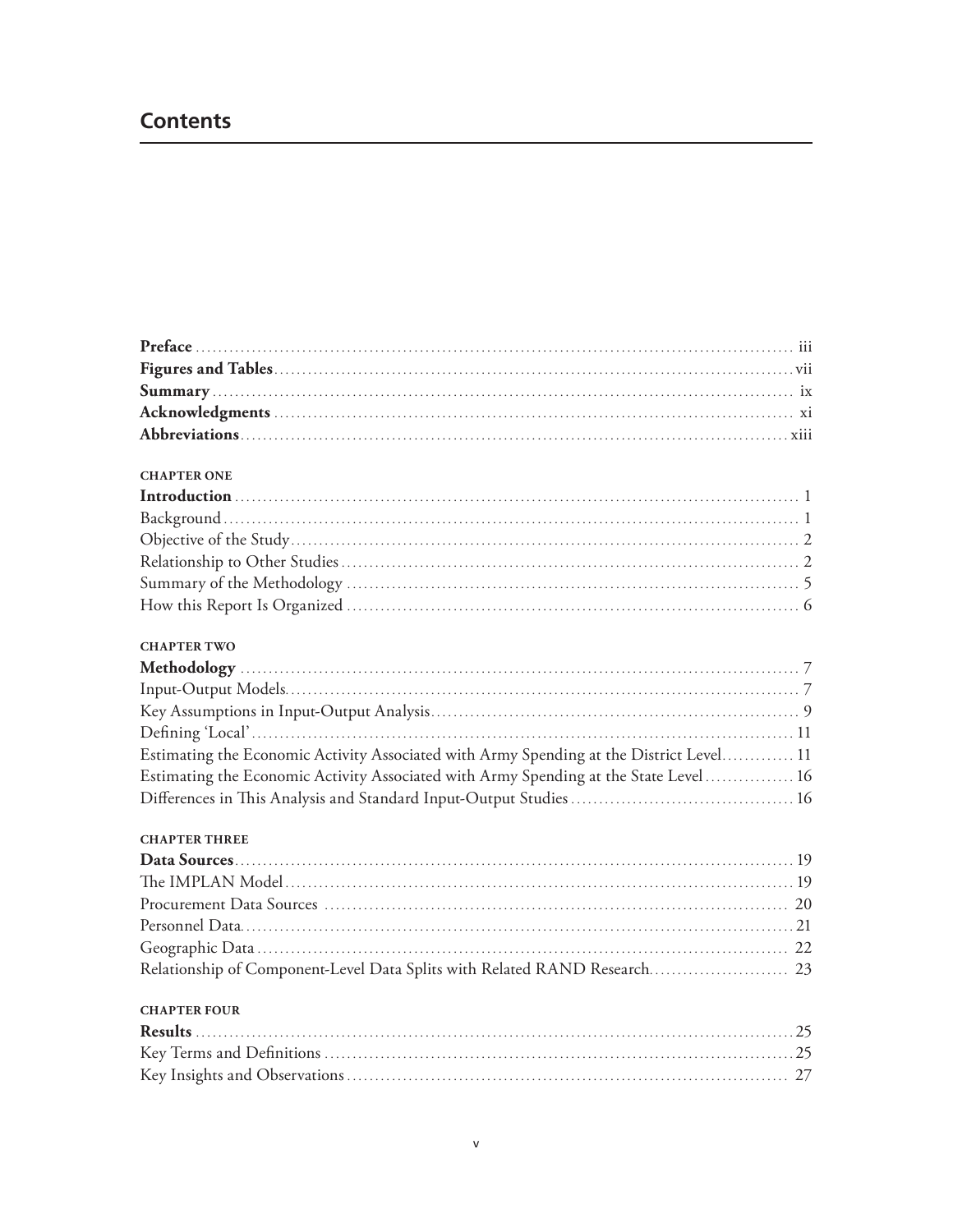| <b>CHAPTER FIVE</b> |  |
|---------------------|--|
|                     |  |
| <b>APPENDIXES</b>   |  |
|                     |  |
|                     |  |
|                     |  |
|                     |  |

<sup>1</sup> Christopher M. Schnaubelt, Craig A. Bond, Frank Camm, Joshua Klimas, Beth E. Lachman, Laurie McDonald, Judith Mele, Paul Ng, Meagan Smith, Cole Sutera, and Christopher Skeels, *The Army's Local Economic Effects: Appendix B, Volume I: Alabama through Minnesota*, Santa Monica, Calif: RAND Corporation, RR-1119/1-A, 2015a. Available at [http://www.rand.org/pubs/research\\_reports/RR1119z1.html](http://www.rand.org/pubs/research_reports/RR1119z1.html)

<sup>2</sup> Christopher M. Schnaubelt, Craig A. Bond, Frank Camm, Joshua Klimas, Beth E. Lachman, Laurie McDonald, Judith Mele, Paul Ng, Meagan Smith, Cole Sutera, and Christopher Skeels, *The Army's Local Economic Effects: Appendix B, Volume II: Mississippi through Wyoming*, Santa Monica, Calif: RAND Corporation, RR-1119/2-A, 2015b. Available at [http://www.rand.org/pubs/research\\_reports/RR1119z2.html](http://www.rand.org/pubs/research_reports/RR1119z2.html)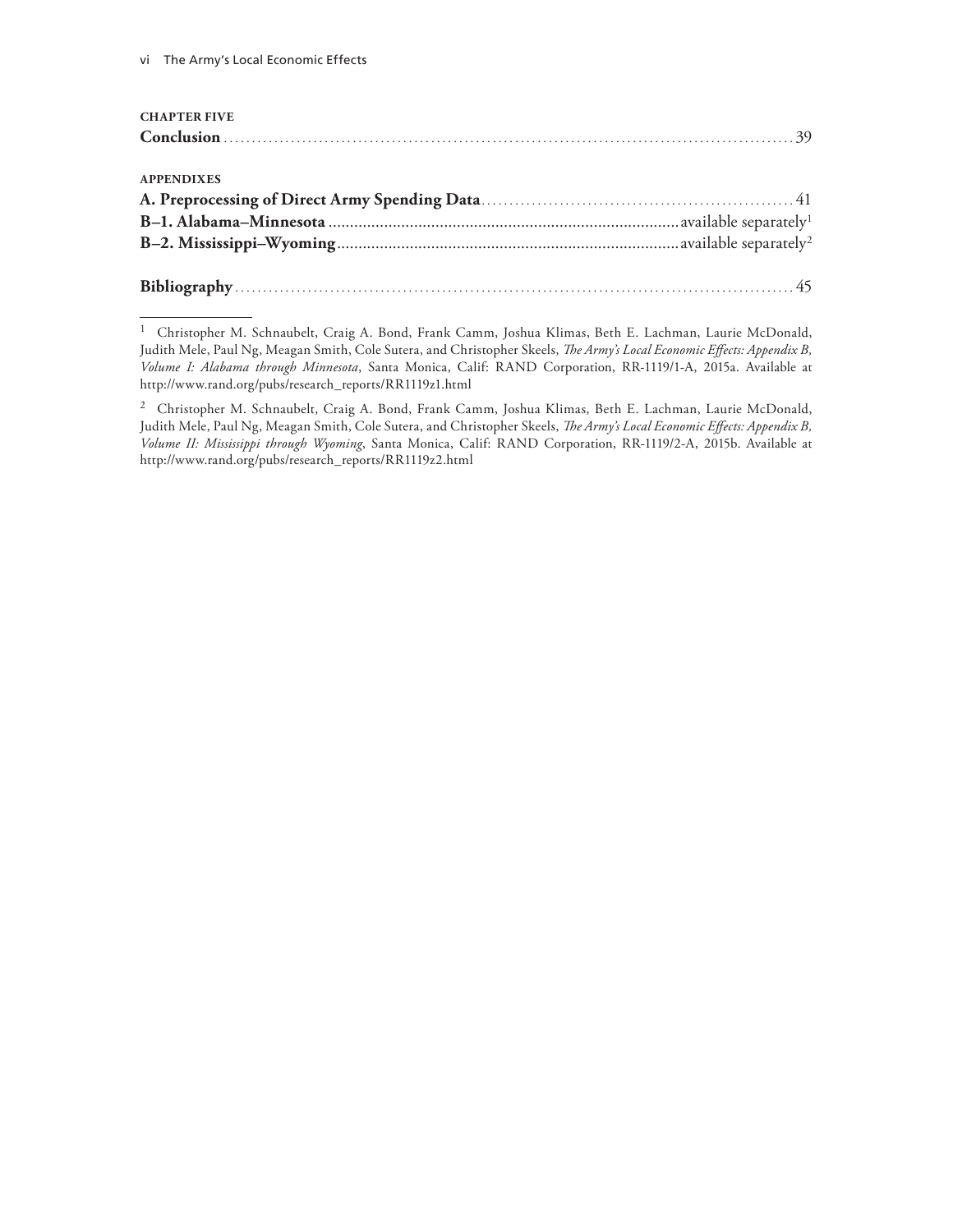# **Figures and Tables**

### **Figures**

| 4.1. Scatterplot of Army-Driven Economic Output Against Direct Army Spending 29      |  |
|--------------------------------------------------------------------------------------|--|
| 4.2. Cumulative Percentage of Economic Activity Supported by Army Spending by State, |  |
| Army-Driven Economic Output and All Army Personnel and Employment, FY 201431         |  |
|                                                                                      |  |

#### **Tables**

| S.1. | Army-Supported Economic Output and All Army Personnel and Additional            |                |
|------|---------------------------------------------------------------------------------|----------------|
|      |                                                                                 | $\overline{X}$ |
| S.2. | Army-Supported Economic Output and All Army Personnel and Additional            |                |
|      |                                                                                 | $\mathbf{x}$   |
| 1.1. | Summary of Supplemental Programmatic Environmental Assessment for Army 2020     |                |
|      |                                                                                 |                |
| 2.1. |                                                                                 |                |
| 2.2. |                                                                                 |                |
| 4.1. | Population, Employment, and Total Personal Income, Congressional District       |                |
|      |                                                                                 | 27             |
| 4.2. | Army-Supported Economic Output and All Army Personnel and Additional            |                |
|      |                                                                                 | 28             |
| 4.3. | Population, Employment, and Total Personal Income, State Statistics, 2012       | 29             |
| 4.4. | Army-Supported Economic Output and All Army Personnel and Additional            |                |
|      | Employment State Statistics, 2014.                                              | 30             |
| 4.5. | Economic Effects of Total Army Spending by State, Alphabetically Sorted, 2014   | 32             |
| 4.6. | Economic Effects of Total Army Spending by State, Sorted Largest to Smallest by |                |
|      |                                                                                 | 35             |
| A.1. |                                                                                 |                |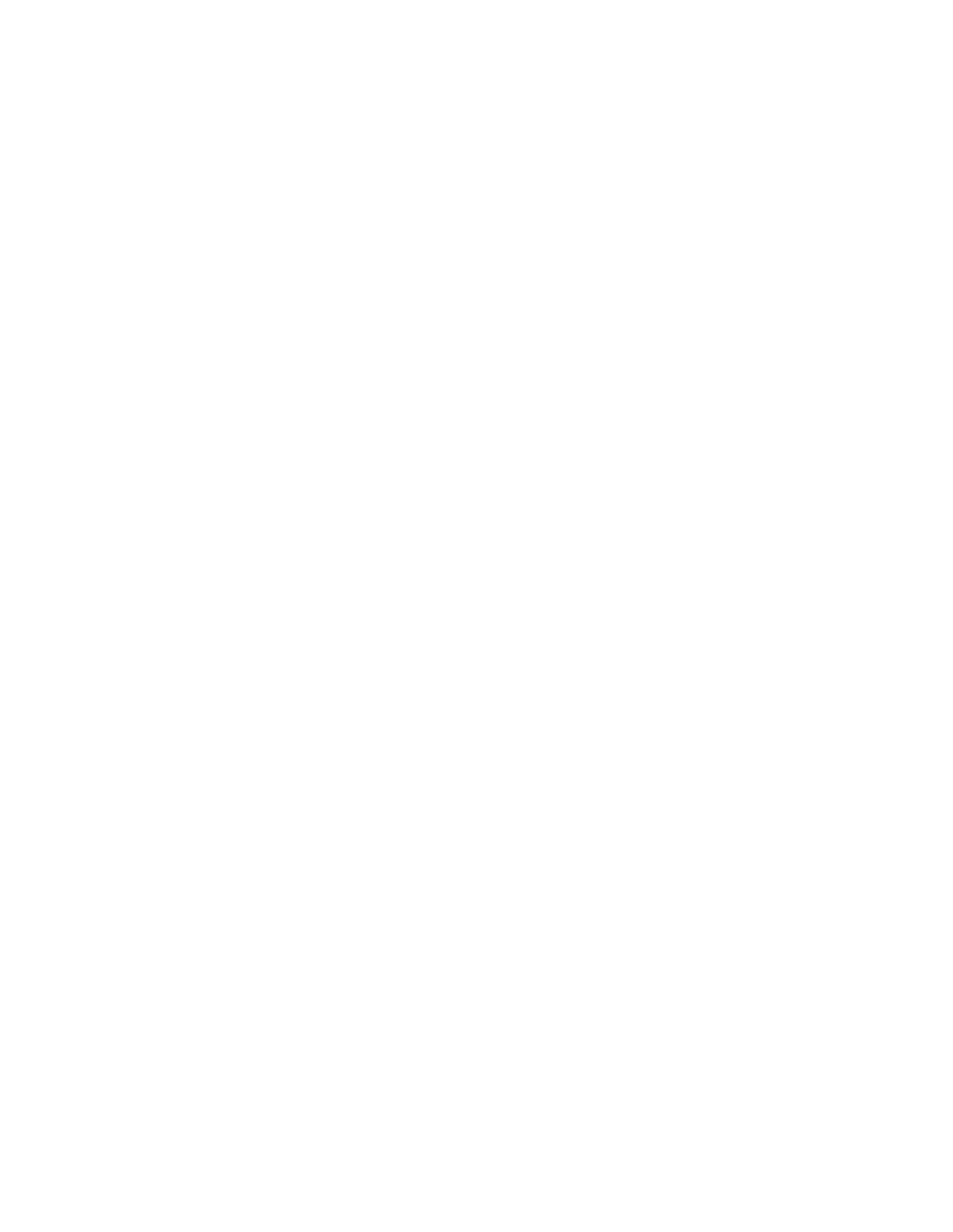As a result of the Budget Control Act of 2011 and sequestration, the U.S. Army experienced budget decreases in fiscal year (FY) 2013, which included the downsizing of approximately 106,000 soldiers and civilian employees.1 Although sequestration cuts were not required in FYs 2014 and 2015, the Army's cumulative total budget could decline even further if sequestration cuts return or if the U.S. Department of Defense issues guidance to implement similar reductions regardless of sequestration.2 As indicated in the 2014 *Quadrennial Defense Review*, the Regular Army is planning to reduce its force strength from its wartime high of 570,000 to 440,000–450,000 soldiers. Furthermore, planned force structure changes will result in cutting end strength of the Army National Guard to 315,000 and the U.S. Army Reserve to 185,000.3 The government civilian workforce in each of these components would also be reduced.

The withdrawal of Army procurement and personnel spending will reduce demand for local products and services in the states and communities that experience these reductions. In the short run, these areas will lose the additional jobs and output linked to Army spending.

This report presents findings from RAND Arroyo Center research on the economic activity supported by Army spending at the local level—namely, U.S. communities and states. We estimate the activity supported by Army spending in each of the 435 congressional districts of the 113th Congress using district-level input-output models and a national-level input-output model known as Impact Analysis for Planning. Each district-level model is used to estimate the direct, indirect, and induced effects of Army spending that take place within the district, and these results are used in conjunction with the national-level model to obtain the total economic effects of national-level Army spending on each district and state. Direct effects are the total Army spending within a district, while indirect and induced effects represent the local economic activity that supports both the direct spending and the in-district demand generated from Army spending outside the district. Indirect effects capture interindustry linkages, while induced effects capture the effects of household incomes.

This report provides the reader with estimates of the regional-level effects of nationallevel Army spending, including spending within and outside a region. The following tables summarize the results of the analysis. Table S.1 reports the range of results across the 435 congressional districts of the 113th Congress. All Army direct spending includes military and government civilian payroll and retiree pay for Regular Army, Army National Guard, and U.S.

<sup>1</sup> U.S. Army Environmental Command, *Supplemental Programmatic Environmental Assessment for Army 2020 Force Structure Realignment*, June 2014, p. 1-1.

<sup>2</sup> Interviews with U.S. Army G-8 personnel.

<sup>3</sup> U.S. Department of Defense, *Quadrennial Defense Review 2014*, Washington, D.C., March 4, 2014, p. 29.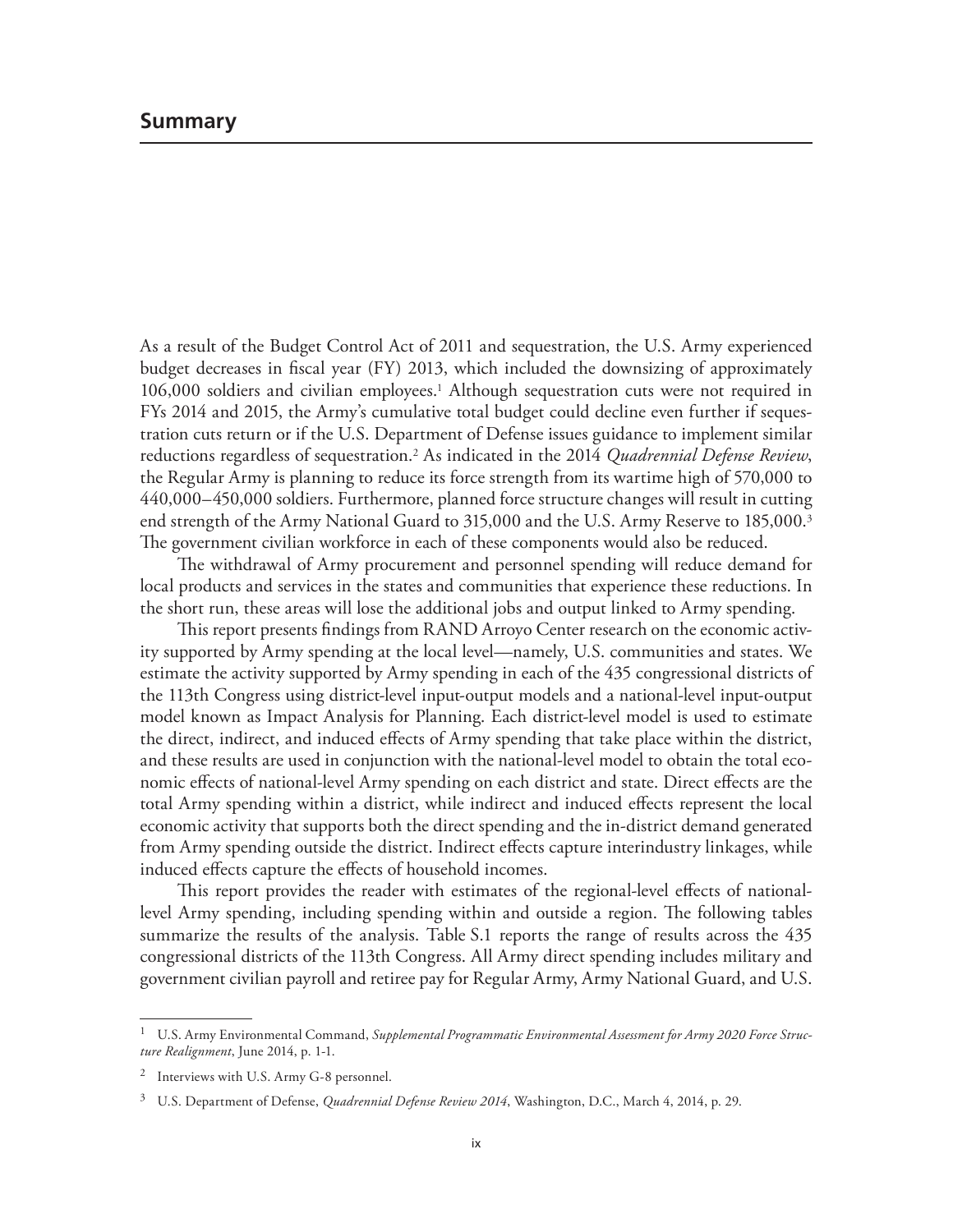**Table S.1**

Army Reserve, plus acquisition and services contracts, by congressional district. Army-driven economic output is the estimate of the value of all produced goods and services in a congressional district that is supported by direct Army spending. All Army personnel and additional employment is a measure of military and civilian personnel directly and indirectly supported by Army spending in congressional districts. Table S.2 reports similar results across states.

Because the model uses *national* Army spending to derive *local* economic effects, the ratio of economic output to direct spending, often termed the "output multiplier," would likely overestimate the economic impact of changes in *local* Army spending in a given region for two reasons. First, it includes the effects of both in-region and out-of-region Army spending on the economic activity within each district and state, while the economic impact analysis would only change final demand within the region. Second, in our analysis, local Army spending in a region is not necessarily equal to the change in final demand in a region due to potential subcontracting. Rather, our results are appropriate estimates of the effect of total, nationwide Army spending on each congressional district and state.

|                 | <b>All Army Direct</b><br>Spending (\$) | <b>Army-Driven Economic</b><br>Output (\$) | All Army Personnel and<br><b>Additional Employment</b> |
|-----------------|-----------------------------------------|--------------------------------------------|--------------------------------------------------------|
| Average         | \$290.2 million                         | \$913.6 million                            | 9,171                                                  |
| Median          | $$120.8$ million                        | \$374.5million                             | 4,178                                                  |
| Minimum         | \$14.6 million                          | \$22.4 million                             | 786                                                    |
| 25th percentile | \$66.6 million                          | \$205.1 million                            | 2,541                                                  |
| 75th percentile | $$246.9$ million                        | \$771.7 million                            | 7,758                                                  |
| Maximum         | \$4.8 billion                           | \$15.3 billion                             | 111,303                                                |

#### **Army-Supported Economic Output and All Army Personnel and Additional Employment Congressional District Statistics, 2014 (2012\$)**

NOTE: Average, minimum, maximum, and other percentiles calculated independently for each column.

#### **Table S.2 Army-Supported Economic Output and All Army Personnel and Additional Employment State Statistics, 2014 (2012\$)**

|                 | <b>All Army Direct</b><br>Spending (\$) | <b>Army-Driven Economic</b><br>Output (\$) | All Army Personnel and<br><b>Additional Employment</b> |
|-----------------|-----------------------------------------|--------------------------------------------|--------------------------------------------------------|
| Average         | \$2.5 billion                           | \$8.0 billion                              | 79,786                                                 |
| Median          | \$1.7 billion                           | \$5.5 billion                              | 62,222                                                 |
| Minimum         | \$85.5 million                          | \$245.7 million                            | 3,549                                                  |
| 25th percentile | \$513.8 million                         | \$1.5 billion                              | 17,113                                                 |
| 75th percentile | \$3.1 billion                           | \$10.1 billion                             | 108,690                                                |
| Maximum         | \$14.0 billion                          | \$45.0 billion                             | 419,119                                                |

NOTE: Average, minimum, maximum, and other percentiles calculated independently for each column.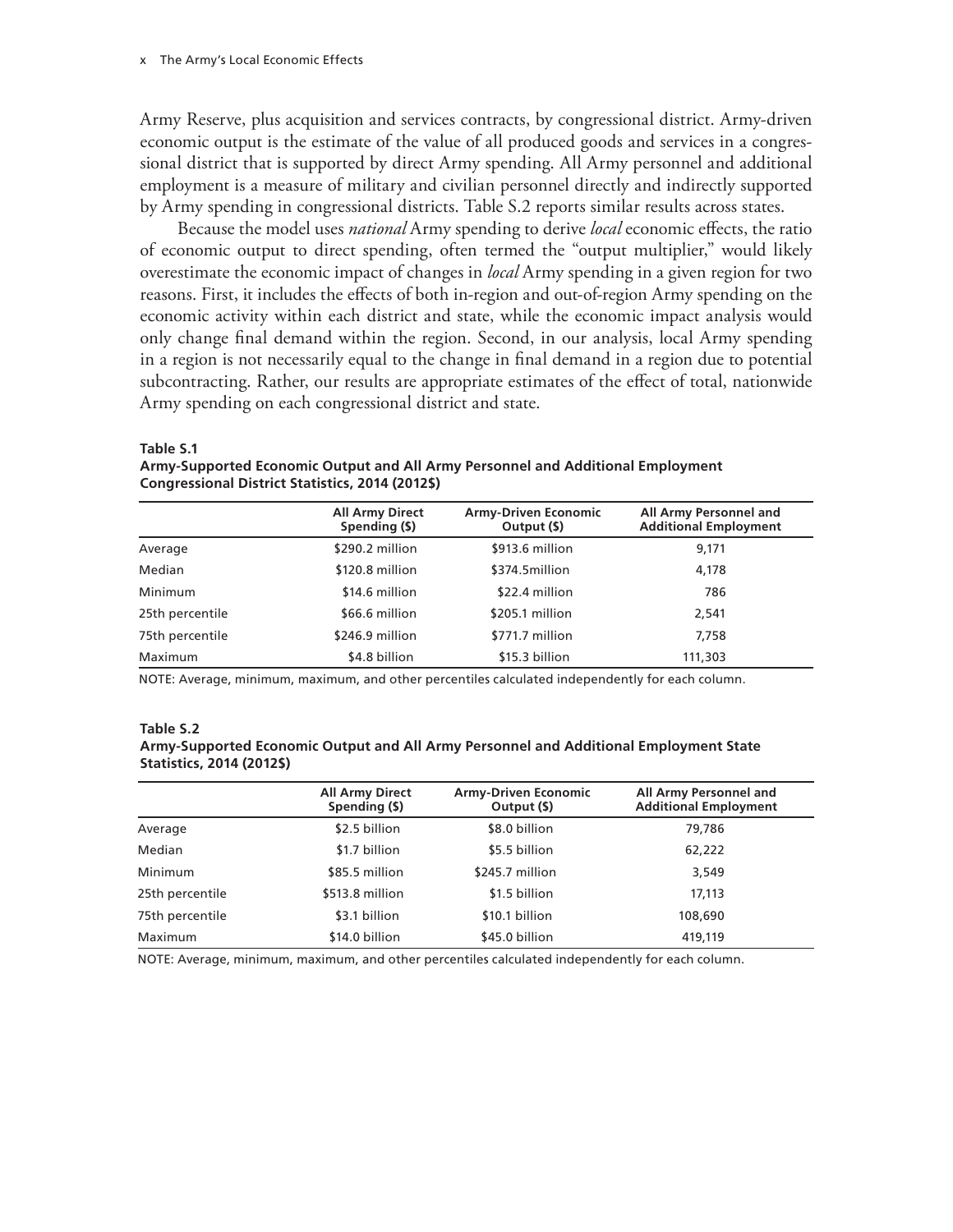BG Frank Muth and Mr. Timothy Muchmore, our sponsors in the U.S. Army Quadrennial Defense Review Office, provided critical support for and oversight of this project. Nicholas Garcia in the Department of Defense Office of the Actuary delivered essential data for this project and came through at the perfect moment. The assistance of Leatha Victoria Shipman Jackson with the Defense Manpower Data Center was also vital in obtaining the data we required.

RAND reviewers Howard Shatz and James Hosek provided many useful suggestions for improving this report. Christopher Skeels helped with programming design. Michelle Ziegler, Raphael Cohen, and Penelope Speed assisted in gathering and analyzing data and improving the presentation of maps and tables. Allison Kerns and Arwen Bicknell did an excellent job of editing.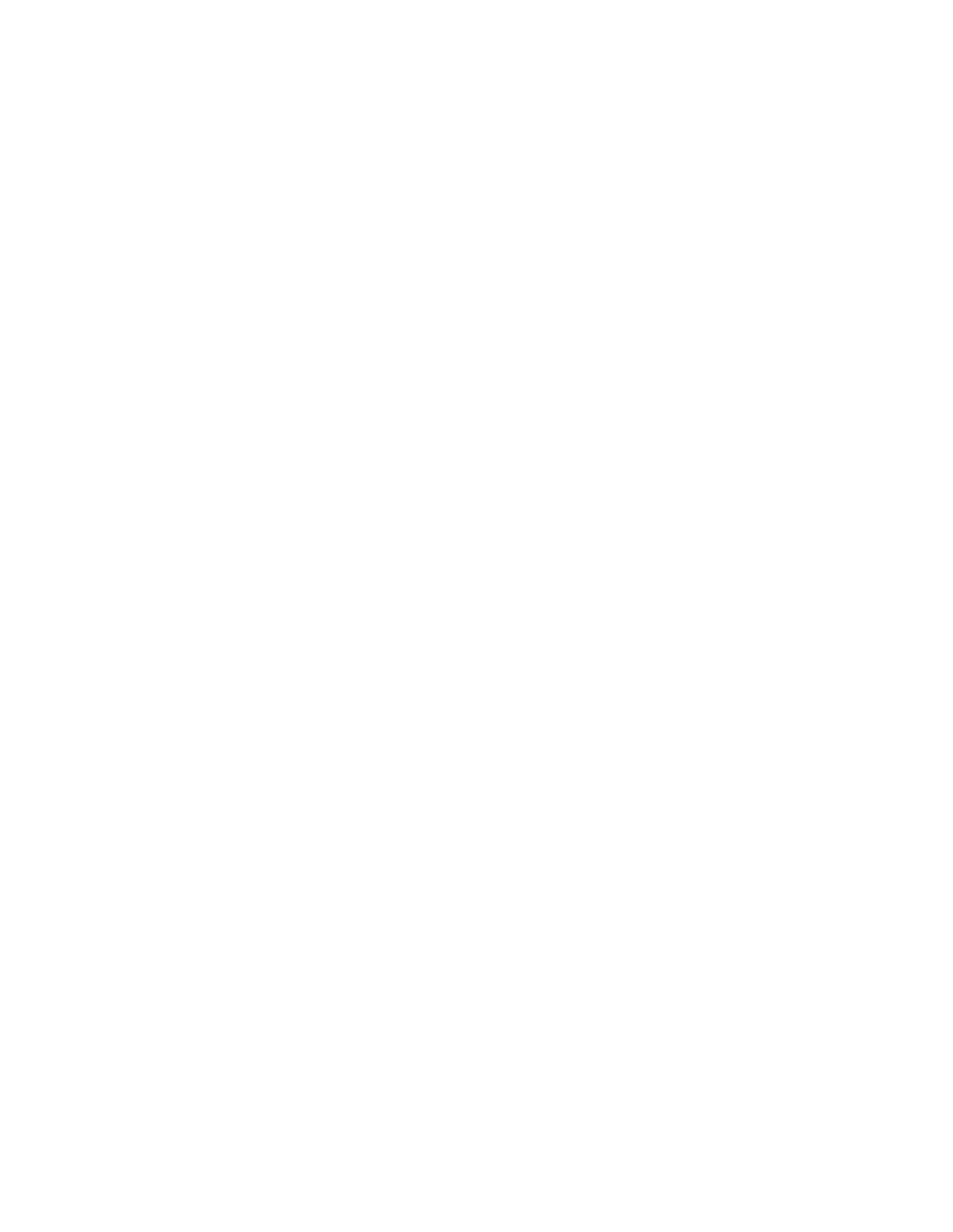# **Abbreviations**

| <b>ARNG</b>   | Army National Guard                             |
|---------------|-------------------------------------------------|
| <b>DEERS</b>  | Defense Enrollment Eligibility Reporting System |
| <b>DMDC</b>   | Defense Manpower Data Center                    |
| DoD           | U.S. Department of Defense                      |
| <b>ESRI</b>   | Environmental Systems Research Institute        |
| <b>FICA</b>   | Federal Insurance Contributions Act             |
| FPDS-NG       | Federal Procurement Data System-Next Generation |
| <b>FY</b>     | fiscal year                                     |
| <b>FSRS</b>   | Federal Subaward Reporting System               |
| <b>IMPLAN</b> | <b>Impact Analysis for Planning</b>             |
| I/O           | input-output                                    |
| <b>NAICS</b>  | North American Industry Classification System   |
| <b>USAR</b>   | U.S. Army Reserve                               |
| <b>ZCTA</b>   | <b>ZIP Code Tabulation Area</b>                 |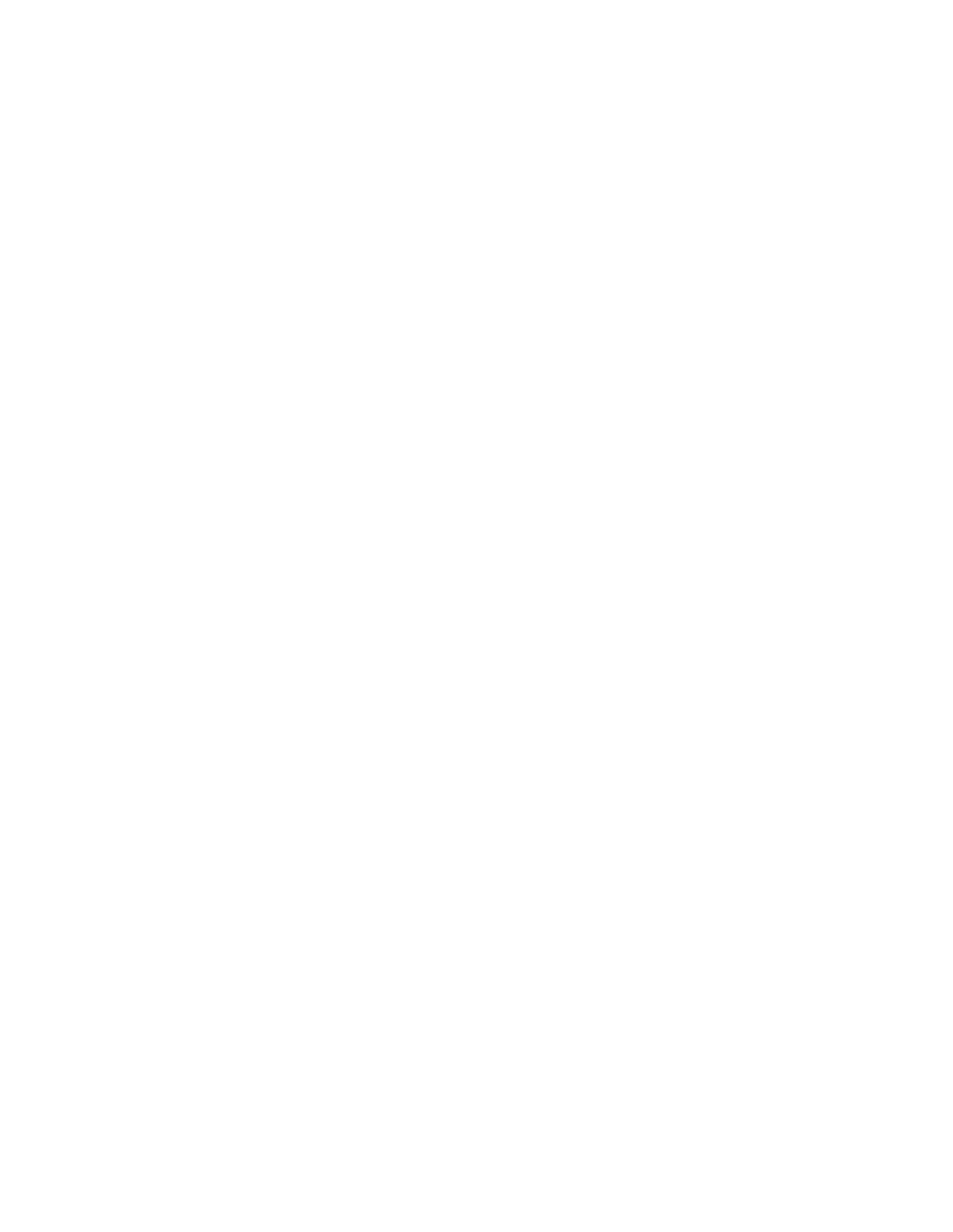#### **Background**

As a result of the Budget Control Act of 2011 and sequestration, the U.S. Army experienced a budget decrease of approximately \$15.35 billion in fiscal year (FY) 2013 and initiated the reduction of more than 106,000 soldiers and civilian employees.<sup>1</sup> Sequestration cuts were not necessary in FYs 2014 and 2015, but if they return, or if the U.S. Department of Defense (DoD) issues guidance to implement similar reductions regardless of sequestration, the Army's cumulative total budget decreases would be more than \$79 billion from its baseline for FYs 2016–2020.<sup>2</sup> Even if automatic cuts are legislatively altered or overturned, there may be pressure on the Army to further reduce its force size and expenditures as the United States continues to increase its ratio of debt to gross domestic product. Despite the near-term (and perhaps temporary) relief from sequestration, the 2014 *Quadrennial Defense Review* states that the Regular Army will cut back from its wartime high force of 570,000 to 440,000–450,000 soldiers.

Although key decisions have not yet been made, and there are numerous factors involved, plausible consequences for force structure changes during this period include further decreases in the Army's active and reserve components—cutting Regular Army end strength to 420,000, Army National Guard (ARNG) to 315,000, and U.S. Army Reserve (USAR) to 185,000. The government civilian workforce in each of these components would also be reduced proportionately.3

Decreasing Army spending, soldiers, and government civilian positions could produce broader economic effects in the states and communities that experience these spending decreases. At least in the near term, these areas will lose the additional jobs and output linked to Army procurement and personal spending by soldiers and government civilians whose positions are eliminated.4 Regardless of the source of cuts (e.g., legislatively mandated through sequestration, DoD guidance), a reduction in Army spending represents a withdrawal of demand from state and local economies, which will reverberate throughout the region.

<sup>1</sup> U.S. Army Environmental Command, *Supplemental Programmatic Environmental Assessment for Army 2020 Force Structure Realignment*, June 2014, p. 1-1.

<sup>&</sup>lt;sup>2</sup> Interviews with U.S. Army G-8 personnel.

<sup>3</sup> DoD, *Quadrennial Defense Review 2014*, Washington, D.C., March 4, 2014, p. 29.

<sup>4</sup> General-equilibrium effects (i.e., the changes in markets due to price changes) and other associated changes in behavior of consumers and firms in the local economy may mitigate or exacerbate some of the longer-term effects. This is discussed in more detail in Chapter Two.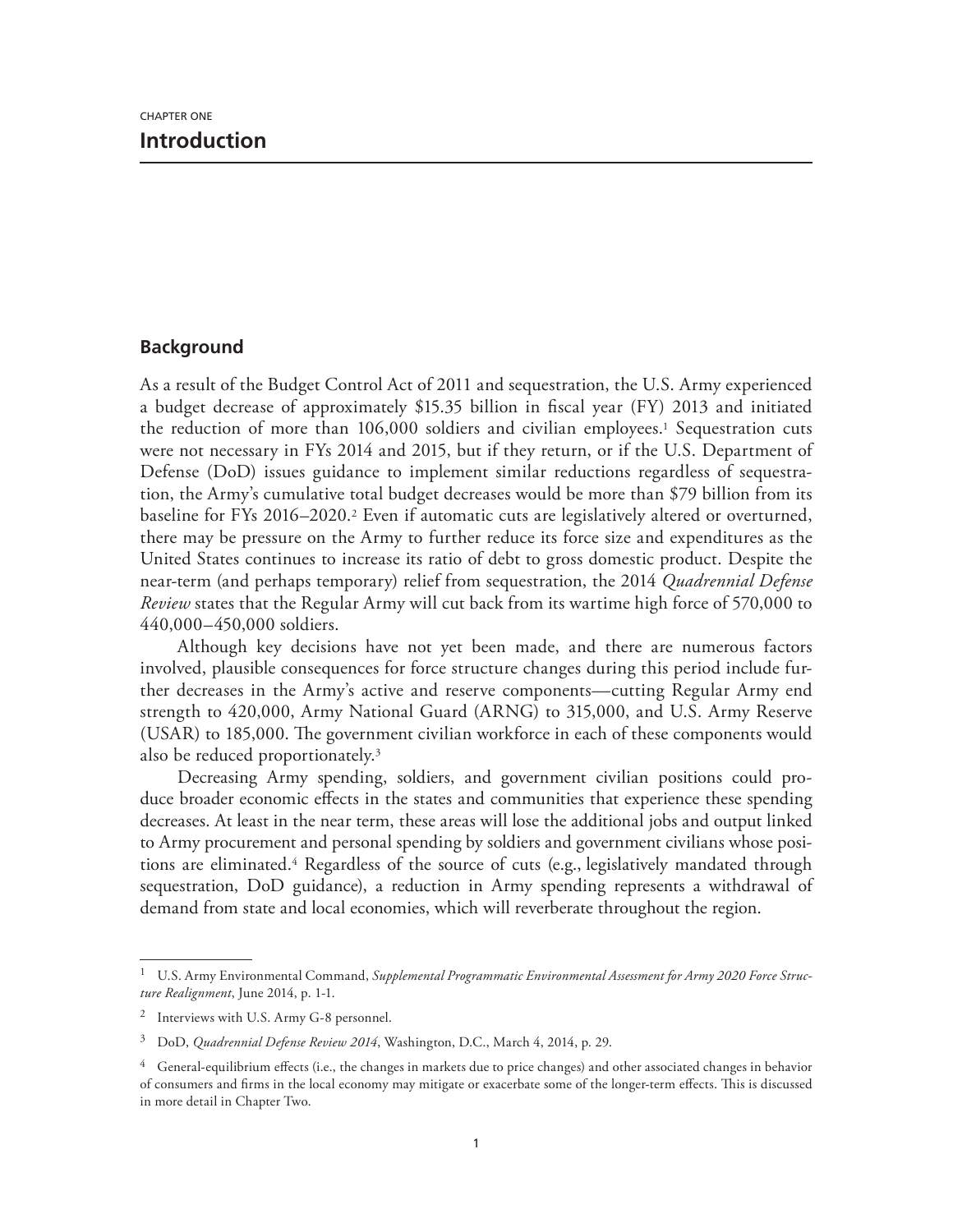#### **Objective of the Study**

The objective of this study was to provide Army senior leaders with an estimate of the economic activity supported by Army spending on U.S. communities and states. We estimated the effects of both district-level and out-of-district Army spending on each congressional district of the 113th Congress and aggregated these results to the state level. Because we included both inregion and out-of-region Army spending in the analysis, the results reported in the district- and state-level tables should not be used to calculate the per-dollar effect of increased or decreased Army spending in a district or state. Any attempt to do so should take into account only net final demand changes in a region, including any redistribution in spending that may occur.

#### **Relationship to Other Studies**

This report builds on earlier RAND Arroyo Center work that analyzed the economic effects of a range of possible reductions in Army force structure.5 It estimated that the cumulative effects for all states and communities affected by a \$15.8 billion annual reduction in the U.S. Army budget for FYs 2015–2019 (a total of \$79 billion spread evenly over a five-year period) would be between \$24.0 billion and \$36.5 billion in lost output per year (nominal) and between 168,600 and 281,400 jobs lost. In using an input-output (I/O) approach, it did not include the effects of any price or behavioral changes (i.e., general equilibrium effects).

Additionally, the U.S. Army's *Supplemental Programmatic Environmental Assessment for Army 2020 Force Structure Realignment* examined the potential economic effects of force reductions on major U.S. Army installations in the United States.<sup>6</sup> However, this analysis focused on installations and excluded any potential reductions in ARNG and USAR. Table 1.1 summarizes its economic estimates.

Another study, performed by RAND's National Defense Research Institute in conjunction with the Hawaii Institute of Public Affairs and the Chamber of Commerce of Hawaii estimated the economic impact of total defense spending on the State of Hawaii.7 Results (in 2009 dollars) showed that direct spending of \$6.527 billion contributed a total of \$12.2 billion in economic output and 101,533 full-time equivalent jobs to the state. As this study also used an I/O approach, no general equilibrium effects were estimated.

The first two national studies estimated the economic effects of assumed cuts in Army force structure. They assumed the size of personnel reductions and used average soldier and civilian pay to estimate the likely reductions in spending when these jobs were eliminated or moved elsewhere. These studies were predictive, positing that *if* these cuts took place, *then* these economic outcomes would result. The Hawaii study, however, was retrospective and descriptive, tracing the economic activity supported by defense spending in the state.

<sup>5</sup> Christopher M. Schnaubelt, Craig A. Bond, Lilly C. Geyer, and W. Grant Wilder, *The Economic Impact of Army Downsizing on States and Communities*, Santa Monica, Calif.: RAND Corporation, 2014, Not available to the general public.

<sup>6</sup> U.S. Army Environmental Command, 2014.

<sup>7</sup> James Hosek, Aviva Litovitz, and Adam C. Resnick, *How Much Does Military Spending Add to Hawaii's Economy?* Santa Monica, Calif.: RAND Corporation, TR-996-OSD, 2011.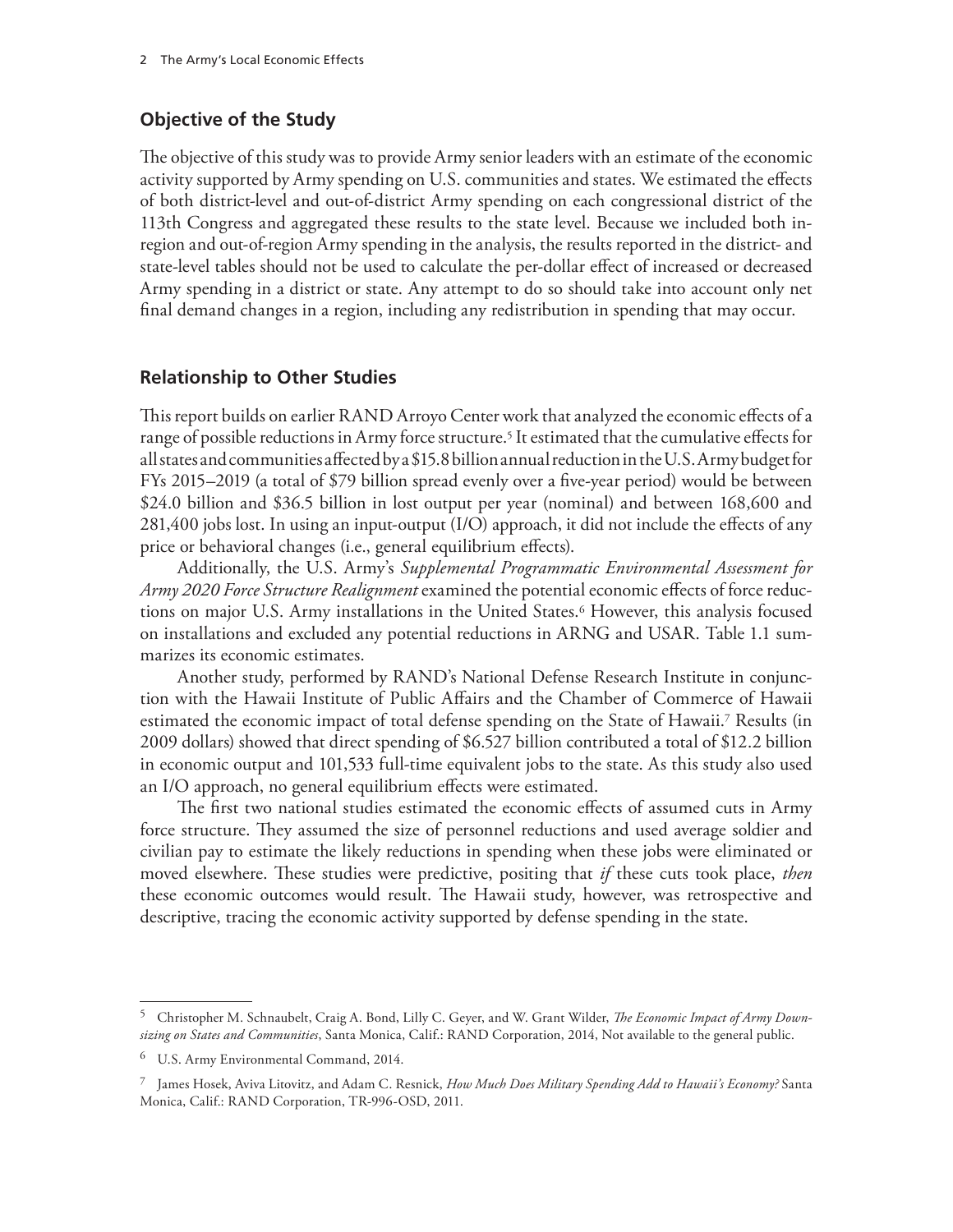#### **Table 1.1 Summary of** *Supplemental Programmatic Environmental Assessment for Army 2020 Force Structure Realignment* **Reductions and Economic Impacts**

|                                            |                                   | <b>Permanent Party Soldiers</b> |                       | <b>Army Civilians</b>         |                       |                                                        |                      | <b>Estimated Economic Impacts</b> |
|--------------------------------------------|-----------------------------------|---------------------------------|-----------------------|-------------------------------|-----------------------|--------------------------------------------------------|----------------------|-----------------------------------|
| <b>Installation Name</b>                   | <b>Fiscal Year</b><br>of Baseline | <b>Baseline</b><br>Population   | Assessed<br>Reduction | <b>Baseline</b><br>Population | Assessed<br>Reduction | <b>Total Assessed</b><br><b>Installation Reduction</b> | Income<br>Change     | <b>Total Employment</b><br>Change |
| Aberdeen Proving Ground,<br>Maryland       | 2013                              | 1,428                           | 1,000                 | 10,907                        | 3,272                 | 4,300                                                  | $-$ \$382,369,400.00 | $-7,321$                          |
| Fort Belvoir, Virginia                     | 2013                              | 4,121                           | 2,885                 | 5,600                         | 1,680                 | 4,600                                                  | $-$ \$358,208,500.00 | $-6,479$                          |
| Fort Benning, Georgia                      | 2011                              | 13,256                          | 9,493                 | 4,245                         | 1,274                 | 10,800                                                 | $-$ \$626,973,000.00 | $-13,859$                         |
| Fort Bliss, Texas                          | 2011                              | 28,194                          | 15,044                | 3,186                         | 956                   | 16,000                                                 | $-$ \$925,584,000.00 | $-20,864$                         |
| Fort Bragg, North Carolina                 | 2011                              | 45,051                          | 13,623                | 7,924                         | 2,377                 | 16,000                                                 | $-$ \$968,559,200.00 | $-21,563$                         |
| Fort Campbell, Kentucky                    | 2011                              | 29,683                          | 15,221                | 2,598                         | 779                   | 16,000                                                 | $-$ \$863,318,300.00 | $-19,605$                         |
| Fort Carson, Colorado                      | 2011                              | 23,353                          | 15,295                | 2,349                         | 705                   | 16,000                                                 | $-$ \$969,488,000.00 | $-21,331$                         |
| Fort Drum, New York                        | 2011                              | 17,067                          | 15,417                | 1,944                         | 583                   | 16,000                                                 | $-$ \$877,512,000.00 | $-19,102$                         |
| Fort Gordon, Georgia                       | 2011                              | 5,604                           | 3,922                 | 2,538                         | 761                   | 4,600                                                  | $-$ \$282,631,700.00 | $-6,243$                          |
| Fort Hood, Texas                           | 2011                              | 42,545                          | 14,606                | 4,645                         | 1,394                 | 16,000                                                 | $-$ \$870,201,600.00 | $-18,915$                         |
| Fort Huachuca, Arizona                     | 2013                              | 2,466                           | 1,726                 | 3,375                         | 1,013                 | 2,700                                                  | $-$ \$193,491,500.00 | $-3,820$                          |
| Fort Irwin, California                     | 2011                              | 4,658                           | 3,260                 | 881                           | 264                   | 3,600                                                  | $-$ \$210,744,200.00 | $-4,545$                          |
| Fort Jackson, South Carolina               | 2013                              | 3,376                           | 2,363                 | 2,359                         | 708                   | 3,100                                                  | $-189,425,600.00$    | $-4,242$                          |
| Fort Knox, Kentucky                        | 2011                              | 7,624                           | 5,954                 | 5,503                         | 1,651                 | 7,600                                                  | $-$ \$431,208,500.00 | $-9,650$                          |
| Fort Leavenworth, Kansas                   | 2013                              | 2,555                           | 1,789                 | 2,449                         | 735                   | 2,500                                                  | $-$ \$154,235,700.00 | $-3,213$                          |
| Fort Lee, Virginia                         | 2011                              | 3,988                           | 2,792                 | 2,486                         | 746                   | 3,600                                                  | $-$ \$242,934,300.00 | $-4,914$                          |
| Fort Leonard Wood, Missouri                | 2011                              | 6,423                           | 4,496                 | 2,738                         | 821                   | 5,400                                                  | $-$ \$299,753,800.00 | $-6,857$                          |
| Fort Meade, Maryland                       | 2013                              | 3,772                           | 2,640                 | 2,866                         | 860                   | 3,500                                                  | $-$ \$247,821,800.00 | $-5,150$                          |
| Fort Polk, Louisiana                       | 2011                              | 9,298                           | 6,039                 | 1,538                         | 461                   | 6,500                                                  | $-$ \$369,438,700.00 | $-8,425$                          |
| Fort Riley, Kansas                         | 2011                              | 17,853                          | 15,357                | 2,142                         | 643                   | 16,000                                                 | $-$ \$865,132,400.00 | $-19,633$                         |
| Fort Rucker, Alabama                       | 2013                              | 2,505                           | 1,754                 | 2,452                         | 736                   | 2,500                                                  | $-$157,026,600.00$   | $-3,389$                          |
| Fort Sill, Oklahoma                        | 2011                              | 8,603                           | 6,022                 | 2,734                         | 820                   | 6,800                                                  | $-$ \$373,991,900.00 | $-8,482$                          |
| Fort Stewart, Georgia                      | 2011                              | 16,370                          | 15,317                | 2,277                         | 683                   | 16,000                                                 | $-$ \$853,849,000.00 | $-18,938$                         |
| Fort Wainwright, Alaska                    | 2011                              | 6,342                           | 5,485                 | 1,088                         | 326                   | 5,800                                                  | $-$ \$413,485,400.00 | $-7,399$                          |
| Joint Base Elmendorf-Richardson,<br>Alaska | 2011                              | 6,316                           | 5,169                 | 545                           | 164                   | 5,300                                                  | $-$ \$355,047,800.00 | $-6,936$                          |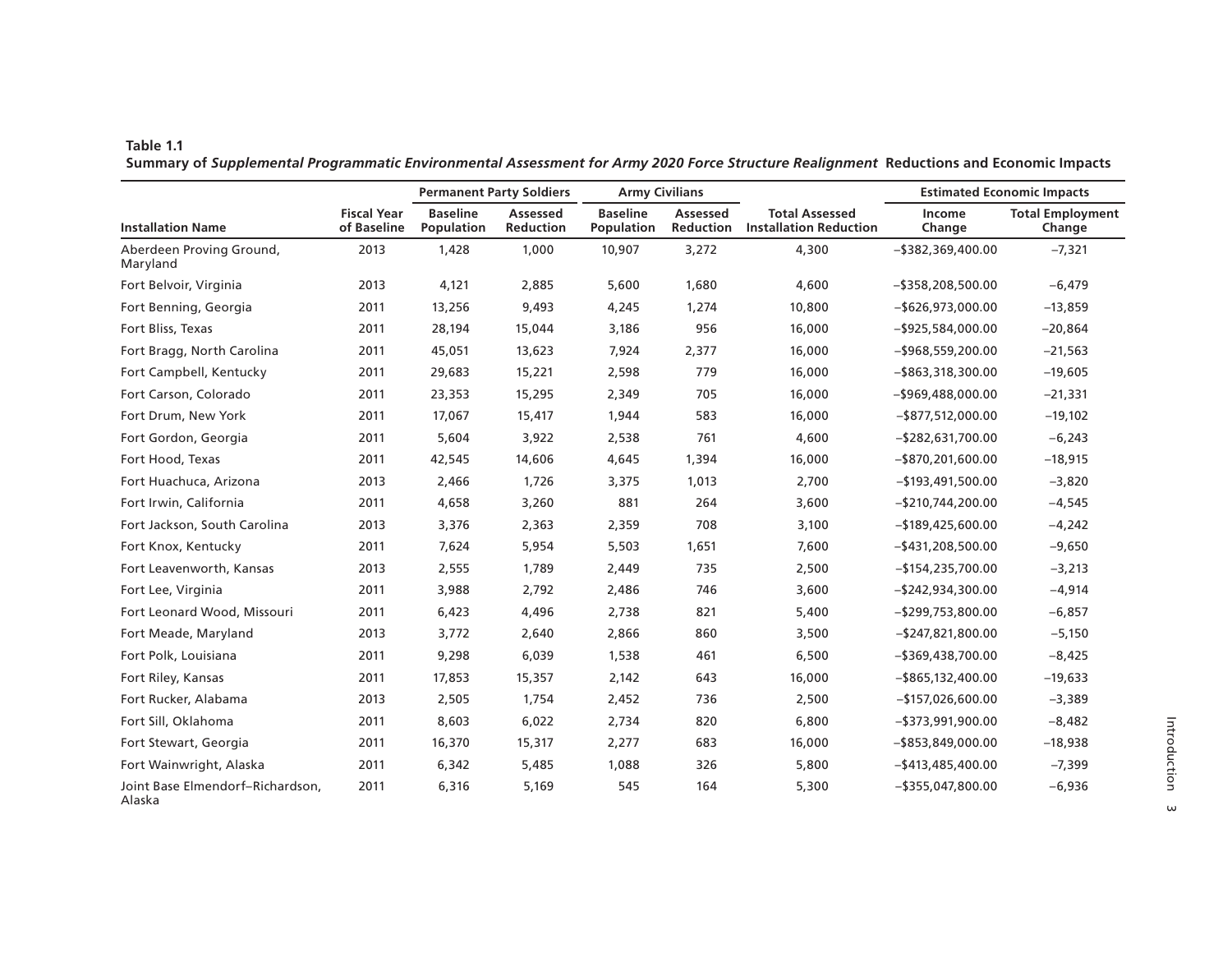|                                                   |                                   |                                      | <b>Permanent Party Soldiers</b> | <b>Army Civilians</b>                |                       |                                                        | <b>Estimated Economic Impacts</b> |                                   |
|---------------------------------------------------|-----------------------------------|--------------------------------------|---------------------------------|--------------------------------------|-----------------------|--------------------------------------------------------|-----------------------------------|-----------------------------------|
| <b>Installation Name</b>                          | <b>Fiscal Year</b><br>of Baseline | <b>Baseline</b><br><b>Population</b> | Assessed<br><b>Reduction</b>    | <b>Baseline</b><br><b>Population</b> | Assessed<br>Reduction | <b>Total Assessed</b><br><b>Installation Reduction</b> | Income<br>Change                  | <b>Total Employment</b><br>Change |
| Joint Base Langley-Eustis,<br>Virginia            | 2011                              | 4,872                                | 3,410                           | 2,510                                | 753                   | 4,200                                                  | $-$ \$283,369,100.00              | $-5,776$                          |
| Joint Base Lewis-McChord,<br>Washington           | 2011                              | 31,084                               | 14,459                          | 5,138                                | 1,541                 | 16,000                                                 | $-$ \$971,551,600.00              | $-21,344$                         |
| Joint Base San Antonio-Fort<br>Sam Houston, Texas | 2013                              | 5,641                                | 3,949                           | 6,615                                | 1,985                 | 5,900                                                  | $-$ \$392,672,500.00              | $-8,485$                          |
| USAG Hawaii (Fort Shafter),<br>Hawai'i            | 2013                              | 3,893                                | 2,725                           | 3,538                                | 1,061                 | 3,800                                                  |                                   |                                   |
| USAG Hawaii (Schofield<br>Barracks), Hawaii       | 2011                              | 16,420                               | 15,394                          | 2,021                                | 606                   | 16,000                                                 | $-1,352,402,000.00$               | $-26,776$                         |

SOURCE: Derived from U.S. Army Environmental Command, 2014, Chapter 4.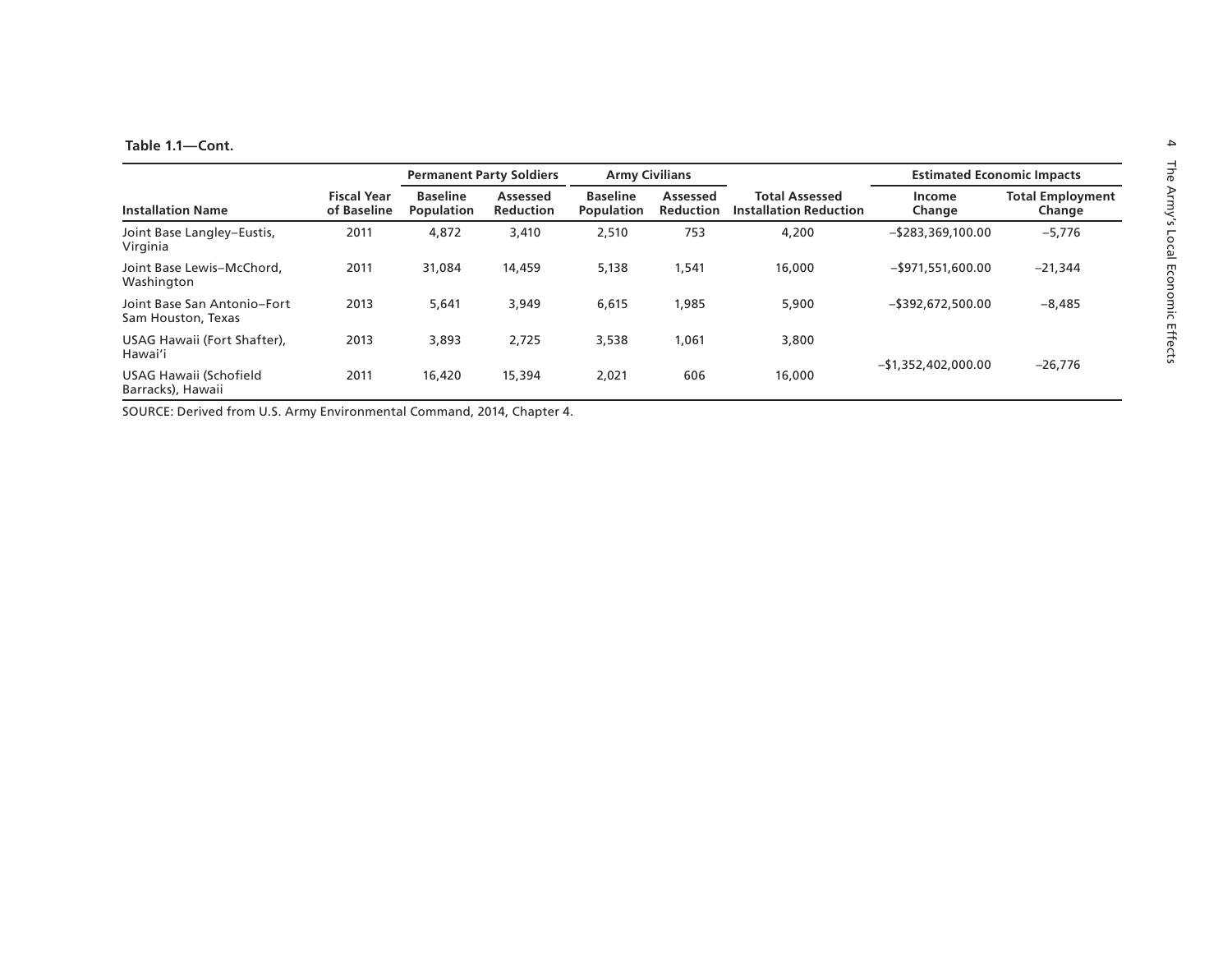#### **Summary of the Methodology**

The current research is closest in methodology to the retrospective Hawaii report. We used data on total spending by the Army in conjunction with an I/O model to estimate the local economic effects of total nationwide Army spending on local economies at the congressional district and state level. This activity is generated through the supply chains associated with filling the final demand generated by direct Army spending in each region, as well as the demand generated for local products from other suppliers outside the region.

Data related to all Army direct spending during FYs 2012–2014 were collected from personnel and procurement records.8 Such spending included pay and allowance for soldiers— Regular Army, ARNG, and USAR—as well as Army civil service employees. Instead of using average soldier and civilian wages, we used actual pay totals obtained and aggregated via the Defense Manpower Data Center (DMDC) database. We also included payments received by Army retirees from DoD's *Statistical Report on the Military Retirement System;*<sup>9</sup> acquisition, procurement, and contracted services purchased with Army funds by place of performance and North American Industry Classification System (NAICS) code as reported in the Federal Procurement Data System–Next Generation (FPDS-NG); and the Federal Subaward Reporting System (FSRS). We adjusted procurement data by reported first-tier subcontract in the year of the contract action to more accurately represent place of performance. The data were compiled at the three- or five-digit U.S. ZIP-code level, depending on the source, and thus produced a precise geographic distribution of direct Army spending. For states, spending was also split according to appropriations categories that were either component-specific or assigned to a civilian/retiree/survivor category. In some cases, the match between appropriations category and component is not apparent. As such, all procurement, RDTE, and spending not otherwise explicitly associated with a component or civilians/retiree/survivor payments are assigned to the Regular Army. 10

Personnel counts were defined as the number of unique individuals registered in the Defense Enrollment Eligibility Reporting System (DEERS) database for each region in each fiscal year. Because we count unique individuals, those persons who reported multiple resi-

<sup>8</sup> Issues with the data and the workarounds we employed are described in Chapters Two and Three and in Appendix A.

<sup>9</sup> U.S. Department of Defense, Office of the Actuary, *Statistical Report on the Military Retirement System: Fiscal Year 2012,*  Department of Defense, 2013; U.S. Department of Defense, Office of the Actuary, *Statistical Report on the Military Retirement System: Fiscal Year 2013*, May 2014.

<sup>10</sup> ARNG direct spending includes ARNG military personnel, operations and maintenance, and military construction. This accounted for about 9 percent of Army spending in FY 2014. USAR direct spending includes USAR military personnel, operations and maintenance, and military construction. This accounted for about 5 percent of Army spending in FY 2014. Regular Army direct spending includes Regular Army military personnel, operations and maintenance, military construction, procurement, all RDTE, and spending not explicitly associated with a component other than government civilian pay, and payment to retirees and survivors . In FY 2014, Army procurement accounted for about 11 percent of the Regular Army direct spending, although both the Reserve and Guard also benefit from Army procurement. About 60 percent of Army procurement benefits the Regular Army, 10 percent benefits the Reserve, and 30 percent benefits the Guard based upon their proportionate shares of capital/materiel as calculated by the Army G-8, although the distributions vary from year to year. Army RDTE, which also benefits all components, accounted for about 5 percent, while several nonoperational Army responsibilities accounted for about 8 percent. These included civil works (Corps of Engineers), the Joint Improvised Explosive Device Defeat Organization, support to foreign militaries, chemical weapons demilitarization, and maintenance of military cemeteries, among others. These additional Army responsibilities are predominantly performed by Regular Army military and civilian personnel, but may include small percentages of Reserve and Guard contributions.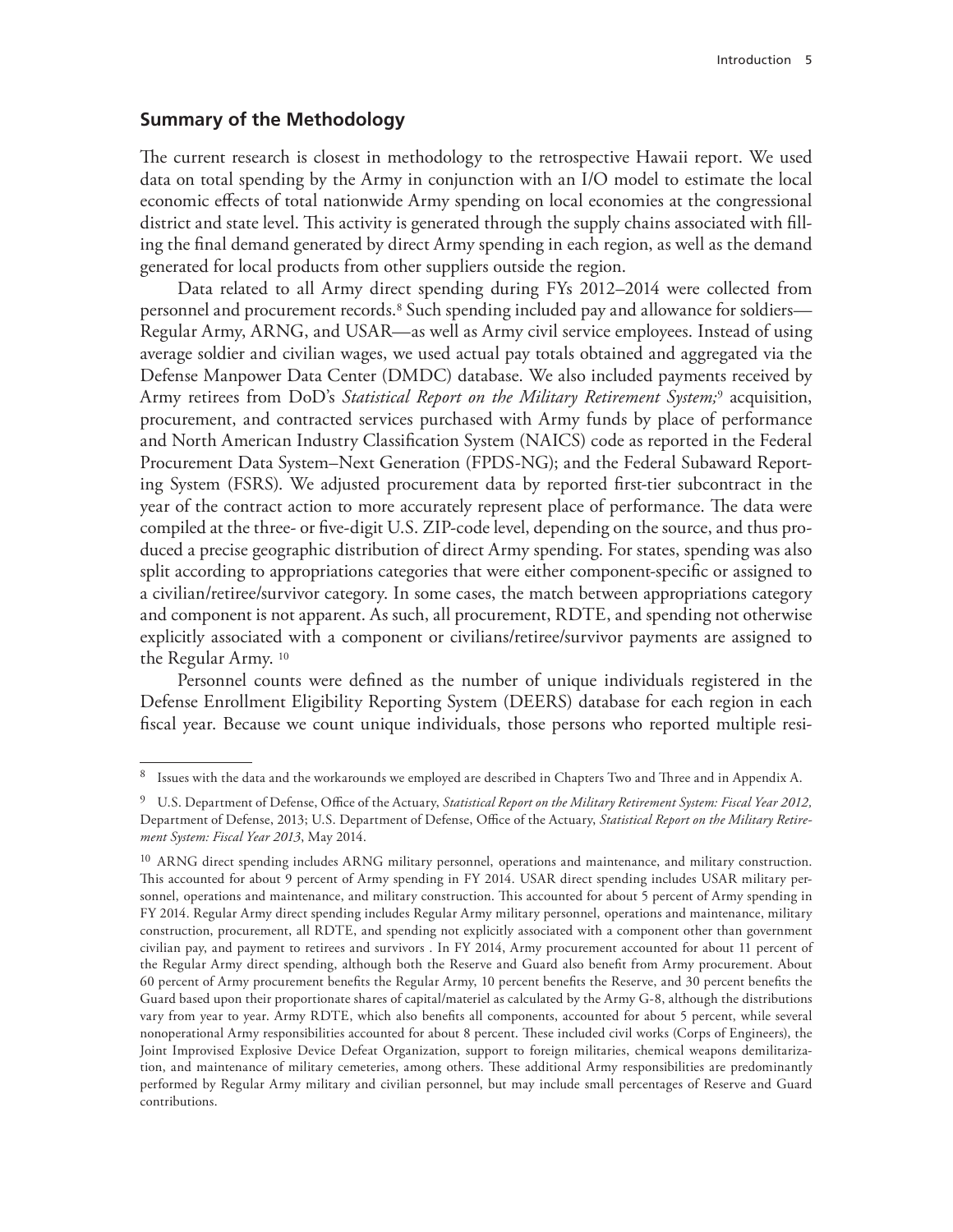dences in different regions throughout the year will be counted multiple times (once for each region in which they reported a residence). As such, summing personnel counts over regions will overstate total personnel numbers. Additionally, because the DMDC data reports soldiers in the Active Guard/Reserve program within the active pay files, the number of soldiers assigned to ARNG and USAR units in a district and state was undercounted, while Regular Army soldiers were overcounted. However, these disparities do not influence the reported estimates of economic effects.

Assuming that spending on procurement and personnel represented the final demand (or end-use demand) generated at the district or state level, we then used the I/O models to estimate the economic activity associated with Army spending at each subnational geographic region. An I/O model is a representation of the linkages between major sectors of a regional economy in which each sector of the regional economy is assumed to require inputs from the other sectors to produce output. These inputs can come from local sources within the region, from other domestic sources outside the region, or foreign imports. *Final demand* refers to demand for goods and services that will not be subsequently used in a production process and resold. Because of the overall scale of Army spending nationwide, our methods estimate the economic activity generated by both direct Army spending within a region (i.e., spending on people, goods, and services within the region itself), as well as the intermediate demands (demand for goods and services that will be used in production and the subsequent products resold) generated in the region by Army spending outside the region in the rest of the nation. The resulting model outputs provide the estimated indirect and induced effects of Army spending in terms of economic output and employment supported.

#### **How this Report Is Organized**

Chapter Two and Appendix A explain the methodology and terminology used in the analysis, and Chapter Three describes the sources of data. Chapter Four provides definitions of the key terms used in the district and state-level reports, as well as some summary results across congressional districts and states. In addition, Chapter Four provides estimates of the economic effects of Army spending at the state level. Appendix B, presented in two separate volumes, $11$ contains the detailed results of our analysis organized by state and congressional district.

<sup>&</sup>lt;sup>11</sup> Christopher M. Schnaubelt, Craig A. Bond, Frank Camm, Joshua Klimas, Beth E. Lachman, Laurie McDonald, Judith Mele, Paul Ng, Meagan Smith, Cole Sutera, and Christopher Skeels, *The Army's Local Economic Effects: Appendix B,*  Volume I: *Alabama Through Minnesota*, Santa Monica, Calif: RAND Corporation, RR-1119/1-A, 2015a; Christopher M. Schnaubelt, Craig A. Bond, Frank Camm, Beth E. Lachman, Laurie McDonald, Judith Mele, Paul Ng, Meagan Smith, Cole Sutera, Joshua Klimas, and Christopher Skeels, *The Army's Local Economic Effects: Appendix B,* Volume II: *Mississippi Through Wyoming*, Santa Monica, Calif: RAND Corporation, RR-1119/2-A, 2015b.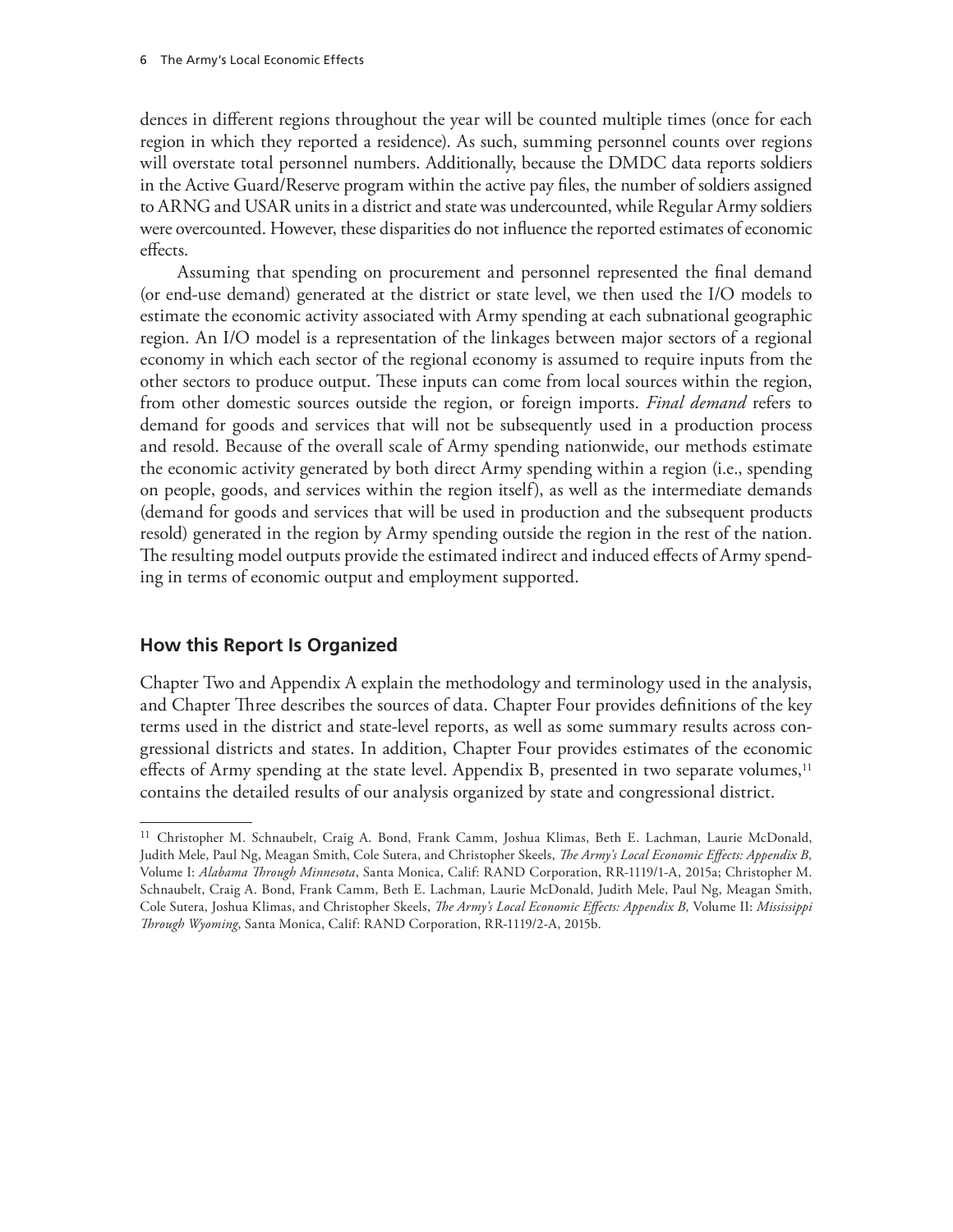This chapter describes the I/O methodology in general, the terminology used, and the specific methodological process used in our analysis.

#### **Input-Output Models**

I/O models provide a means of estimating the economic effect of injections of spending (also termed end-use or final demand) into a regional economy, such as the spending by the Department of the Army in a congressional district. An I/O model is a representation of the linkages between major sectors of a regional economy (and, to a lesser degree, the linkages between these sectors and the rest of the country and rest of the world). Each sector of the regional economy is assumed to require inputs, called *intermediate demand*, from the other sectors to produce output. These inputs can come from local sources (i.e., within the region), from other domestic sources outside the region, or from foreign imports (i.e., outside the region). The total amount of intermediate demand that is sourced from outside the region is called the *leakage* from the local region.

The model traces the path of production that satisfies all final demand across industries and sectors, taking into account that a dollar of demand in one sector will stimulate the demand for inputs across other regional sectors, which will subsequently generate additional demands. The model thus calculates the ripple effects, or backward linkages, of a change in final demand throughout the regional economy, taking into account the source of the required change in inputs (i.e., the leakages). According to the structure of the model, the value of inputs used per dollar of output in an industry and the sources of those inputs are unaffected by the change in final demand. Figure 2.1 illustrates these ripple effects through an economy.

I/O model data are organized into tables, or matrices, with each sector of the economy given its own row and column and each region given its own table. Rows identify sales from a specific sector to the other sectors of the economy, identified in the columns. The sum of each row equals the total output for the specified sector in the specified region. Columns contain the inputs used by each sector. They represent the production technology used by an industry in terms of the local inputs used from each sector represented in the model. The cells that have the same row and column industry sector name are the intraindustry flows of inputs. Social accounting matrices, which augment I/O models to decompose final demand into its component parts (household, government, net exports, and investment), can be used to augment the structure and add detail to the models. These matrices form the I/O model known as Impact Analysis for Planning (IMPLAN), available from IMPLAN Group.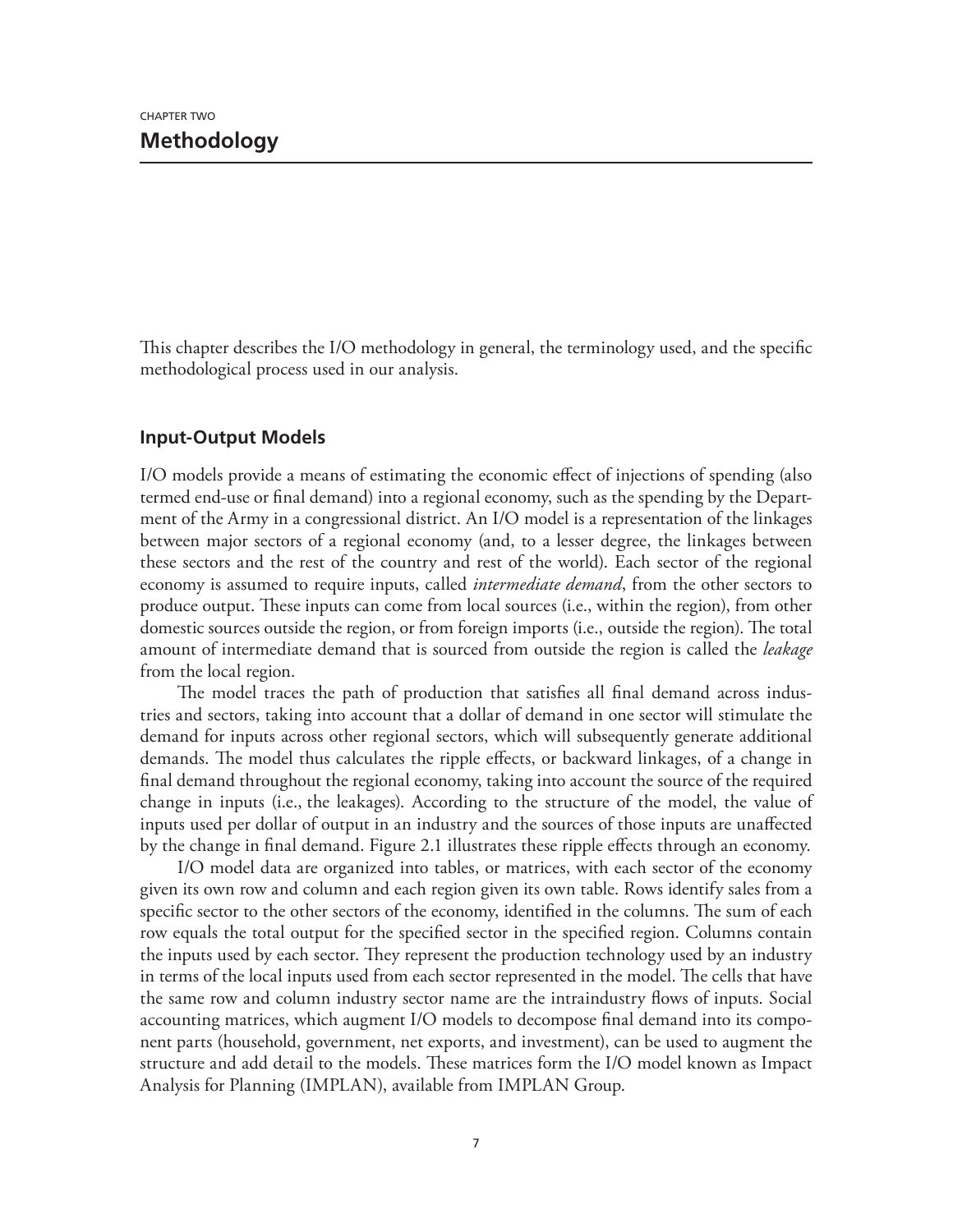

**Figure 2.1 Illustration of Backward Linkages in a Regional Economy**

SOURCE: Adapted with permission from Cletus C. Coughlin and Thomas B. Mandelbaum, "A Consumer's Guide to Regional Economic Multipliers," *Federal Reserve Bank of St. Louis Review*, Vol. 73, No. 1, January–February 1991, p. 21, Figure 1.

NOTE: Indirect effects include both intermediate demands generated by industry and incomes generated in region.

**RAND** *RR1119-2.1*

For example, consider the (aggregated) manufacturing sector in the national IMPLAN model.1 The estimated total value of production in this sector for 2012 was approximately \$7 billion (which equals the sum of both the manufacturing row and column). The manufacturing row shows that this sector sold \$88 billion of its output to firms in the agriculture, forestry, fisheries, and hunting sector, \$278 billion to firms in the construction sector, and \$2 trillion to firms within manufacturing, with the remainder sold to other sectors or for end uses.

The manufacturing column shows the inputs used to produce the \$7 billion output. In particular, the sector purchased \$216 billion of inputs from the agriculture, forestry, fisheries, and hunting sector; \$38 billion from construction; and (consistent with the corresponding row) \$2 trillion from firms within manufacturing. The remainder of purchased inputs comes from other industry sectors and labor (i.e., income to households). The column also adjusts for taxes and includes profits to balance the accounts.

The relationships between a change in final demand and overall economic activity in an I/O model are summarized by *multipliers*. Multipliers show the total change in economic activity, given a direct change in final demand or employment. Therefore, they can be interpreted as the total economic change given a one-unit change in final demand.

*Indirect effects* represent the change given interindustry linkages alone, ignoring the potential effects on household income in the region. They are summarized with Type I multipliers and assume an "open" model. Potential effects on household income are called *induced effects*, which represent the changes in final demand within a region that occur due to the overall

<sup>&</sup>lt;sup>1</sup> This example is taken from the default 11-sector aggregation (from 440 sectors) displayed in the IMPLAN interface.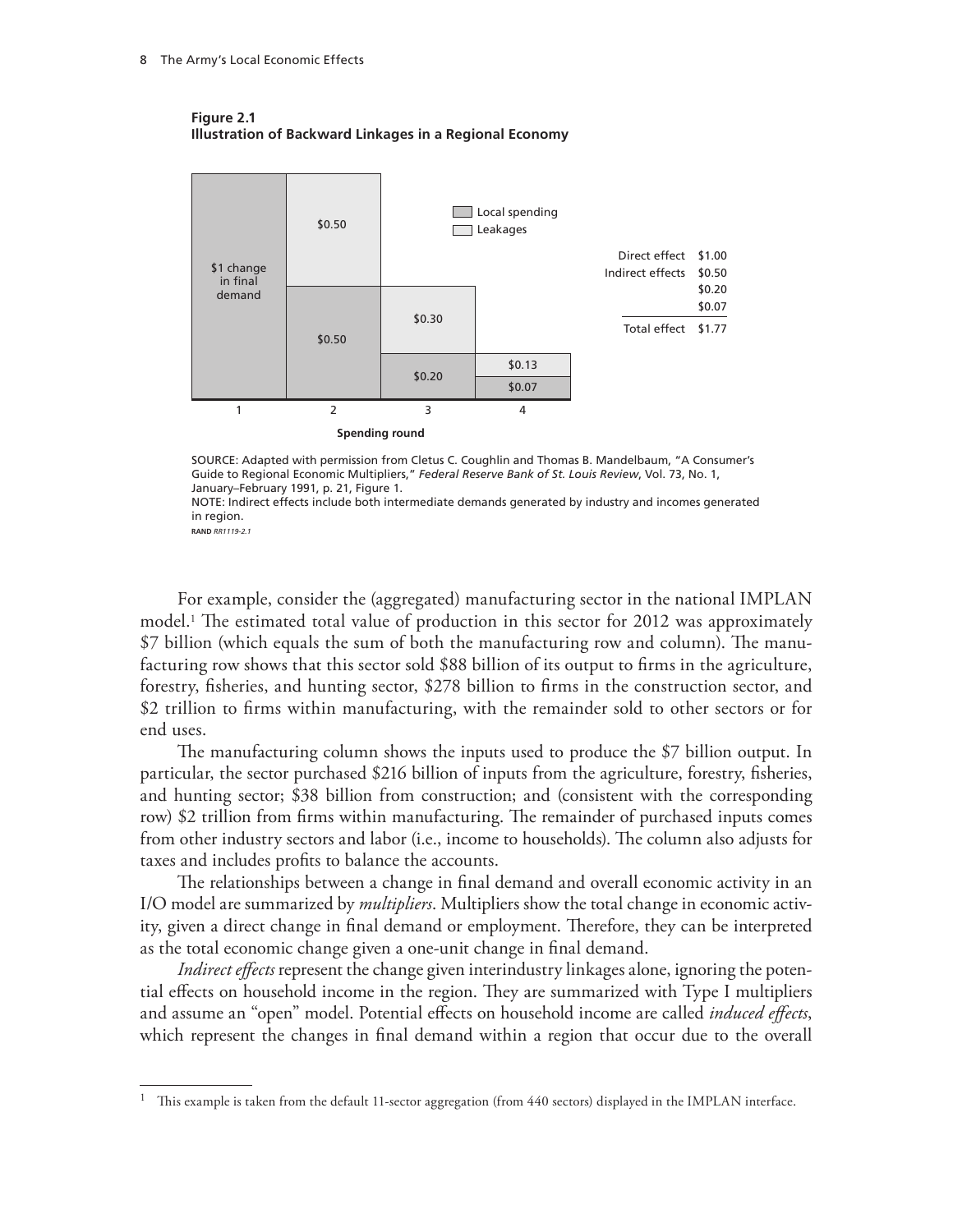change in labor demand from the direct change. Multipliers that sum the indirect and induced effects are called Type II multipliers and are based on "closed" models. Because Type II multipliers include both indirect and induced effects, they are typically larger than Type I multipliers. Both are positively related to the direct effects, or change in demand.2 Table 2.1 provides a reference to the key terms used in the analysis.

#### **Key Assumptions in Input-Output Analysis**

I/O models, like all models, make a number of assumptions regarding the structure and response of the regional economy to a change in final demand. These assumptions, which serve to simplify the model and make it tractable, can lead to differences in estimates and observed effects if the assumptions do not hold. Therefore, the assumptions may also be interpreted as limitations. Table 2.2 summarizes these assumptions.

In general, the set of assumptions implicit in I/O analysis results in a lack of flexibility and feedback effects within a regional economy relative to a more complicated model that takes price changes and other adaptive behaviors into account. For example, suppose an I/O model predicts that an increase of \$1 million of in-district spending will increase economic output by \$1.5 million of total economic output. The estimate of total economic output is likely a maximum because the spending would tend to stimulate not only intermediate demands but also

| <b>Term</b>                                          | <b>Definition</b>                                                                                                     |
|------------------------------------------------------|-----------------------------------------------------------------------------------------------------------------------|
| End use or final demand                              | Demand for goods and services that will not be subsequently used in a<br>production process and resold                |
| Intermediate demand                                  | Demand for goods and services that will be used in a production process<br>and ultimately resold to firms             |
| Direct effects                                       | Total Army spending within a district                                                                                 |
| Indirect effects                                     | The economic activity generated by changes in final demand attributable<br>to interindustry linkages                  |
| Induced effects                                      | The economic activity generated by changes in final demand attributable<br>to changes in household incomes            |
| Economic output                                      | The value of all production in an industry or economy-wide                                                            |
| Leakages                                             | The total amount of intermediate demand that is sourced from outside the<br>region                                    |
| Matrix                                               | A two-dimensional array, or table, of industry sectors with multiple rows<br>and columns                              |
| Vector                                               | A one-dimensional array, or table, of industry sectors with multiple rows<br>and one column                           |
| Multiplier                                           | Total change in economic activity given a one-dollar change in final<br>demand                                        |
| Type I multiplier<br>(associated with open model)    | Total change in economic activity given a one-dollar change in final<br>demand attributable to interindustry linkages |
| Type II multiplier<br>(associated with closed model) | Total change in economic activity given a one-dollar change in final<br>demand attributable to household incomes      |

**Table 2.1 Key Economic and Mathematical Terms as Used in the Report**

<sup>2</sup> The technical term for a change in final demand in this type of analysis is a *shock*. For example, if an industry were to decide to build a new plant in an area, that would be called the initial shock to the system.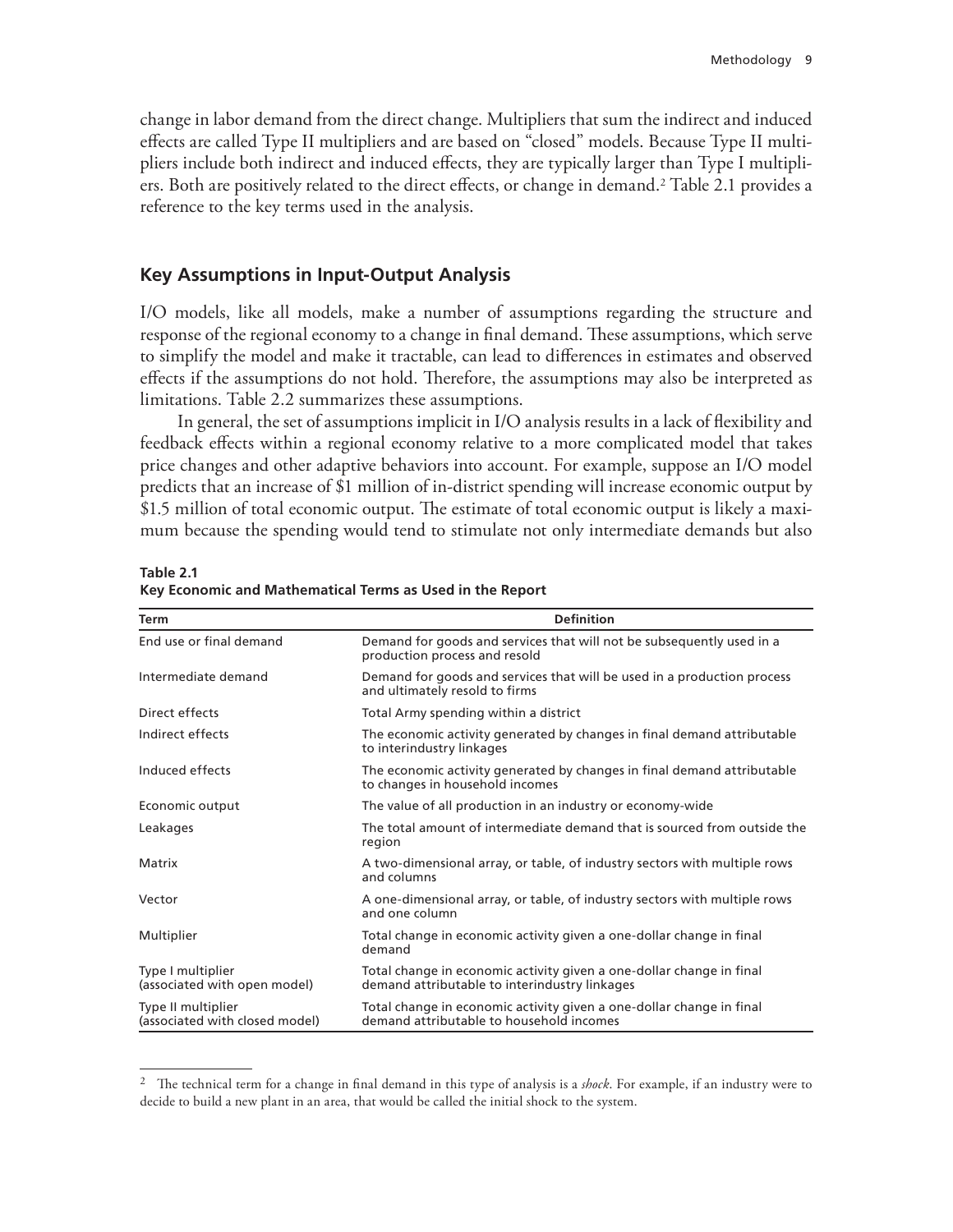| Limitation                                                              | <b>Explanation</b>                                                                                                                                                                                                                                                                                                         |
|-------------------------------------------------------------------------|----------------------------------------------------------------------------------------------------------------------------------------------------------------------------------------------------------------------------------------------------------------------------------------------------------------------------|
| Fixed production functions and<br>constant returns to scale (linearity) | Inputs for each industry are used in fixed proportions, implying that<br>a doubling of output will require an exact doubling of inputs. No<br>consideration is given to profitability or the potential for substitution<br>between inputs.                                                                                 |
| Fixed prices                                                            | Prices are assumed not to adjust in response to economic factors, and<br>thus, firms will not adjust their production on the basis of relative<br>prices. Other macroeconomic feedback and adaptation mechanisms<br>are also excluded. <sup>a</sup>                                                                        |
| No supply constraints                                                   | Inputs, including labor, are assumed to be available at prevailing<br>prices. Any constraints that preclude resource availability are not<br>considered.                                                                                                                                                                   |
| Constant proportions of local supply                                    | Firms will purchase some fixed portion of their inputs from their<br>local economy and from outside the local economy. The share from<br>outside the local economy determines leakages from the system and is<br>assumed to be constant.                                                                                   |
| No explicit time dimension                                              | I/O models are static and assume a new equilibrium with a change in<br>final demand. <sup>b</sup>                                                                                                                                                                                                                          |
| Perfect mobility of labor                                               | Changes in demand for labor are assumed to be associated with<br>changes in the associated income flows for those workers. An assumed<br>decline in demand results in less economic activity and employment (in<br>fixed proportions by sector), and the wages of the newly unemployed<br>are assumed to leave the region. |

#### **Table 2.2 Limitations of the Input-Output Approach**

SOURCES: Authors' interpretation as informed by Patrick Grady and R. Andrew Muller, "On the Use and Misuse of Input-Output Based Impact Analysis in Evaluation," *Canadian Journal of Program Evaluation*, Vol. 3, No. 2, 1988; Coughlin and Mandelbaum, 1991; David W. Hughes, "Policy Uses of Economic Multiplier and Impact Analysis," *Choices*, Vol. 18, No. 2, 2nd Quarter 2003; Rebecca Bess and Zoë O. Ambargis, "Input-Output Models for Impact Analysis: Suggestions for Practitioners Using RIMS II Multipliers," paper presented at the 50th Southern Regional Science Association Conference, New Orleans, La., March 23–27, 2011; and Schnaubelt et al., 2014.

a Feedback mechanisms include price changes due to changes in supply and demand across markets, and other adaptive mechanisms include economic redevelopment efforts, job training, and other policy effects. A type of modeling termed *general equilibrium modeling* includes the former and would likely yield different results from those obtained from I/O models.

<sup>b</sup> The length of time needed to establish this new equilibrium is specific to the problem and model.

price changes and other effects. So, the impact may be less severe, especially in the longer run.<sup>3</sup> The advantage to I/O models, however, is the simplicity of the approach.

In addition, any policy responses to a gain or loss in spending are not represented in the I/O structure.<sup>4</sup> One example might be a concerted effort on behalf of planning agencies in the region to develop incentive policies for redevelopment of assets previously owned by the Army. If such efforts are successful, the longer-run impacts of a change may be overstated by I/O analysis.

 $3$  However, if the increase in Army spending results in additional development activity due to agglomeration or other forward-linkage effects, estimates from an I/O model may be underestimated (i.e., smaller in magnitude than might actually happen).

<sup>&</sup>lt;sup>4</sup> While these responses are not built into the model structure, they could, in theory, be modeled via additional changes to final demand if such estimates were available or calculated.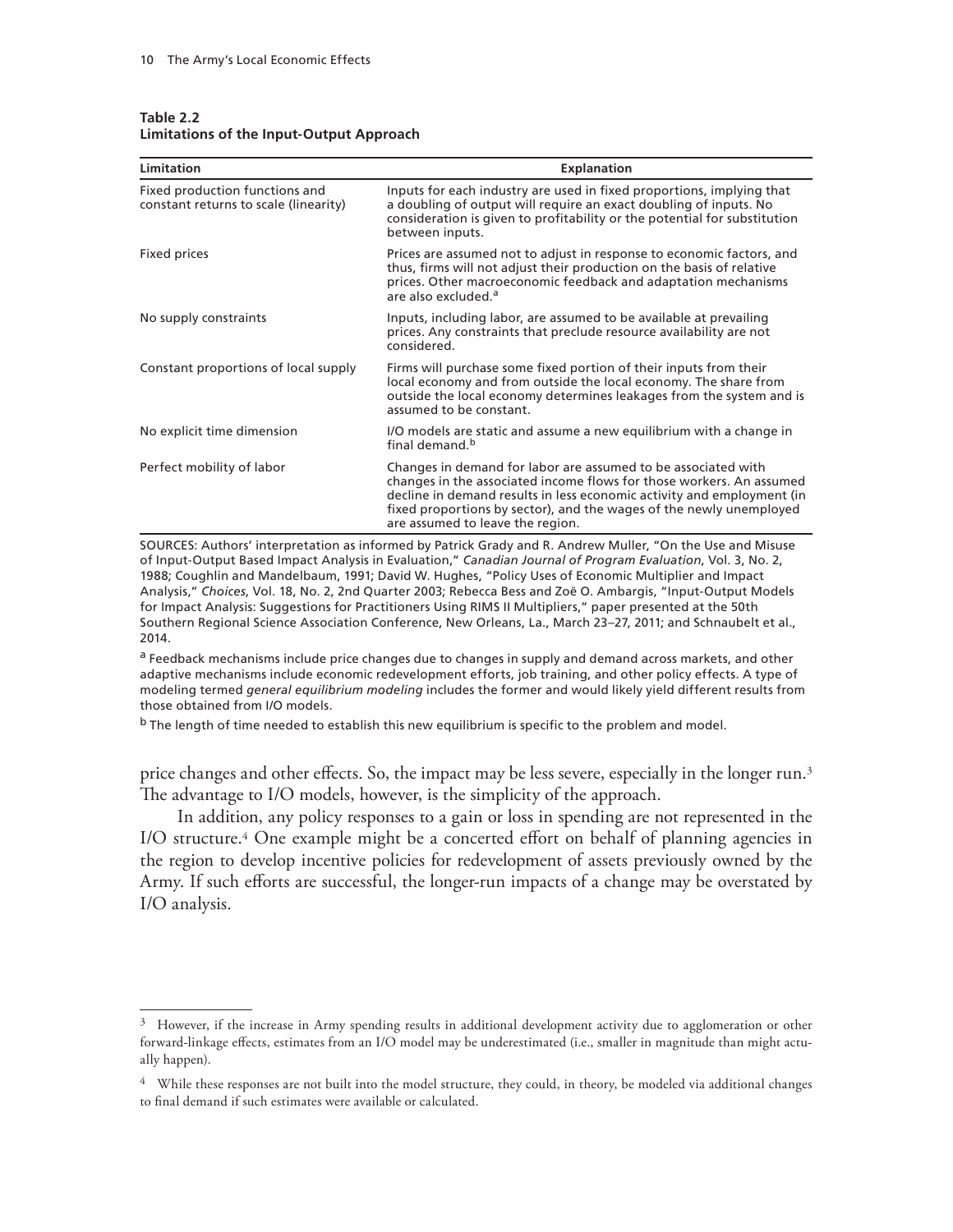#### **Defining 'Local'**

We chose the congressional district as the primary unit of analysis for a number of reasons.

The data we use in this study provided for three possibilities: ZIP codes, counties, and congressional districts at the substate level. ZIP codes were immediately deemed impractical due to the sheer number—almost 42,000—and the frequently very small geographic size.<sup>5</sup>

Counties presented a plausible option that we considered during research design. They would allow the Army to give members of Congress details that congressional district–level analysis could not. However, there are more than 3,100 counties in the United States, compared with 435 congressional districts, which would have made reporting the results more challenging—the report would have been several thousand pages.6 Furthermore, county-level results would be less comparable, as counties vary significantly in population and economy size. County populations in the United States range from less than 100, such as Loving County, Texas, to almost 10,000,000 in Downtown Los Angeles County, Calif.7 In comparison, congressional district sizes are regulated by law and range from approximately 994,000 for Montana At-Large to approximately 526,000 for Rhode Island's First District, although their relative structures and economic activity vary significantly from district to district.8

Using congressional districts as the unit of analysis should also help the Army clearly inform members of Congress regarding the economic effects of Army spending on their constituents—the principal task with which we were asked to assist.

However, using congressional districts has one significant disadvantage—it excludes the District of Columbia and the territories of Guam, the Virgin Islands, and Puerto Rico from the analysis. This means that the economic effects of spending in these areas are not captured by the model, and we capture only activity in areas covered by congressional representation. In addition, although IMPLAN estimates regional economic models at the congressional district (as well as county) levels, the district-level models do not include trade flows between districts. Our methodology takes this into account, as we will describe.

#### **Estimating the Economic Activity Associated with Army Spending at the District Level**

To estimate the economic effect of Army spending in each of the 435 congressional districts and the 50 states, we used IMPLAN models at the district level and the national level. Each district-level model was used to estimate the direct, indirect, and induced effects of Army spending taking place within the district. The interindustry relationships were tailored to the unique characteristics of each district using a combination of local and national data as compiled within IMPLAN and summarized using Type II multipliers for each of the 440 sectors contained in the model.<sup>9</sup> The estimate of the effects of any spending activity on a regional

<sup>5</sup> United States Postal Service, *Postal Facts 2014*, p. 19

<sup>6</sup> U.S. Census Bureau, *USA Counties,* web page, undated-c.

<sup>7</sup> ———, "Community Facts," *American FactFinder* web page, undated-b.

<sup>8</sup> U.S. Census Bureau, *Fast Facts for Congress,* web page, undated-a.

<sup>&</sup>lt;sup>9</sup> For detailed documentation of IMPLAN models, see IMPLAN Group, homepage, undated.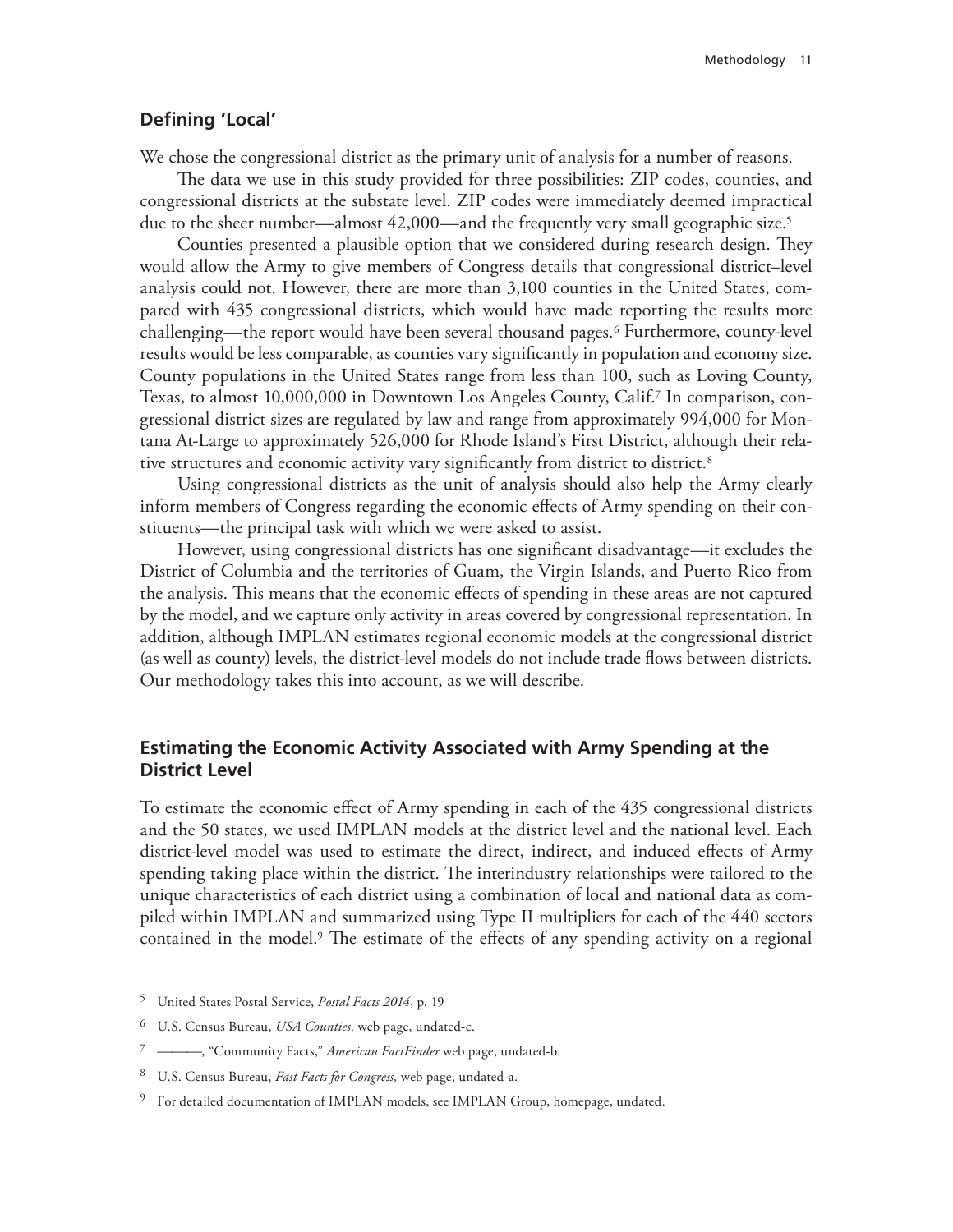economy depended on the structure of the local economy and the size and distribution of the spending itself. Multipliers (or total activity given a change in final demand) varied across regions because of the composition of industries within the economy and the proportion of local inputs used in the production process.

For our analysis, we estimated the regional economic activity associated with all direct Army spending entering the regional and national economies in a fiscal year.10 We implicitly assumed that this spending originated from outside the region and that direct Army spending in a region representsed final demand, unless it was passed through the region as a subcontract. This makes intuitive sense; the purpose of this spending is national defense, and the firms, consumers, and local government within a given region have little control over the ultimate distribution of spending at the national level. However, the district-level models cannot account for the economic activity in the district supported by Army spending in the rest of the country. Thus, Army spending in the rest of the country can generate intermediate demand for outputs from each district, which would not be captured by district-specific Army spending and a district-level I/O model.

The national-level IMPLAN model, however, included estimates of industry-specific trade flows across the country and, thus, in principle, captured all the interindustry relationships of national-level Army spending. We used this property to estimate the total effect of national-level Army spending on each district, including both final demand generated within the district and the intermediate demands for district products generated by spending outside of the district.<sup>11</sup>

Specifically, we used estimates of the total value of all goods and services produced by the economy (or economic output) as the measure of economic activity. We then apportioned this activity to each congressional district in proportion to each district's share of the sum of district-model effects, which included only the outcomes of direct Army spending within a district. Implicitly, this method modeled all interregional trade flows in proportion to the sector-specific share of national economic output supported by Army spending within a district. This assumption of linearity is consistent with the overall structure of I/O models. It also has the advantage of internal consistency, in that the sum of district-level effects can be aggregated to the state level, and the sum of the resultant state-level effects equals the economic activity estimated by the national model and national-level Army spending.12

The following procedure details the methods we used to estimate economic output and employment supported by Army spending in the United States.

<sup>&</sup>lt;sup>10</sup> In particular, we adjusted personnel expenditures for federal taxes that do not directly enter the regional (district-level) economy.

<sup>&</sup>lt;sup>11</sup> While this procedure is appropriate for apportioning activity to subnational regions, it is not appropriate to use the national-level output figure as an estimate of the national-level impact of Army spending because, at the national level, all government spending is financed through either taxes or borrowing, so that a reduction in Army spending would likely be used to pay down debt, returned to taxpayers, or shifted to other forms of government demand. On the other hand, Army spending at the local level can be considered exogenous, or determined outside, rather than inside, the economic system.

<sup>&</sup>lt;sup>12</sup> The internal consistency property applies to spending flows. Because our primary regional unit is the congressional district and individuals may claim multiple residences over the course of a fiscal year, sums of congressional district personnel counts to state or other aggregated levels will likely count some individuals multiple times.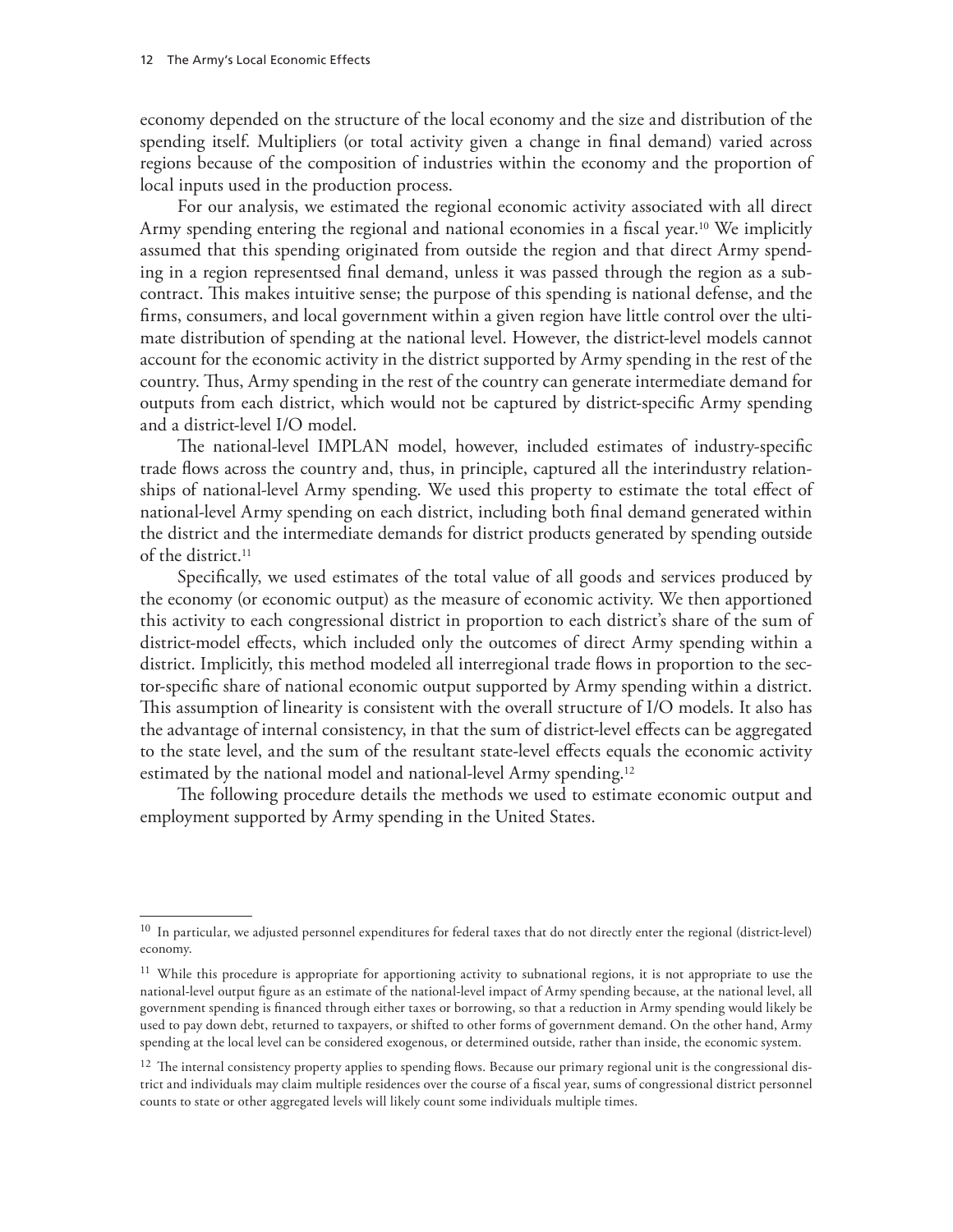#### **Step 1: Construct the National and District Models**

We used IMPLAN's 440-sector level of detail to create the 435 individual congressional district models and the one national model. In constructing each model, the IMPLAN software created two matrices of 440 rows by 440 columns containing the indirect (Type I) and induced output multipliers, which were summed to obtain Type II multipliers. The interpretation of rows and columns is as described earlier in this chapter. These output multipliers reflect region-specific differences in economic composition and the proportion of inputs that are supplied locally.

#### **Step 2: Estimate Direct Army Expenditures**

The inputs to each model were the estimates of sector-specific Army spending in each region, which included spending on active and reserve personnel, civilians, retirees, and procurement and contracting data by place of performance. Army procurement data were sourced from FPDS-NG by place of performance at the ZIP-code level, with industry sectors reported by the appropriate year of the NAICS code.13 The data were standardized to the 2007 NAICS codes and subsequently converted to the IMPLAN 440-sector classification, as outlined in Appendix A. Deobligations were recorded in the year in which they were recorded in the data.14 The Army's military and civilian payroll data were sourced from DMDC and its DEERS and are reported by home ZIP code. The spending data at the ZIP-code level was then aggregated to the congressional district level, as outlined in Appendix A. For the military payroll data, all available (pretax) positive compensation categories from the active and reserve pay files were included. These amounts were adjusted for average Federal tax withholdings on taxable income by rank using the average rates implied by the Department of Defense's Compensation Greenbook for each year.15 Given the large variation in state and local tax treatment of military pay, we made no adjustments for these withholdings. All else equal, this will slightly overstate takehome pay. Civilian and retiree payroll data included actual witholdings for Federal, state, and local taxes.

These assignments created 435 district-specific sets of direct Army spending, each with 440 rows (one for each IMPLAN sector) and one column. In mathematical terms and in the technical language of I/O modeling, these sets of numbers are called vectors (see Table 2.1). Because the original data were in nominal terms, these dollars were converted to 2012 dollars using the GDP deflator provided by the Bureau of Economic Analysis. These vectors represent the final demand that was assumed to be associated with each district. For the national analysis, we summed the 435 district-specific input vectors to create the national analogue.

#### **Step 3: Estimate District-Level Economic Activity from District-Specific Army Spending**

Economic effects for each district-level model were calculated by multiplying the Type II output multiplier matrix (440 rows by 440 columns) constructed in Step 1 by the directspending vector (440 row by 1 column) created in Step 2. This produced a table (440 rows by 1 column) representing the overall economic output that direct Army spending supports in the

<sup>&</sup>lt;sup>13</sup> Codes can vary slightly over years.

<sup>&</sup>lt;sup>14</sup> A deobligation enters as the opposite sign of a planned expenditure. Deobligations have the effect of increasing the variance of direct acquisition and procurement spending from year to year where they occur. Personnel spending is expected to be more constant over time.

<sup>15</sup> U.S. Department of Defense, *Military Compensation*, undated.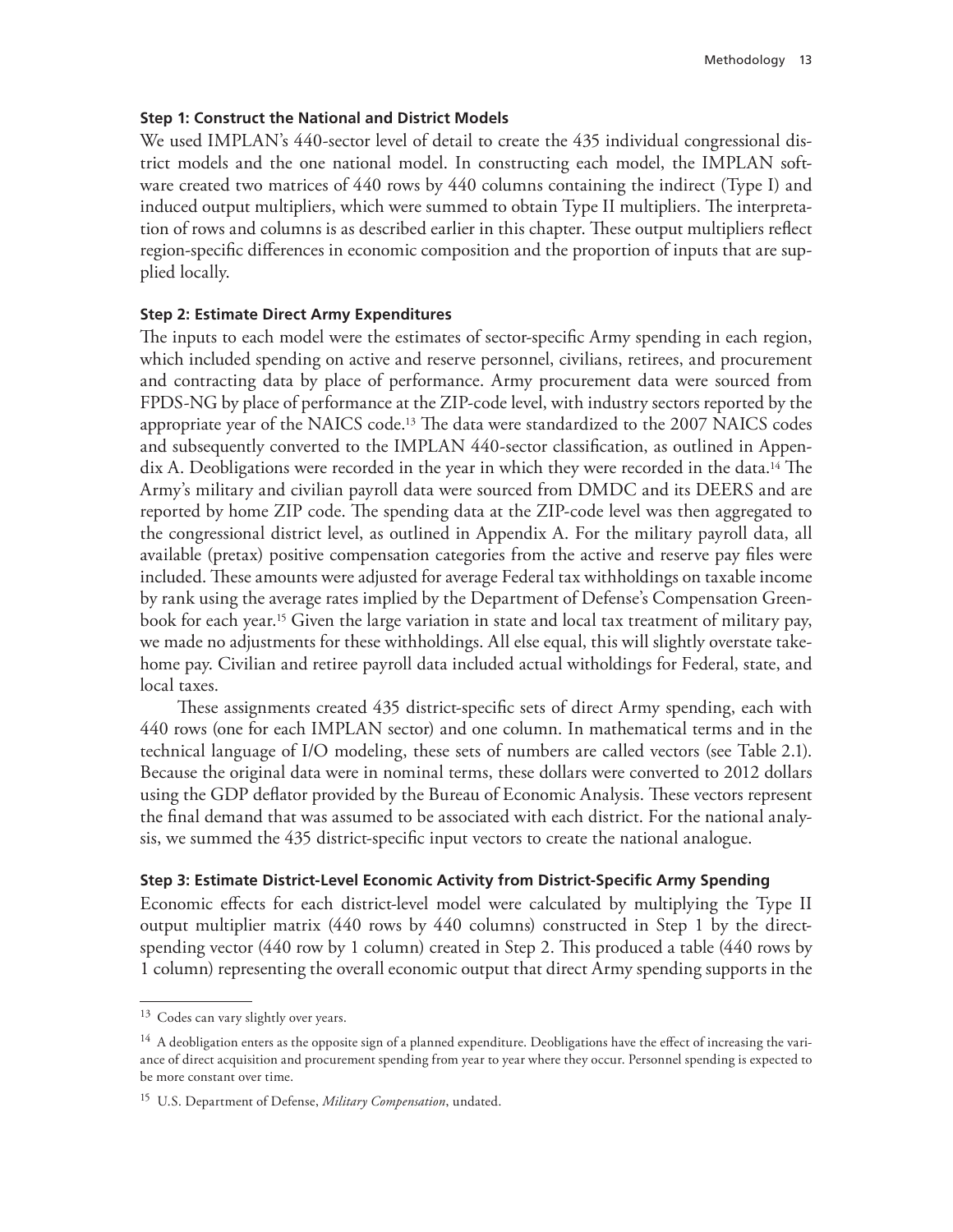district by sector. These results did not include the changes in economic output in each district driven by changes in Army spending in the rest of the country. We applied the same calculations to the national-level model; however, the national region included all relevant trade flows between districts.

At the district level, it is possible that one or more of the industry sectors associated with acquisitions and procurement in the regional IMPLAN model were associated with zero economic activity (i.e., no output or employment for that sector). In these cases, the Type II multiplier is equivalent to zero. Although this is reasonable for subnational regional economies, it does create the potential for a mismatch between reported direct-level Army spending in those sectors and the economic model used to calculate impacts. Potential reasons include errors in the place of performance or NAICS code of the spending data, errors in the IMPLAN model, or both.

For example, IMPLAN sector 285 is "aircraft engine and engine parts manufacturing" (2007 NAICS code 336412). Although this is a \$46 billion industry at a national level, not all district-level models contain positive output and/or employment in this sector (i.e., employment and output in this sector are assumed to be zero for this district). If the procurement and/or acquisitions data used in the analysis identify a positive contract (or negative, in the case of a deobligation) for this sector, either the input data have been misclassified (in the case that true activity in this sector is zero), or the IMPLAN model is incorrect (in the case that true activity is this sector is nonzero).

In these cases, it is assumed that the contracting or subcontracting spending assigned to the zero economic activity sectors is fully passed through the region to other (unspecified) districts. Because this spending is included in the national-level spending figures, it is not "lost" but rather reallocated proportionally across districts in accordance with our allocation procedure (see Step 4). We do not believe that this problem will induce major distortions into the analysis, but it is possible that this assumption results in either over- or underestimated overall economic activity in any given district.<sup>16</sup>

#### **Step 4: Adjust for Trade Flows Between Regions**

The district-level models potentially underestimate the amount of economic activity in a district supported by total Army spending by ignoring the effects of demand generated by Army spending in the rest of the country. For example, a reduction in personnel spending in Colorado's First Congressional District (CO 1) may affect the demand for certain goods in Virginia's Second Congressional District (VA 2) if CO 1 imports items from VA 2. However, the district-level models implicitly keep spending in the rest of the country fixed. This implies, for this example, that the reduction in demand in VA 2 is not taken into account in Step 3 of the process.

To account for these effects, we assumed that the national-level economic activity derived from total Army spending and the national I/O model captured all relevant trade flows between

<sup>&</sup>lt;sup>16</sup> Specifically, there were initially six districts (CA-32, IL-6, MN-3, TX-30, TX-33, and WI-6) across the three fiscal years for which the total economic output figures exceeded the total direct spending, suggesting either that a substantial proportion of spending was passed through in this manner or that a significant deobligation was recorded in a given year. To correct for these major discrepancies, we reallocated Army spending to similar sectors.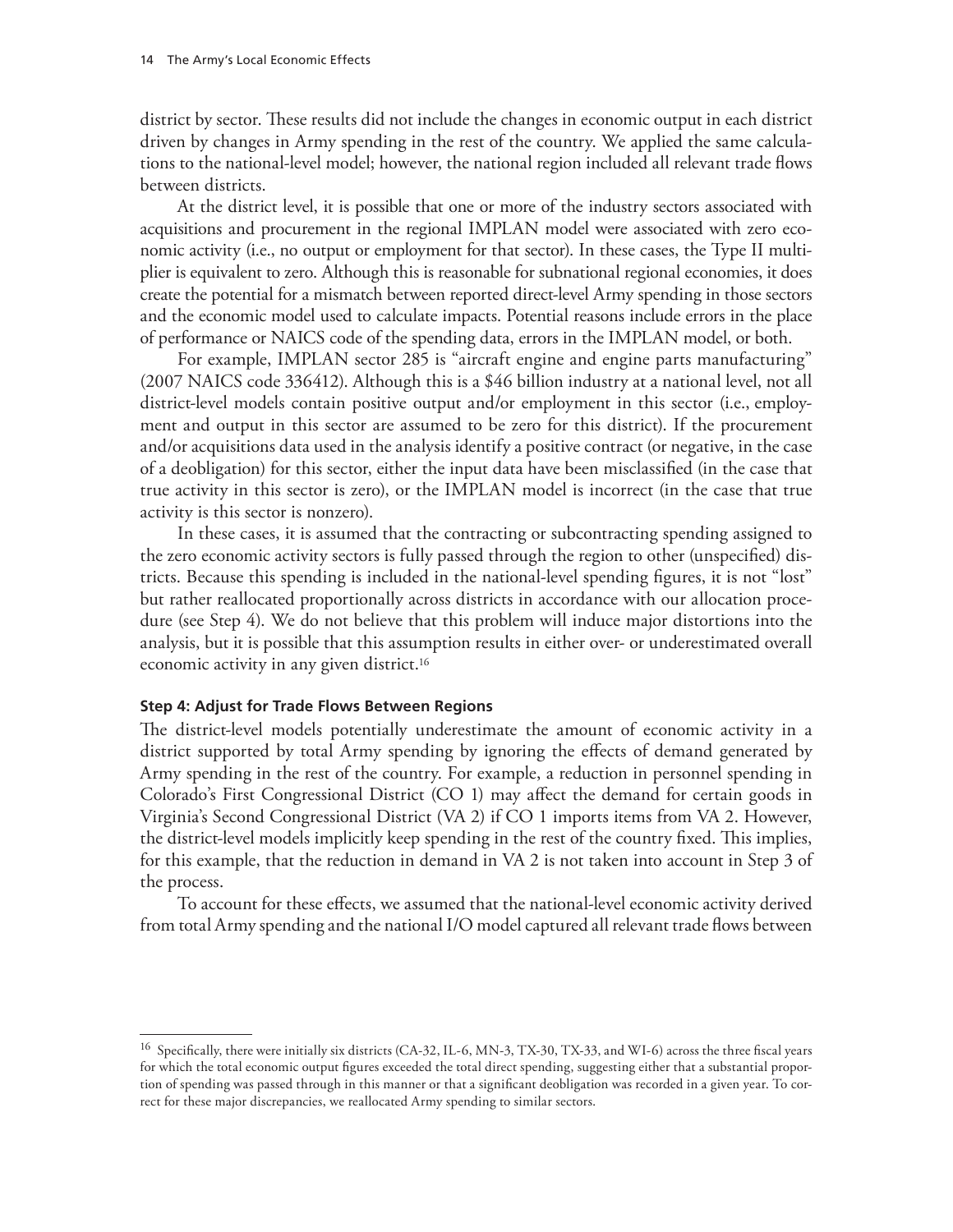regions,<sup>17</sup> and we apportioned these effects (by sector) to each district using that district's share of the sum of district-level effects. We describe this process next.

#### *Step 4a: Calculate the Sum of the District-Level Effects*

To create the denominator of the district-level shares, we summed the 435 district-level vectors of economic output by sector as calculated in Step 3. Because these results exclude trade flows between regions, they will be less than or equal to the national-region estimates.

#### *Step 4b: Calculate District-Level Shares*

We calculated the share of national-level effects allocated to each district by dividing each district's output effect from Step 3 by the sum of all districts' output from step 4a.

#### *Step 4c: Calculate District-Level Effects with Trade Flows*

We multiplied the district-level shares from Step 4b by the national output impact in Step 3 by sector to produce 435 district impact vectors adjusted for trade flows. These represented our estimate of the impact of all Army spending nationwide on the economic output of each congressional district.

To summarize, the national model is used to estimate the economic activity supported by nationwide Army spending, including all trade flows. We also had the economic activity supported by direct district-level Army spending for each congressional district. Each district's share of the summed district-level economic activity was multiplied by the economic activity from the national model to obtain the trade-adjusted district-level effects. The trade-flow effect accounts for the intermediate demand generated by out-of-district spending on each district. By construction, the trade-adjusted district-level effects minus the economic activity supported by direct district-level spending is the trade-flow effect.

In using the national-level model to estimate trade flows, we attempted to capture the impact of the demand generated by direct district-level and indirect out-of-district Army spending on each congressional district. This was necessary because we had no specific information on trade flows between congressional districts or information on the ultimate place of performance of assumed contracts that are fully passed through to other districts. Despite these limitations, we believe that the methodology used in this report provides a reasonable estimate of the distribution of overall direct and indirect procurement and acquisitions activity across congressional districts based on the overall structures of those local economies and provides a means of accommodating conflicts in the data.

#### **Step 5: Estimate Employment Changes**

The last task was to estimate the changes in district employment supported by Army spending. We estimated employment directly related to Army personnel (service members and civilian employees) directly from the spending data by counting the number of unique individuals paid by the Army in each region in each fiscal year. These figures included part-time employees.<sup>18</sup>

<sup>&</sup>lt;sup>17</sup> Implicit in this assumption is that the pattern of trade generated by Army spending is not different from nationwide sector averages. The extent to which this assumption is valid has not, to our knowledge, been formally tested.

<sup>&</sup>lt;sup>18</sup> Because we used spending as our inputs into IMPLAN, we did not use the estimates of direct employment provided by the IMPLAN model in the direct employment calculation. The available data does not include drill pay for Reservists in months where they received both active duty and drill pay. We believe this underestimate amounts to no more than 2 to 3.5 percent of reserve pay. Additionally, because the DMDC data reports soldiers in the Active Guard/Reserve program within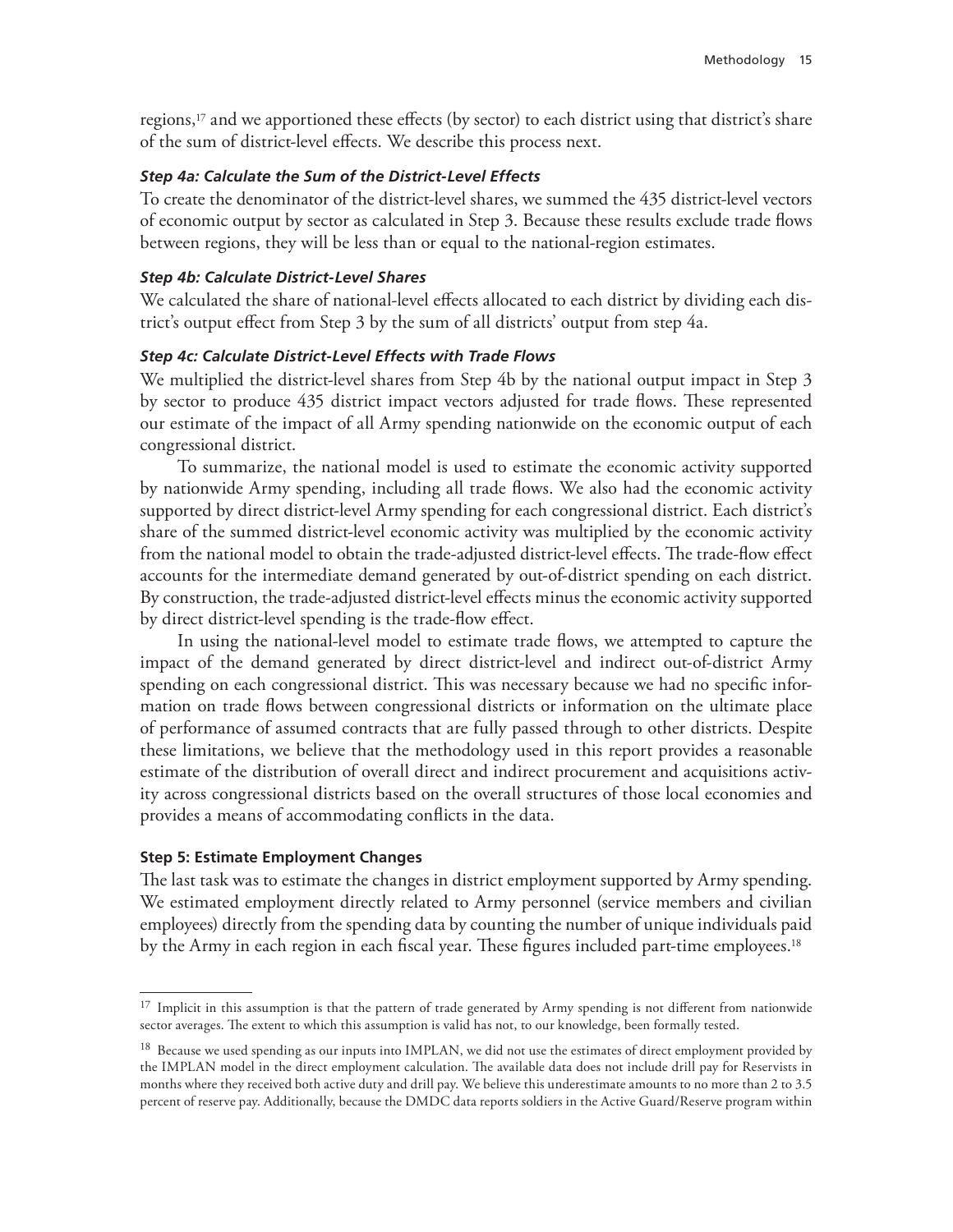We estimated employment directly related to procurement and acquisition activity by sector, as well as any employment associated with intermediate and induced demand in a region, using the district-specific ratio of output to employment contained within the IMPLAN software. For all sectors not associated with Army personnel, we multiplied the employment ratio by the sector-specific output estimates from Step 4c to obtain employment estimates.19 Summing across all sectors in a region yielded the total number of non-Army jobs attributable to Army spending.

#### **Estimating the Economic Activity Associated with Army Spending at the State Level**

The state-level estimates of Army-supported economic activity are simply the sum of the district-level effects for each state. This calculation is appropriate because we used the nationallevel model (and national-level Army spending) to estimate total trade flows across the nation and apportioned these according to district-specific shares from the district-level models. Thus, the calculation implicitly aggregates the intrastate trade flows as represented in the nationallevel model. As noted, however, the direct Army personnel counts may be overstated if an individual claimed multiple residences in the same state in the same fiscal year. As such, the state-level counts will likely overstate overall force strength in a state.

An alternative approach would be to construct the state-level IMPLAN models and use these subregions in the same manner as for the congressional districts (i.e., apportion effects according to steps 4a through 4c, but replacing districts with states). This approach aggregates intrastate (and thus interdistrict for a given state) trade flows via the state-level multipliers associated with each model.

If IMPLAN used estimates of congressional-level trade flows to aggregate its models, these approaches would be equivalent. However, IMPLAN uses a county-level trade flow model to build multipliers at the multiple county, state, and national levels. So, there may be differences in results at the state level.

We opted to sum the results of the congressional district analyses to obtain state-level estimates to maintain additivity from the district to state to national levels of aggregation.

#### **Differences in This Analysis and Standard Input-Output Studies**

A major difference in the methodology used in this study and more-traditional I/O analysis is that our estimate of total economic activity supported by Army spending within a congressional district includes changes in final demand on a district's goods and services from two sources: Army spending directly in the district and Army spending from outside the district that affects demand within the district via supply chain relationships (or backward linkages).

the active pay files, the number of soldiers assigned to ARNG and USAR units in a district and state was undercounted while Regular Army soldiers were overcounted. However, these disparities do not influence the reported estimates of economic effects.

<sup>&</sup>lt;sup>19</sup> The government sectors in IMPLAN to which this personnel spending is assigned do not supply outputs to the rest of the economy and have intraindustry multipliers of 1.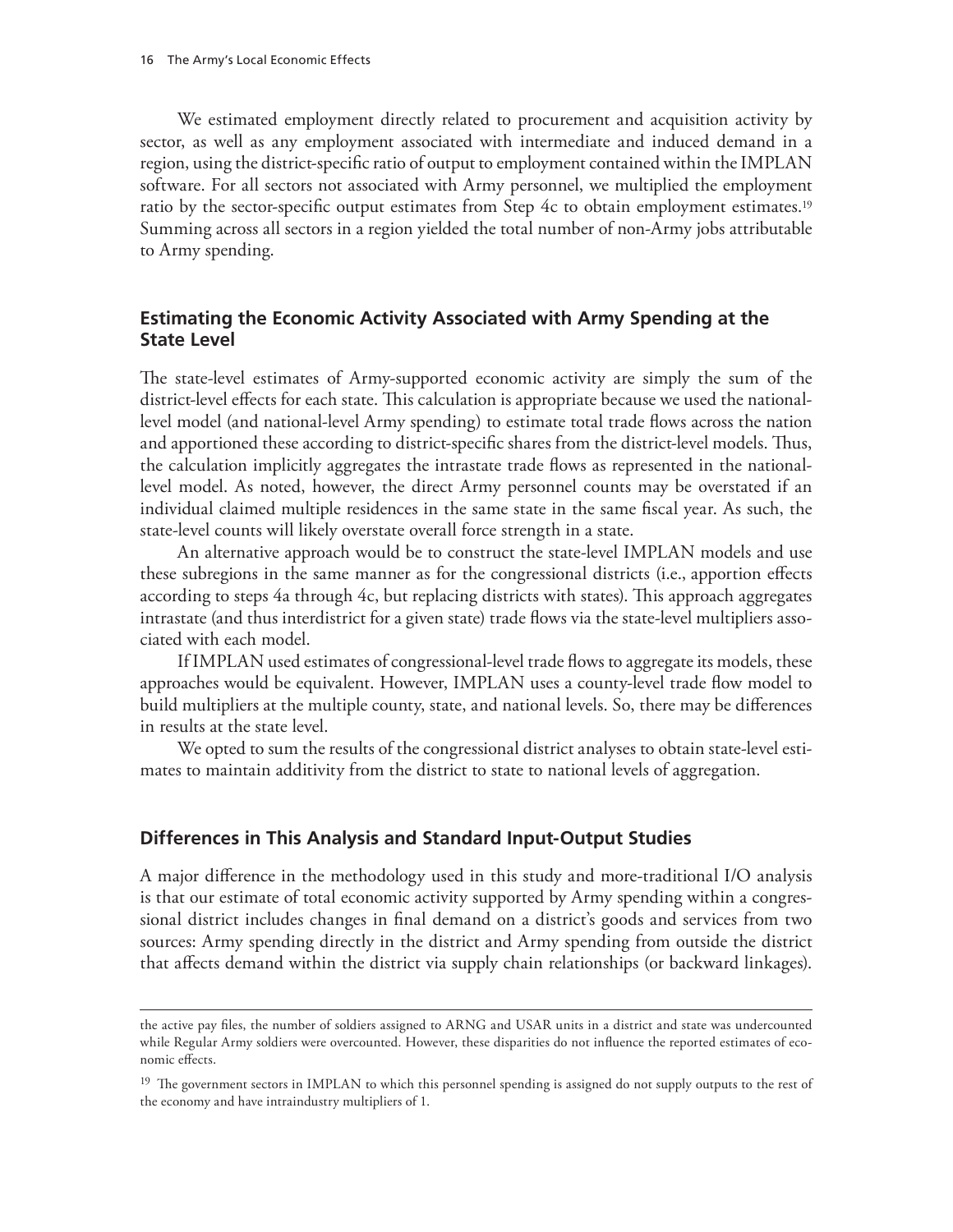Because the model uses *national* Army spending to derive *local* economic effects, the ratio of economic output to direct spending, often termed the *output multiplier*, would likely overestimate the economic impact of changes in *local* Army spending in a given region. Furthermore, as already discussed, we assumed that any contract or procurement spending assigned to a NAICS code for which there is zero economic output in the appropriate IMPLAN sector at the district level is subcontracted out of the district. Thus, the actual change in final demand within a district may be less than that recorded in the direct spending figures, although the total amount of direct Army spending is consistent at the national level. Thus, while the sum of reported district-level direct spending (or, alternatively, the sum of state-level reported direct spending) equals the national direct spending total, the proportion of changes in final demand at the district level may not equal the proportion of reported direct spending at the district level.

As a result, the ratio of total effects to direct Army spending presented in this report may not be an accurate measure of the per-dollar effect of increased *local* Army spending in a district or state.20 Rather, our results are appropriate estimates of the effect of *total*, *nationwide* Army spending on each congressional district and state.

Because of these issues, these ratios may take on values that are not consistent with singleregion I/O analysis. For example, in the case of relatively small demand in a district generated by out-of-district Army spending but a relatively high degree of contract pass-through (thus creating a gap between reported direct spending and the change in final demand), the ratio of total to direct effects may be less than 1. Similarly, in the case of relatively large demand generated by out-of-district Army spending, the ratio of total to direct effects may appear well above 2, even for small geographic areas, such as congressional districts. Therefore, we do not report standard district-level or state-level output and employment multipliers in this report.

<sup>&</sup>lt;sup>20</sup> Using this report's notation, for example, a standard output multiplier would be calculated by dividing Army-driven economic output by all Army direct spending.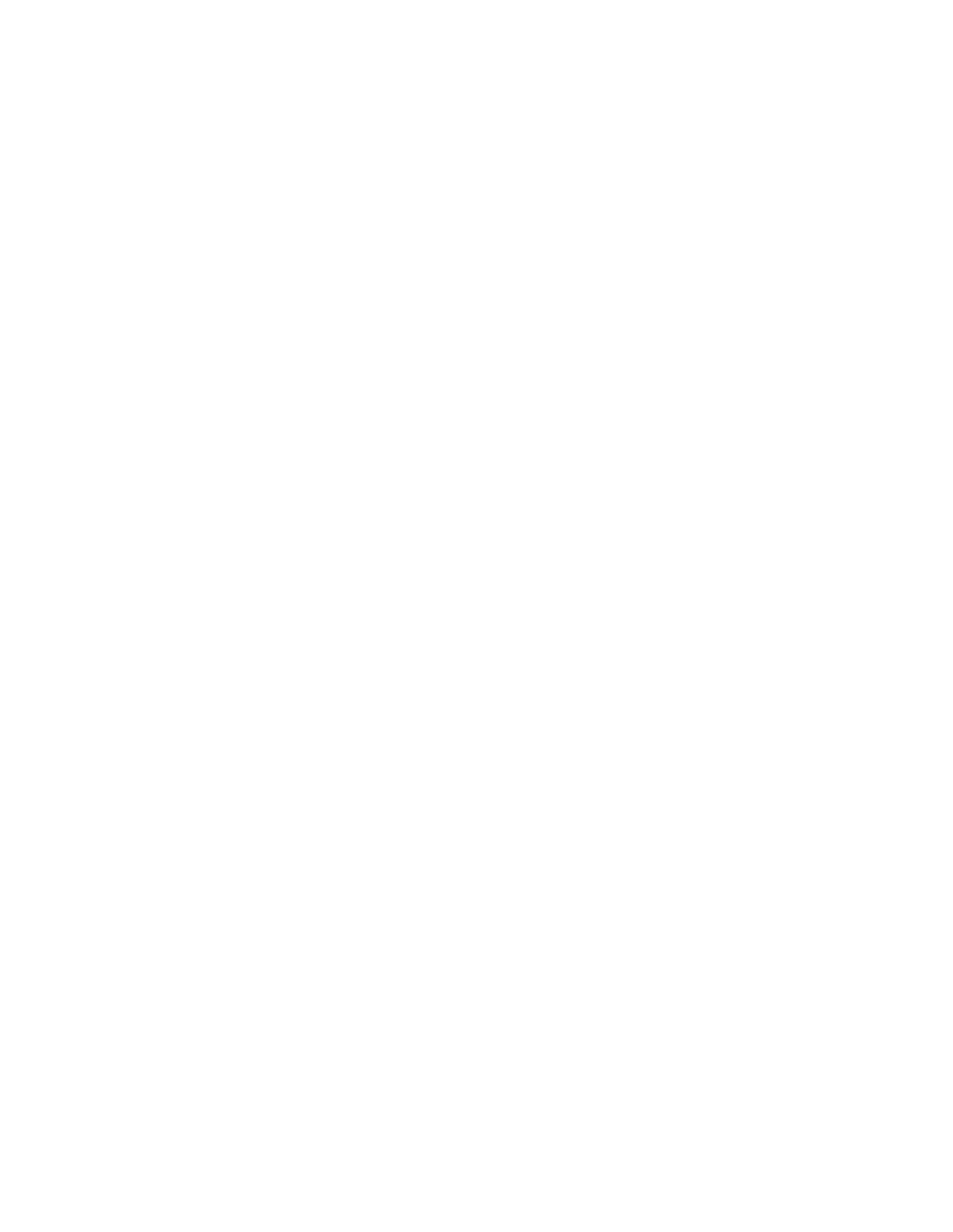This chapter briefly describes the models and data used in analyzing the economic contributions of Army spending. Because the representation of the regional economies in the IMPLAN model (especially at the congressional district level) and the Army spending data are subject to error, estimates of the economic activity associated with Army spending are also subject to error. The relative magnitudes of these errors are unknown (and unknowable), although they are likely smaller at more-aggregated levels of geography. For those errors that are detectable (but not correctable due to a lack of data), we estimate an approximate magnitude of 5 percent on average. Since pay constitutes roughly 45 percent of the Army budget, this may induce an error of 2–3 percent in our average estimates of Army direct spending. However, the errors are probably not equally distributed, so the error rate may be higher in some congressional districts and states. We have based our estimates on the best available data, and our method of adjusting for trade flows should contribute to error minimization.

#### **The IMPLAN Model**

We obtained the regional multipliers and sector spending patterns from the IMPLAN Group. IMPLAN estimates spending patterns using data from the U.S. Bureau of Economic Analysis and the U.S. Census Bureau. It estimates employment numbers from the U.S. Bureau of Labor Statistics and County Business Pattern data. The multipliers are constructed using the Benchmark I/O tables from the U.S. Bureau of Economic Analysis. These models are estimated at the national, state, county, congressional district, and ZIP-code levels.1 We used the 2012 congressional district models and the national-level model. Trade flows were not estimated at the ZIP-code or congressional district levels, but they were estimated at the county level and up. As described in Chapter Two, Step 4 in our process adjusted our models to estimate the demand of a sector's national output in each district. Appendix A describes the mapping of ZIP codes to congressional districts, as well as the mapping of NAICS industry codes into IMPLAN sectors.

<sup>&</sup>lt;sup>1</sup> IMPLAN Group, "IMPLAN Data Sources," web page, 2014.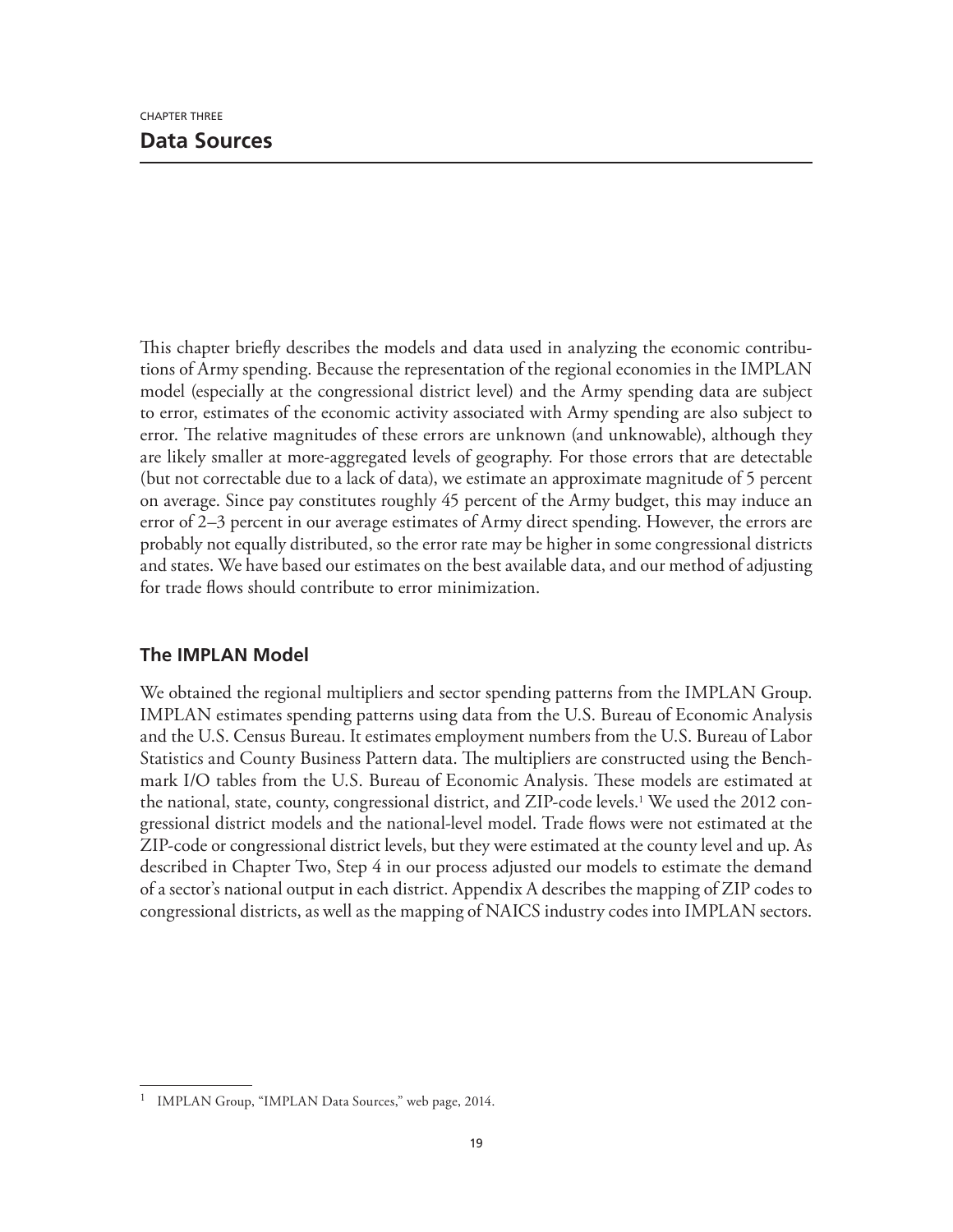#### **Procurement Data Sources**

This report used procurement data for the Department of the Army obtained from FPDS-NG and the FSRS.2 The FPDS-NG includes all reported public contract actions made by the government with private contractors (first-tier awardees) valued at \$3,000 or more; it excludes contract actions defined as micropurchases, which are made with a government purchase card through the Army government payment card program.3 It is therefore possible that direct Army spending may be underestimated by as much as 3 percent per year at the national level.

FPDS-NG contains obligated dollars per fiscal year by the place of performance (logged by ZIP code) and the NAICS code. The first-tier contract awards, contracts made directly by the Army, are available at the nine-digit ZIP-code level (ZIP+4). ZIP+4 codes are unique to individual congressional districts. This allows us to identify and apportion all first-tier awardee data to the specific congressional district in which it was performed. Because of the manner in which the data are reported, a multiyear contract may be recorded as completely obligated in one fiscal year. In such cases, our methods would overestimate the spending in that year and underestimate spending in the other years of the contract.

The FSRS contains all contract actions made by first-tier awardees to other private contractors (first-tier subs) when the contract amount is valued at or above \$25,000.4 We subtracted the amount received by the first-tier sub from the first-tier awardee's place-of-performance ZIP code and NAICS code total and added the amount to the first-tier sub's place of performance and NAICS codes total.

FSRS data are available at the five-digit ZIP-code level. Some ZIP codes are not unique to congressional districts. For instance, ZIP code 22407 of Fredericksburg, Virginia, includes parts of Virginia's First and Seventh Congressional Districts. Per IMPLAN methodology, we divide the economic activity in the ZIP code region by the number of congressional districts it touches. Appendix A provides additional details.

For state-level tables, we attributed each contract action identified in FSRS to a particular component of the Army by looking at the appropriation used to fund the spending.<sup>5</sup> If the appropriation could be explicitly tied to the ARNG or USAR (for example, "operations and maintenance, Army Guard," or "operations and maintenance, Army Reserve"), we associated the spending with one of those components. If an analogous appropriation (for example, "operations and maintenance, Army") did not explicitly identify a component, we associated it with the Regular Army component. We also associated appropriations relevant only to Regular Army members and families (for example, "family housing construction, Army" and the Homeowners Assistance Fund) with the Regular Army. Finally, we associated all other spend-

<sup>&</sup>lt;sup>2</sup> Specifically, we included all actions initiated by all Army contracting offices.

 $3$  In FY 2009, the government payment card program included approximately 53,300 cards with cardholders making about 4.5 million transactions valued at \$4.5 billion. This represented approximately 3 percent of the Army's \$140.7 billion dollar budget request for FY 2009. Inspector General, DoD, *Army Needs to Identify Government Purchase Card High-Risk Transactions*, Washington, D.C., DODIG-2012-043, January 20, 2012; LTG David F. Melcher and MG Edgar E. Stanton III, "Army FY 2009 Budget Overview," briefing, February 2008.

<sup>4</sup> Office of the Under Secretary of Defense for Acquisition, Technology and Logistics, *Federal Subaward Reporting System (FSRS)*, web page, undated.

<sup>5</sup> Appropriations in the FPDS data are identified by Treasury Account Symbols (TAS): Agency Identifier and Main Account Code. These codes are described in the FAST Book, Book II, Part II—"Appropriation and Other Fund Account Symbols and Titles—Major Agencies."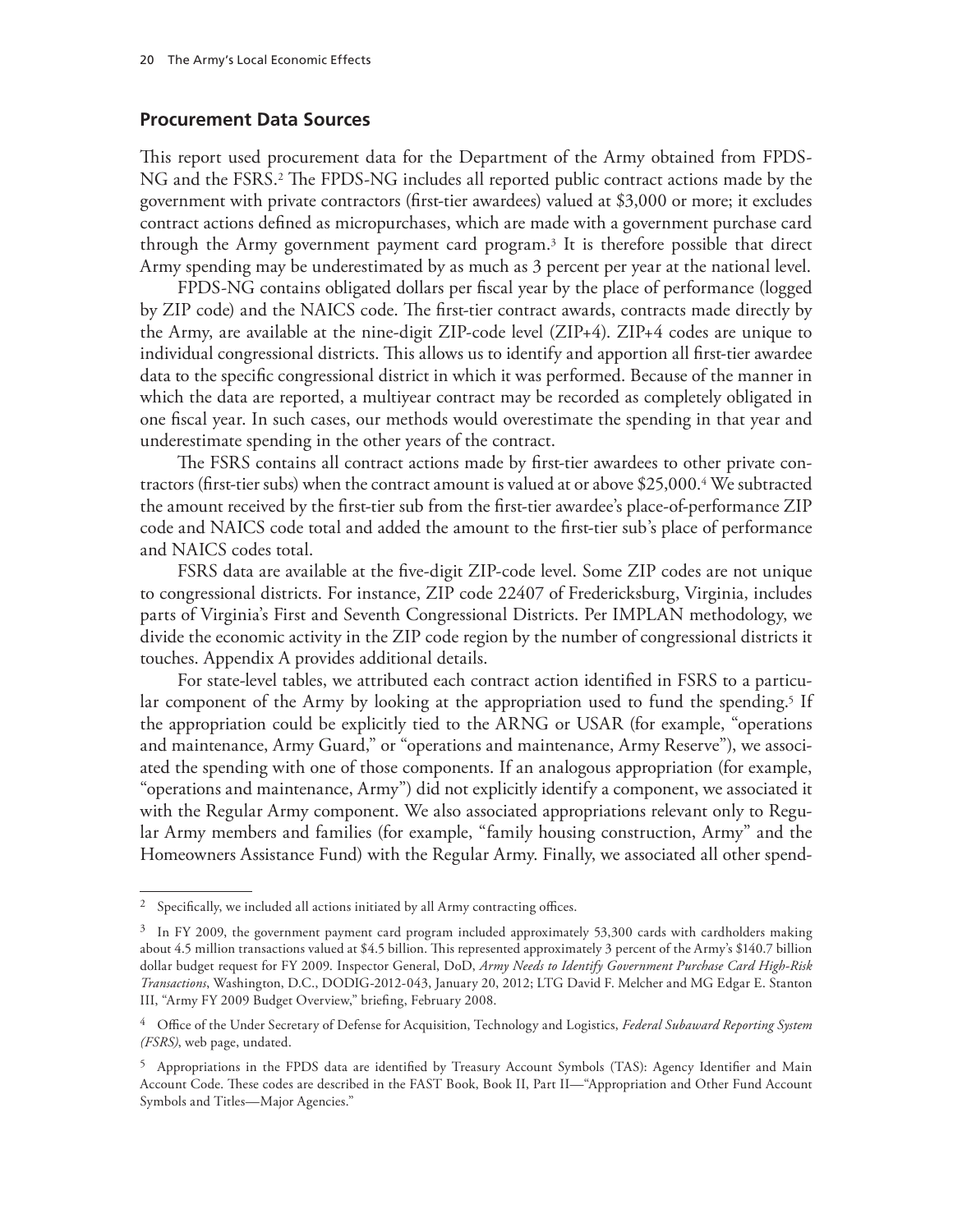ing (for example, "procurement or chemical demilitarization construction, defense-wide") with the Regular Army. See Appendix A for more details. This assignment explicitly linked the obligations represented by our data to the type of appropriation that Congress uses to allow the spending. However, it is possible that additional dollars were appropriated to Army components but used for spending not captured by our data and/or not appropriated to the Army specifically but the spending was managed by the Army. Thus, our results do not show the effect of all appropriated dollars to the Army but rather the effect of all obligated dollars contained in FSRS that are associated with the Army.<sup>6</sup>

#### **Personnel Data**

Army employment numbers and payroll data were obtained from DMDC and its DEERS for Regular Army, USAR, ARNG, and civilian personnel. DMDC is a military personnel management organization that maintains current and historical records of personnel numbers, as well as the total compensation and benefits received by military personnel.<sup>7</sup> All service members and their eligible family members are required to register with DEERS to receive health care benefits. The requirement should provide accurate locations for where the majority of payroll dollars accrue and where they are spent.<sup>8</sup>

DEERS was used to count soldiers serving in any Army component (Regular Army, USAR, and ARNG) in each domestic ZIP code in each fiscal year. The DEERS data is a monthly file that contains records of each registered service member and their dependents. The data was filtered to include only Army personnel, eliminate dependent information, and eliminate Individual Ready Reserve. Unique counts of each service member were then calculated in each fiscal year and then aggregated to the district level. Counts do not include service members with missing home ZIP codes or those with addresses outside of the United States.

The active and reserve pay files contain 150 data elements with such information as demographics, special and incentive pays (medical, hazardous duty, bonuses), basic pay, and allowances (e.g., variable housing allowance, overseas housing basic allowance for quarters, federal and state taxes, and separation pay).9 The civilian pay file consists of extracts from the Defense Civilian Pay System and contains pay information for DoD civilians, such as demographics, pay amounts, leave, and hours worked. However, the files available to us do not indicate to which component the civilian personnel are assigned. Therefore, we use a single category of Government Civilian Personnel that includes all Army civilians without distinguishing whether they are funded by the Regular Army, USAR, or ARNG.

The active and reserve pay files are monthly individual-level files. The civilian pay files are biweekly. We summed all pay and tax fields at the home ZIP-code level across the months, creating fiscal-year totals. This is a straightforward task after adjusting for missing values coded

<sup>6</sup> Another way to say this is that total spending by the Army contracting offices in the data is not the same as total appropriated spending by the Army according to Treasury Account Symbols (TAS). We include all available data for the former, but use the codes from the latter to split out this spending by component.

<sup>&</sup>lt;sup>7</sup> DMDC, "DMDC Web," web page, undated.

<sup>&</sup>lt;sup>8</sup> The district-level IMPLAN models take into account the average proportion of goods and services purchased locally versus outside of the district.

<sup>&</sup>lt;sup>9</sup> The data for this project was pulled from the Unit Cohesion File developed and maintained at RAND.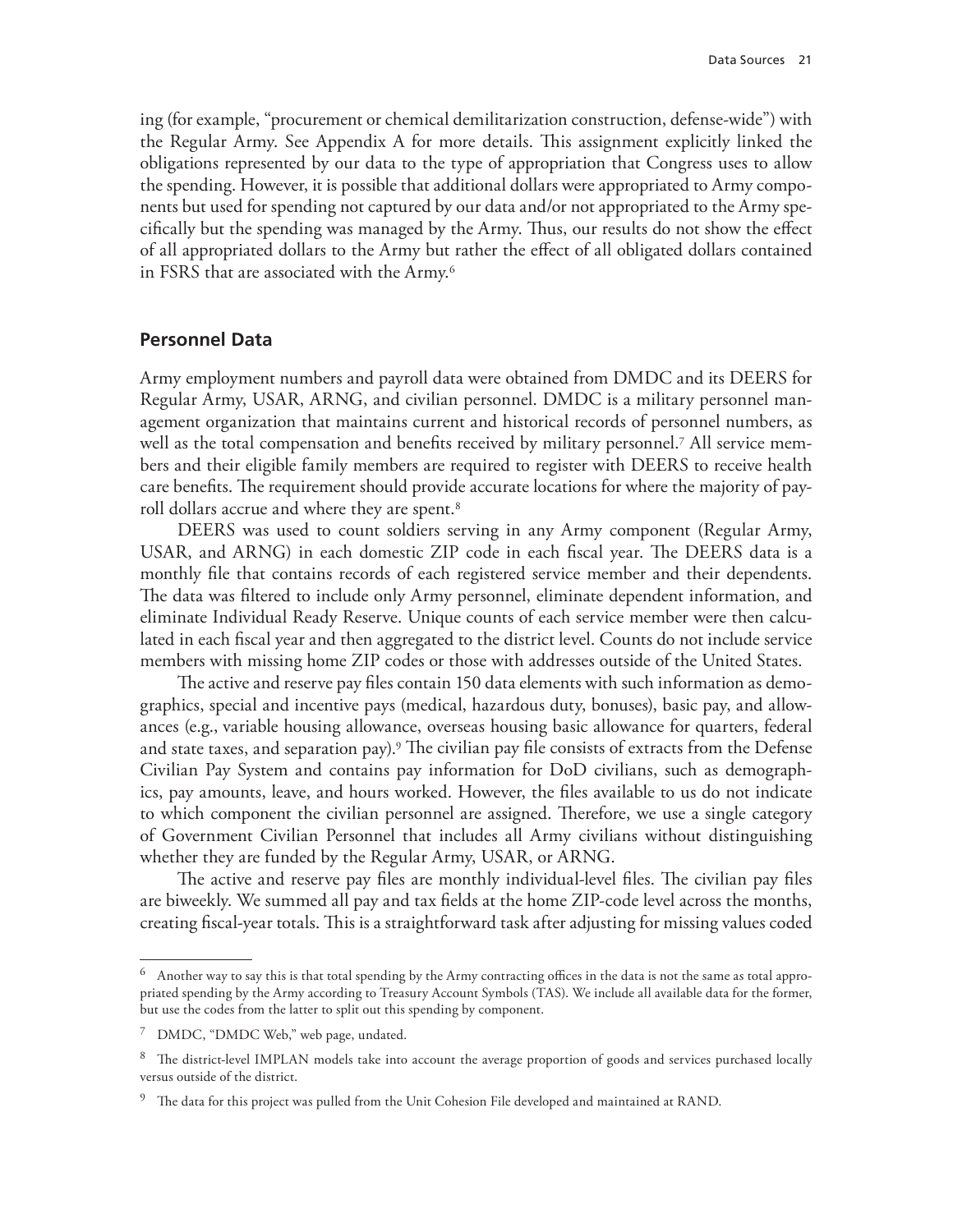in the data. The data are summed to the fiscal year and either the five-digit or three-digit ZIPcode level, depending on the source.

Regular Army, USAR, and ARNG payroll data are available at the five-digit ZIP-code level for FYs 2012 through 2014. Total positive compensation for all available fields was used to calculate ZIP-level gross pay by rank, and average realized federal tax rates on taxable income by rank and fiscal year was calculated from the Department of Defense's Compensation Green Books. No adjustment was made for state and local taxes. In addition, the ZIP code field in the data was blank for September, 2014; we assume they were unchanged from August, 2014. The five-digit ZIP code totals were apportioned to congressional districts per IMPLAN's methodology (see Appendix A).

Civilian service, retiree, and survivor payroll amounts are available at the three-digit ZIPcode level, as are Regular Army, ARNG, USAR, civilian employment numbers, and the counts of retirees and survivors.10 The retiree and survivor payroll amounts were taken from DoD's *Statistical Report on the Military Retirement System*. 11 We did not have the 2014 survivor payments, so we estimated these by assuming that survivor payments follow a linear trend over the three years. The change in the number of survivors from FYs 2013 to 2014 will be the same as the change from FYs 2012 to 2013. The retiree payment amounts are monthly payments in thousands made to retired personnel before tax withholdings. Our civilian payroll files include pre- and posttax fields.

We estimated the amount withheld from retiree payments by dividing the civilian payroll pretax field by the posttax field and multiplying the result by the retiree payments. To reflect the total payments received each fiscal year by retirees, we multiplied the monthly payment by 12. Retiree payment tax rates are typically lower than tax rates on the employed. Therefore, our calculations likely underestimated the amount received by retired personnel.

We converted all spending figures to 2012 dollars using the GDP deflator published by the Bureau of Economic Analysis.12

#### **Geographic Data**

A geographic information system is a class of software for managing, storing, manipulating, analyzing, visualizing, and using geospatial data. For this study, we used ArcGIS software from Environmental Systems Research Institute. (ESRI). Within this geographic information system, geospatial features are represented as polygons (for larger areas), lines (for linear features), and points (for a point location). The DoD Military Installations, Ranges and Training Areas data set was used for geographic information on military installation polygons. These installation polygon data are for Regular Army installations, joint installations, and larger-area ARNG sites. Larger-area ARNG polygon sites are installations that have areas larger than 40,000 acres. However, not all the larger ARNG sites were in this data set, so these sites are represented as points instead. ARNG sites represented as points on the map were provided by the Chief of the Real Estate Branch of the ARNG's Installation Division but were created and

<sup>&</sup>lt;sup>10</sup> See Table A.1 in Appendix A for a description of data available at the nine-, five-, and three-digit levels.

<sup>11</sup> DoD Office of the Actuary, 2013; DoD Office of the Actuary, 2014.

<sup>12</sup> Bureau of Economic Analysis, "Table 1.1.9. Implicit Price Deflators for Gross Domestic Product," *National Income and Product Accounts Tables*, web page, March 27, 2015.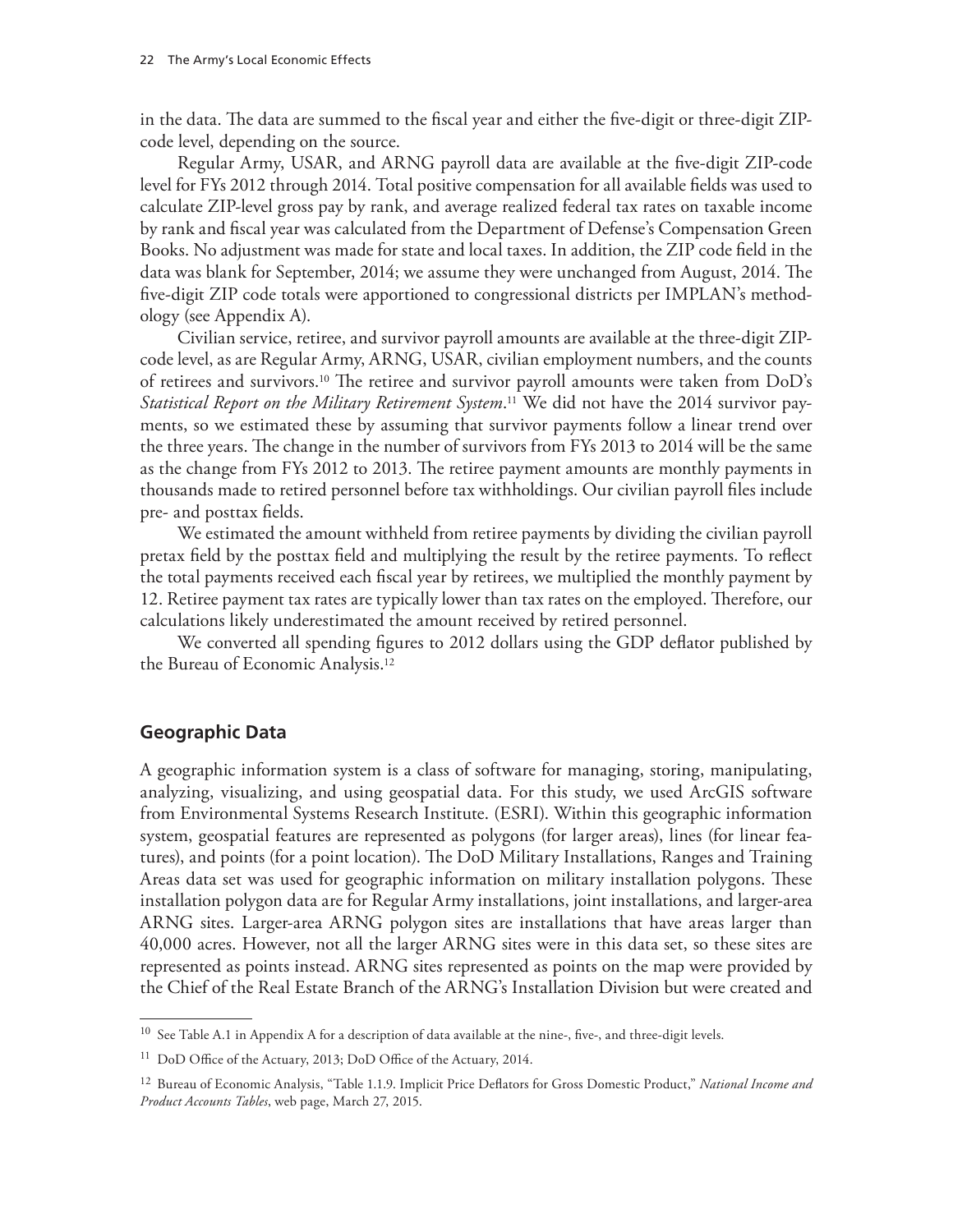curated by ARNG Support for Real Property, R&K Solutions Inc. Geographic information on USAR sites represented as points on the map were provided by the U.S. Army Reserve Command headquarters office. Congressional district data are derived from ESRI and the U.S. Census Bureau's USA 113th Congressional Districts data set.13 ESRI and U.S. Census Bureau 2013 Populated Places data are used for city points. Base-map data, including highways, state borders, and water features, are derived from the 2013 ESRI USA Base Map data set.

#### **Relationship of Component-Level Data Splits with Related RAND Research**

The RAND Arroyo Center is also conducting another policy analysis for the Army that splits Army spending among Army components in a different way to address a different question. Other policy decisions might call for allocating spending among components in still other ways; in fact, other RAND analyses have used other assignments when appropriate.

For example, when designing force structure, the Army must decide to provide a specific operational capability with a Regular Army brigade combat team or a set of ARNG units that can provide exactly the same operational capability as the Regular Army brigade combat team. When addressing this decision, it is useful to know what it costs to create and sustain each option. The estimation of such cost naturally requires that we determine what assets and materiel each option requires and what it costs the Army as a whole to acquire and sustain the assets and materiel associated with each option. Such costing assigns items purchased using procurement appropriations to the Regular Army or ARNG component that our analysis places in the Army-wide category. The assignment of procurement spending in different ways occurs because these two analyses are supporting different policy decisions.

We raise this point to help the reader understand that the assignment used here may not be useful when addressing questions other than that of asking how congressional spending decisions affect local economies within the United States. More generally, we wish to avoid any misunderstanding of differences between how RAND allocates spending among Army components in different analyses.

<sup>13</sup> ESRI, ArcGIS software, USA Base Map data set, 2013; U.S. Census Bureau, *Cartographic Boundary Shapefiles—Congressional Districts*, revised October 2014; U.S. Census Bureau, *TIGER/Line Shapefiles*, last revised April 2015.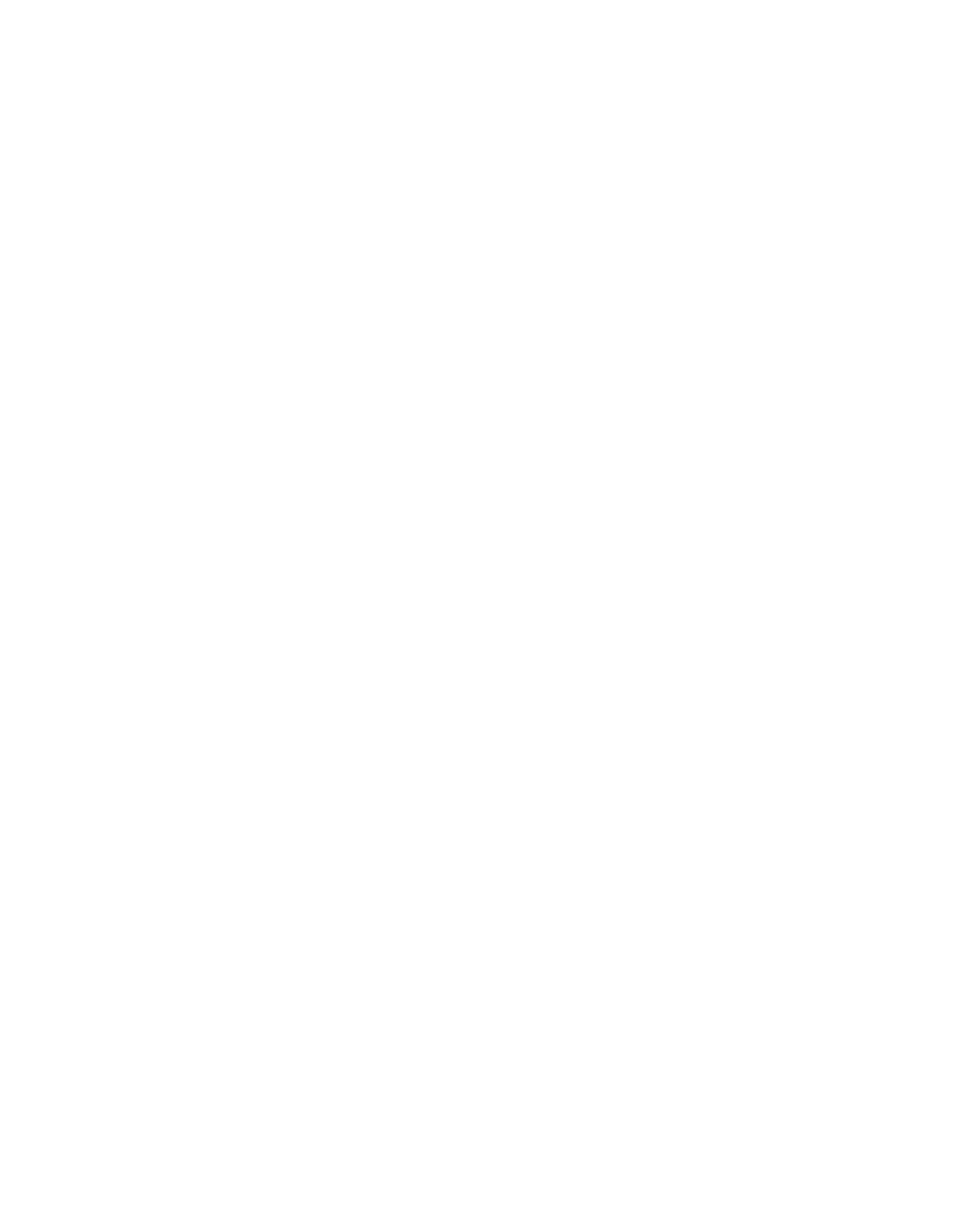#### **Results**

This chapter provides a brief description of the key terms used in the district- and state-level results, as well as a summary of the range of results. We also present state-level results sorted alphabetically and from highest to lowest effect in terms of economic output. Detailed congressional district and state-level estimates of the economic activity supported by national Army spending are provided in Appendix B.1

#### **Key Terms and Definitions**

#### **District and State Level Tables**

The following terms are used in the tables contained in this chapter and in the tables presented in Appendix B.

*All Army direct spending* is the primary input into the I/O models. It is the estimated amount of Army spending on procurement, personnel (including Regular Army, USAR, ARNG, and civilians), and retirees within a region. The figure reported in the tables includes all reported Army spending within a congressional district, adjusted for outgoing and ingoing subcontracts. As discussed in Chapter Two, however, it is possible that a positive level of spending for a particular NAICS industry in a given district corresponds with an IMPLAN model sector with zero output for that sector. In such cases, we assumed that the contract was passed directly out of the district as a subcontract.2 This created a gap between *all Army direct spending* and the change in final demand within a district.

*Additional economic output* is the estimated amount of economic activity that Armygenerated demand supports in a region, as measured by the value of production in all sectors of the economy that is supported within a region as a result of all Army final demand (*all Army direct spending* minus assumed subcontracting for zero economic activity sectors). This includes changes in final demand as a result of Army spending within the district and intermediate demand generated from outside the district.

Functionally, this term is calculated as the difference between total economic output supported by Army spending and *all Army direct spending*. In the case of a high degree of pass-

<sup>1</sup> Appendix B is presented in two separate volumes: Schnaubelt et al., 2015a; Schnaubelt et al., 2015b.

 $2$  This spending will, however, be captured by the national model estimates.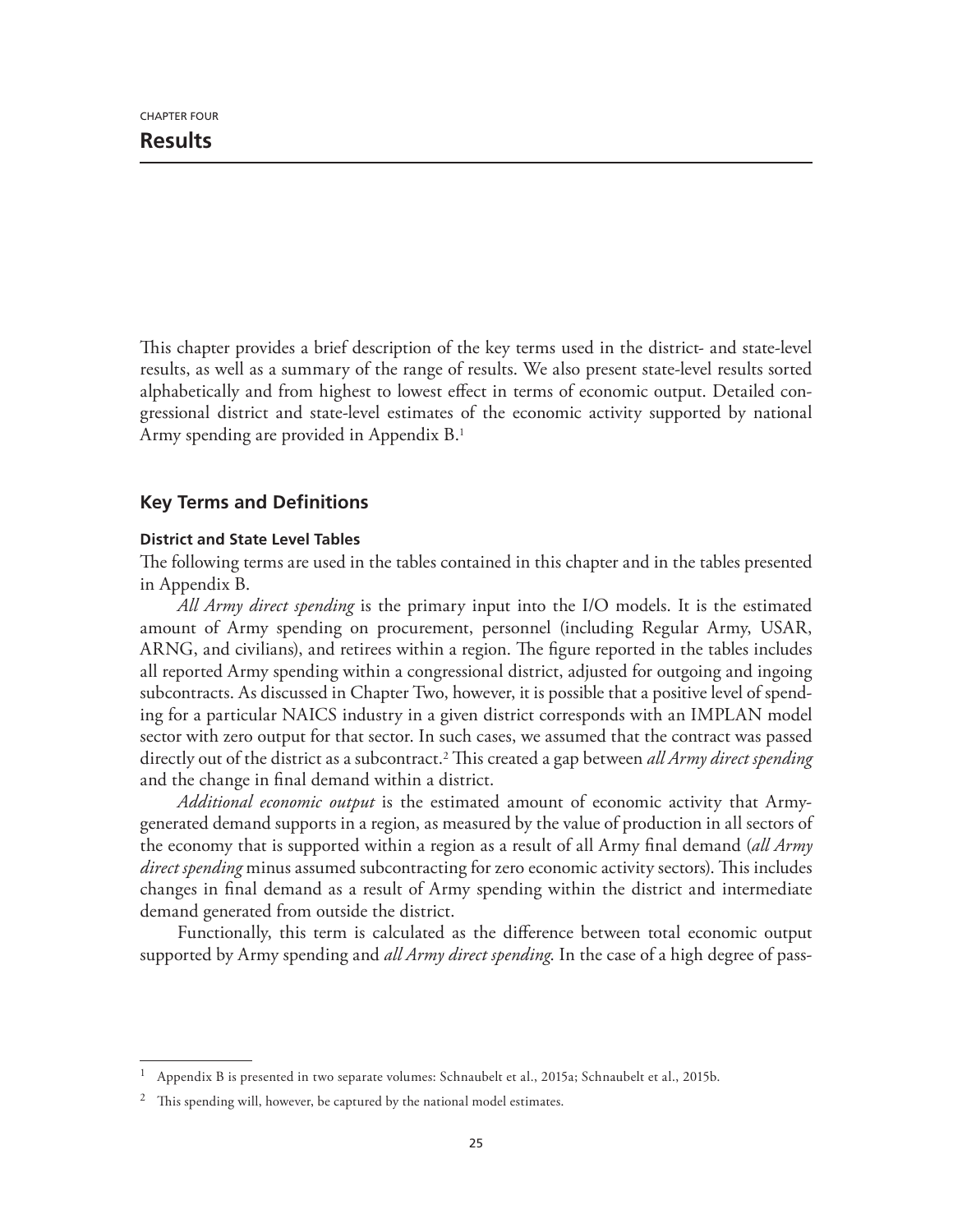through direct spending or deobligations within a district for a given fiscal year, it is possible for this term to be negative.3

For example, assume that total direct Army spending is \$500 million in a given district. This spending is assumed to be final demand and will stimulate intermediate demand for inputs used to satisfy this contract within the region. The total value of this supplying activity is *additional economic output*. *Army-driven economic output* is the total value of production in a region that results from all Army direct spending nationwide, including all supplying activity.<sup>4</sup> This measures the estimated direct, indirect, and induced effects of all Army spending within a region. By construction, this equals the sum of *all Army direct spending* and *additional economic output.* Maintaining the example above, if the total intermediate demand is \$250 million (*additional economic output*), from the \$500 million that remains in district, *Army-driven economic output* is equal to \$500 million + \$250 million = \$750 million.

*All Army direct employment* is an estimate of the total number of persons employed by the Army in a region at any time during the fiscal year, including Regular Army, USAR, ARNG, and civilians. It is measured as the number of unique individuals paid by the Army in each fiscal year. Because the DMDC data reports soldiers in the Active Guard/Reserve program within the active pay files, the number of soldiers assigned to ARNG and USAR units in a district and state was undercounted (all else equal) while Regular Army soldiers were equally overcounted. Dual-status technicians are counted twice because they have two jobs. However, these disparities do not influence the reported estimates of economic effects. Individuals who have claimed multiple addresses in multiple regions during a fiscal year are counted in each region. As such, sums of personnel across regions may not be accurate reflections of the number of individuals employed in a given year. In addition, the counts are of individuals employed at any time during the fiscal year by the Army. As such, these numbers cannot be aggregated to obtain overall force size.

*Additional employment* is an estimate of the non-Army employment associated with additional economic output, using region-specific ratios of output to employment by sector contained within IMPLAN. It includes estimated employment related to direct spending on contracting and procurement, as well as indirect employment generated by the backward-linkages in the district-level economy. If, for example, the average number of jobs per million dollars of output associated with the direct spending for procurement and acquisitions plus generated intermediate demand is 7.3, the total estimated additional employment in our example is approximately 68.5.

*All Army personnel and additional employment* is the total employment supported by Army direct spending nationwide, including all supplying activity. It measures the estimated direct, indirect, and induced jobs supported by all Army spending within a region, and is equal to the sum of *all Army direct employment* and *additional employment*. If direct Army employment in the region were equal to 50, the total *Army personnel and additional employment* would be 108.5 for the maintained example.

 $3$  In reporting these results, the choices were to (a) report Army direct spending in a district as the actual estimated change in final demand, in which case the sum across all districts would not equal the national-level total of Army direct spending; (b) retain the Army direct spending as reported and calculate additional economic output from the assumed change in final demand, in which case the sum of direct and additional economic output would not equal the total economic output; or (c) calculate additional economic output as the residual, as we did here. We opted for option (c) as the choice easiest to interpret.

<sup>4</sup> *Output* is distinct from value-added, or gross regional product, in that the former includes the total value of all production (including intermediate inputs), while the latter excludes the value of intermediate inputs.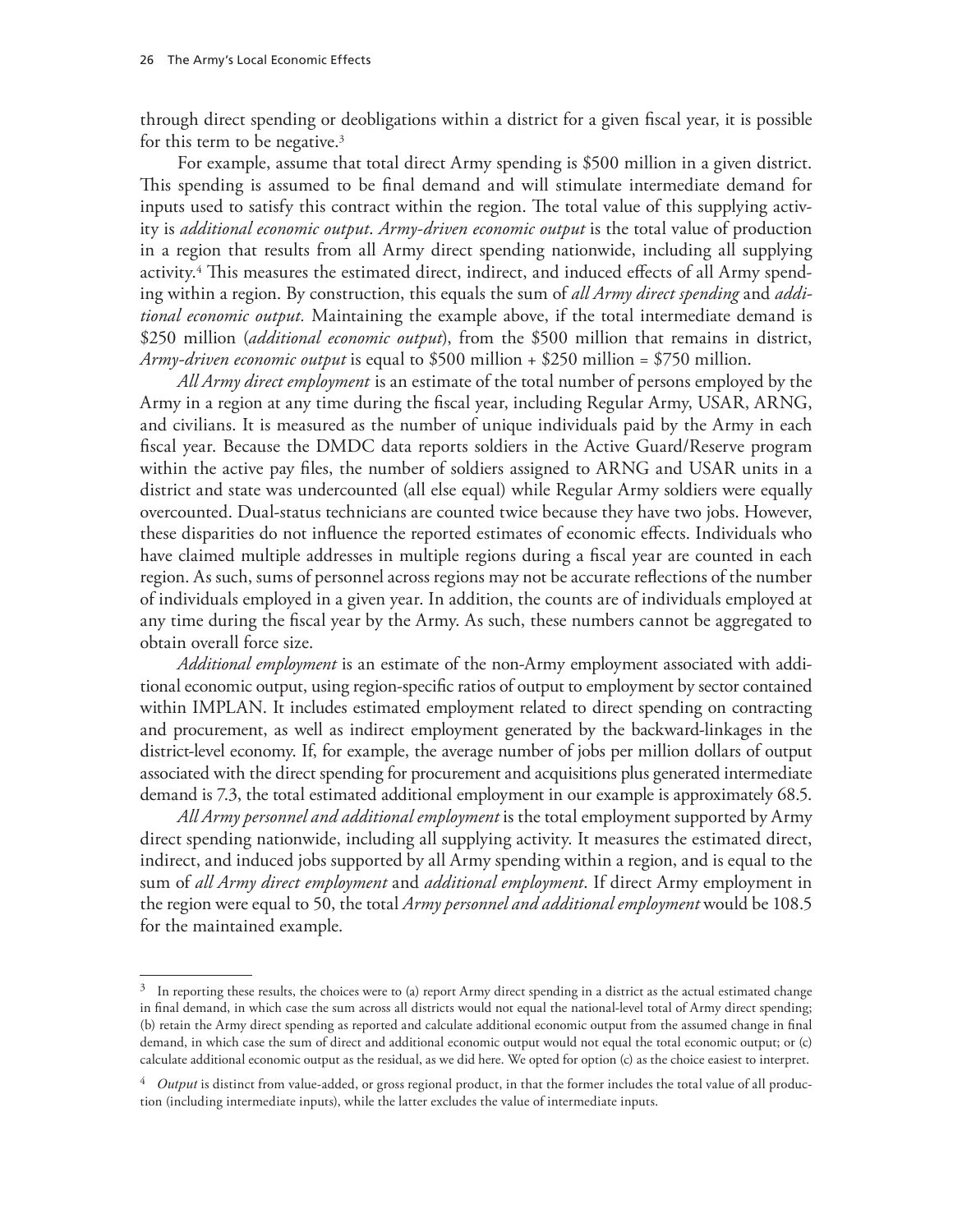The reader is reminded that multipliers calculated from the ratio of *Army-driven economic output* to *all Army direct spending* should not be used to predict the effects of a change in direct spending because (a) direct spending does not necessarily equal changes in final demand in a district, and (b) the *Army-driven economic output* figures include economic activity generated from both changes in final demand in a district and from intermediate demands generated from Army spending outside the district.

#### **State-Level Tables**

In addition to the terms defined above, the state-level tables in Appendix B include economic effects calculated on a component-specific basis. In particular, we assigned direct spending, where possible, to components according to an aggregation of appropriation categories that results in the following categories:

- Regular Army
- USAR
- ARNG
- Civilian/retiree/survivor.

All appropriations categories that could not be mapped explicitly to a component, including all procurement and RDTE spending, were assigned to Regular Army. Appendix A provides additional details about the appropriations subcategories that are used in the analysis.

The economic activity associated with each direct spending subcategory was estimated using the methodology described in Chapter Two.

#### **Key Insights and Observations**

In this subsection, we provide a basic summary of the results of the analysis. For more detailed estimates, see Appendix B.

To provide context, Table 4.1 provides statistics related to total estimated population, employment, and total personal income across the 435 congressional districts for the year

| <b>Total</b><br><b>Employed Persons,</b>       | <b>Total Personal Income</b> |
|------------------------------------------------|------------------------------|
| <b>Population over 16</b><br><b>Population</b> | (52012)                      |
| 693,065<br>570,270<br>Average                  | \$19.0 billion               |
| Median<br>693,344<br>573,404                   | \$17.7 billion               |
| Minimum<br>509,019<br>428,216                  | \$8.3 billion                |
| 25th percentile<br>676,176<br>554,199          | \$15.4 billion               |
| 75th percentile<br>588,355<br>710,175          | \$21.3 billion               |
| Maximum<br>975,529<br>809,850                  | \$50.9 billion               |

**Table 4.1 Population, Employment, and Total Personal Income, Congressional District Statistics, 2012**

SOURCE: : U.S. Census Bureau, *American Community Survey*, 2012.

NOTES: Total Personal Income includes wage and salary income, net self-employment income, interest, dividends, net rental or royalty income or income from estates and trusts, Social Security or Railroad Retirement income, Supplemental Security Income, public assistance or welfare payments, retirement, survivor, or disability pensions, and all other income. Average, minimum, maximum, and other percentiles calculated independently for each column.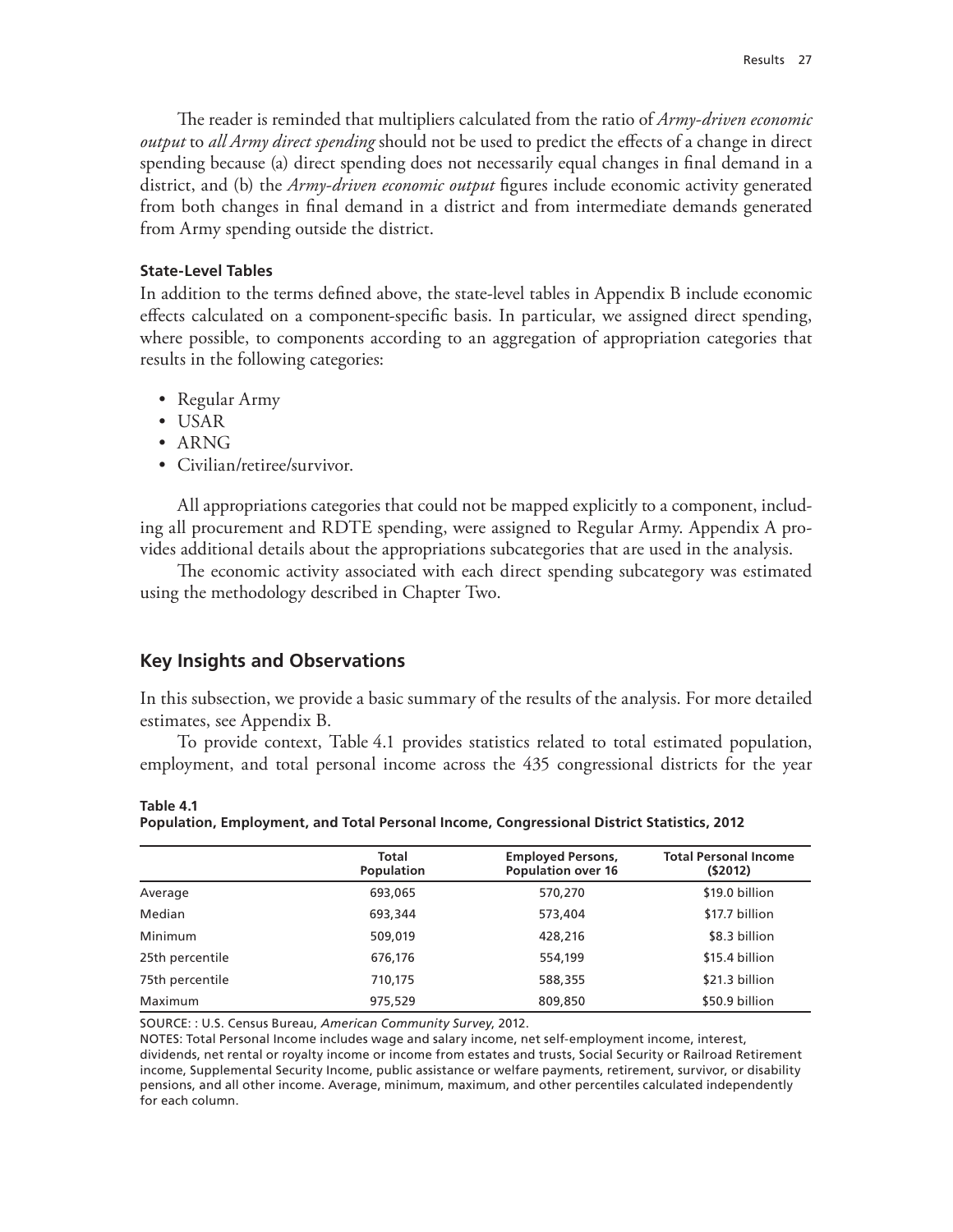2012.5 Total personal income as measured by the American Community Survey is a measure of general economic well-being akin to gross district product, which is unavailable at the district level.<sup>6</sup>

Table 4.2 reports statistics about direct Army spending, Army-driven economic output, and Army personnel and additional employment across the 435 congressional districts for FY 2014, reported in 2012 dollars.

As seen in the table, the Army spent approximately \$121 million (2012 dollars) in the median district, with a corresponding economic effect of approximately \$375 million (2012 dollars) from direct and intermediate demand. This translates into about 4,200 jobs, including all service member and civilian employees of the Army and the private-sector employment supported by Army spending. The range of district-level Army direct spending and impacts is large, with the distributions skewed toward a greater number of smaller-impact districts and a small number of high-spending districts.

Figure 4.1 provides an additional view of the relationship between district-level Army direct spending and Army-driven economic output in each district. This figure provides further visual evidence of a skewed distribution of direct spending and economic effect, with large spending amounts concentrated in a small number of districts. The straight line in the figure represents two times the direct district-level Army spending, which is often viewed as an upper bound on output multipliers associated with local spending, as opposed to nationallevel spending, as is the case here. The inclusion of intermediate demand generated from Army spending outside a district paints a more comprehensive picture of the effect of nationwide Army spending on individual districts.

Table 4.3 provides statistics related to total estimated population, employment, and total personal income across the 50 states for the year 2012. Results are reported in 2012 dollars.

Table 4.4 presents statistics related to Army-supported economic activity across the 50 states for FY 2014, reported in 2012 dollars.

At the state level, the Army spent approximately \$1.7 billion in the median state (in 2012 dollars), with a corresponding economic effect of approximately \$5.5 billion, including the

|                 | Congressional District Statistics, Zo IT    |                                                       |                                                        |  |
|-----------------|---------------------------------------------|-------------------------------------------------------|--------------------------------------------------------|--|
|                 | <b>All Army Direct</b><br>Spending (\$2012) | <b>Army-Driven Economic</b><br><b>Output (\$2012)</b> | All Army Personnel and<br><b>Additional Employment</b> |  |
| Average         | \$290.2 million                             | \$913.6 million                                       | 9,171                                                  |  |
| Median          | \$120.8 million                             | \$374.5million                                        | 4,178                                                  |  |
| <b>Minimum</b>  | \$14.6 million                              | \$22.4 million                                        | 786                                                    |  |
| 25th percentile | \$66.6 million                              | \$205.1 million                                       | 2,541                                                  |  |
| 75th percentile | $$246.9$ million                            | \$771.7 million                                       | 7,758                                                  |  |
| Maximum         | \$4.8 billion                               | \$15.3 billion                                        | 111,303                                                |  |

#### **Table 4.2**

**Army-Supported Economic Output and All Army Personnel and Additional Employment Congressional District Statistics, 2014**

NOTE: Average, minimum, maximum, and other percentiles calculated independently for each column.

<sup>5</sup> We report 2012 figures because this coincides with the baseline IMPLAN model.

 $^6$  Gross district product is equal to total district output minus intermediate inputs. It is a measure of the value added by production within a district.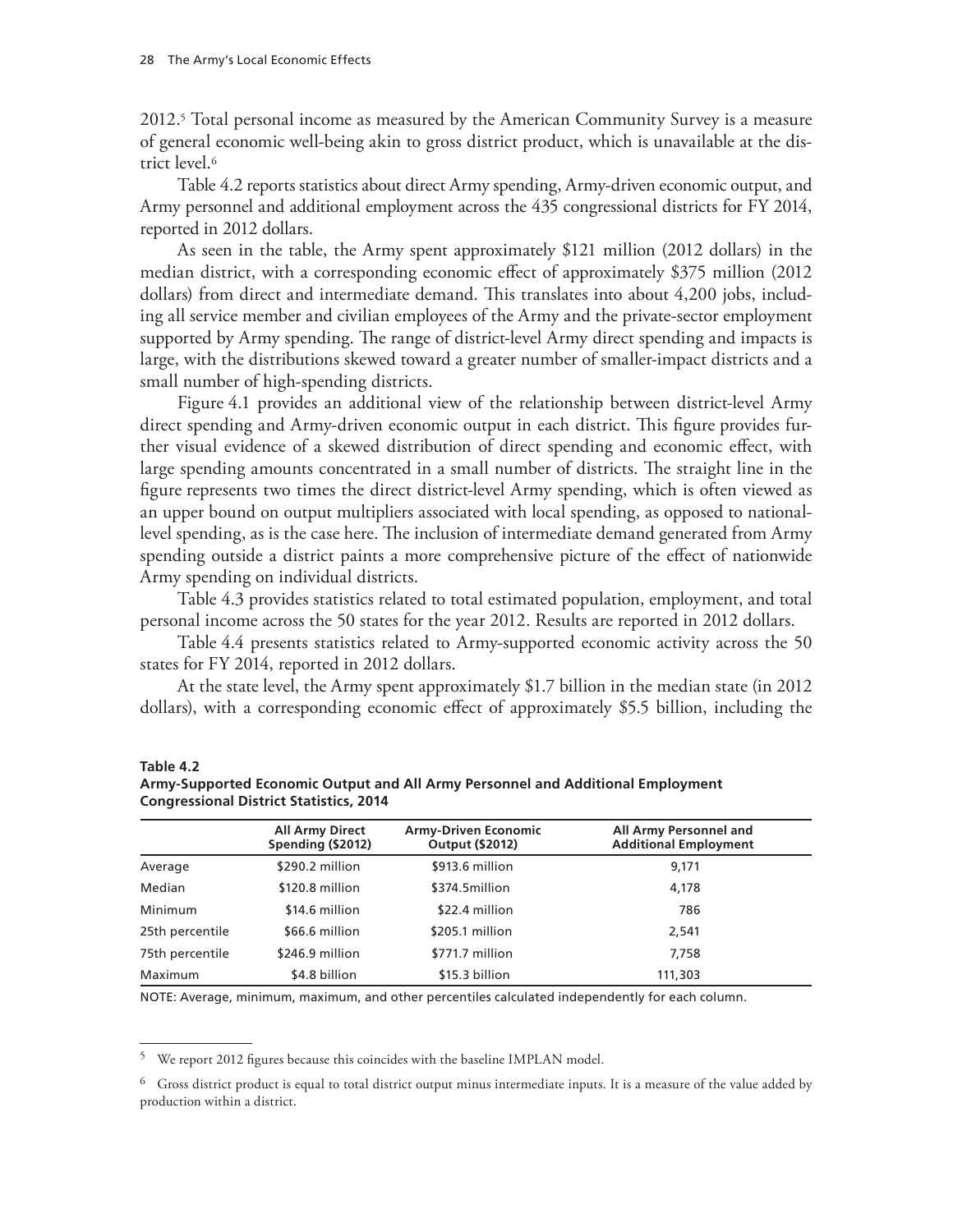

**Figure 4.1 Scatterplot of Army-Driven Economic Output Against Direct Army Spending (\$2012 millions)**

effects from direct spending within the state and intermediate demand from outside the state. This translates into just over 62,000 Army and non-Army jobs. The range of state-level Army direct spending and impacts is not quite as large, proportionally, as it is in congressional districts, with more symmetric (though still skewed) distributions.

Figure 4.2 shows the cumulative percentage of the economic activity supported by all Army spending across states for FY 2014, sorted from highest to lowest effect by state, from left to right.

|                 | <b>Total</b><br><b>Population</b> | <b>Employed Persons,</b><br><b>Population over 16</b> | Total<br>Personal Income (\$2012) |
|-----------------|-----------------------------------|-------------------------------------------------------|-----------------------------------|
| Average         | 6,041,416                         | 4,961,353                                             | \$164.9 billion                   |
| Median          | 4,331,550                         | 3,537,470                                             | \$105.1 billion                   |
| Minimum         | 548,219                           | 453,994                                               | \$15.2 billion                    |
| 25th percentile | 1,725,514                         | 1,386,154                                             | \$41.3 billion                    |
| 75th percentile | 6,998,876                         | 5,750,136                                             | \$226.5 billion                   |
| Maximum         | 36,389,464                        | 29,884,983                                            | \$1,031.3 billion                 |
|                 |                                   |                                                       |                                   |

| Table 4.3                                                                 |  |
|---------------------------------------------------------------------------|--|
| Population, Employment, and Total Personal Income, State Statistics, 2012 |  |

SOURCE: U.S. Census Bureau, 2012.

NOTES: Total Personal Income includes wage and salary income, net self-employment income, interest, dividends, net rental or royalty income or income from estates and trusts, Social Security or Railroad Retirement income, Supplemental Security Income, public assistance or welfare payments, retirement, survivor, or disability pensions, and all other income. Average, minimum, maximum, and other percentiles calculated independently for each column.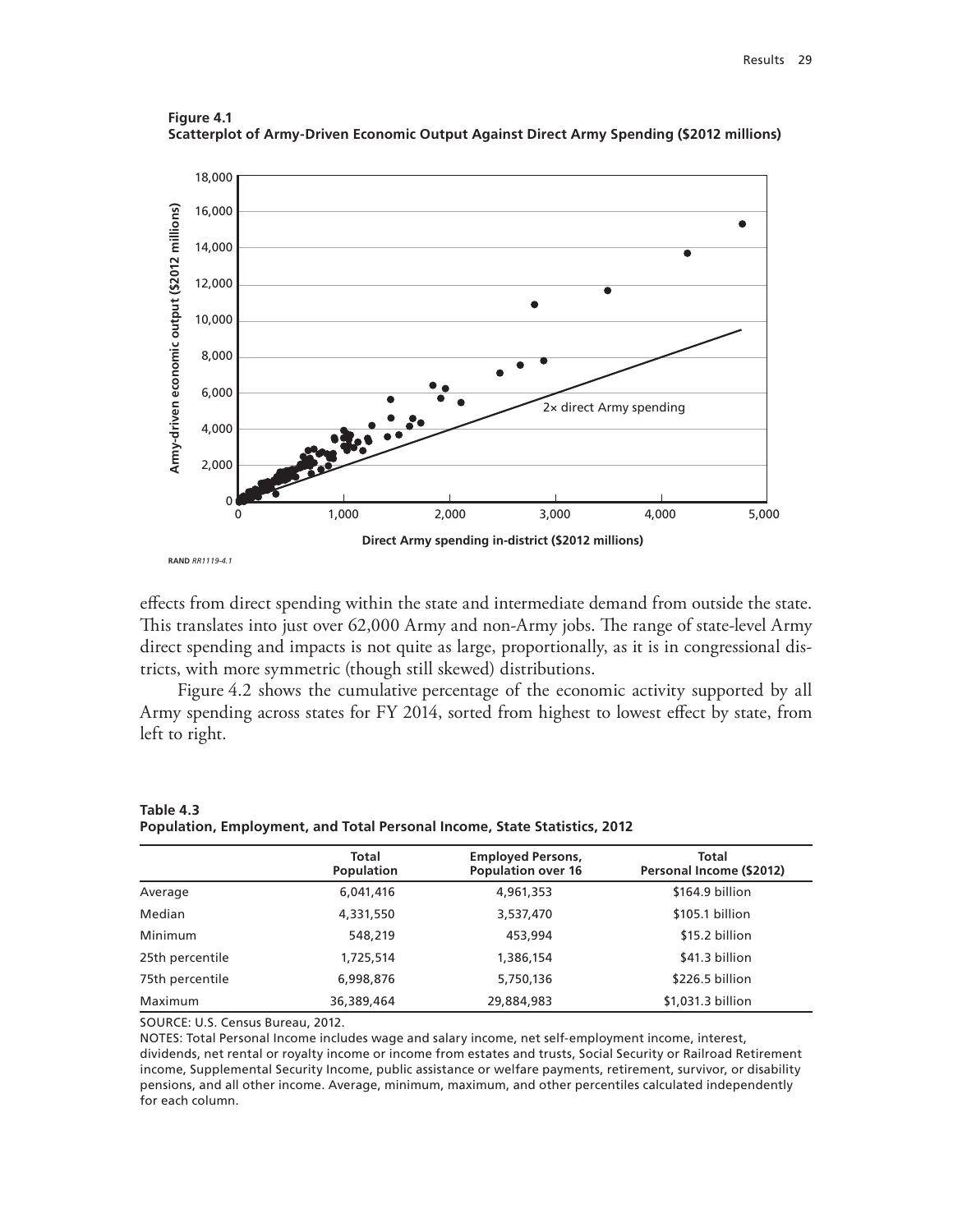|                 | <b>All Army Direct</b><br>Spending (\$2012) | <b>Army-Driven</b><br>Economic Output (\$2012) | All Army Personnel and<br><b>Additional Employment</b> |
|-----------------|---------------------------------------------|------------------------------------------------|--------------------------------------------------------|
| Average         | \$2.5 billion                               | \$8.0 billion                                  | 79,786                                                 |
| Median          | \$1.7 billion                               | \$5.5 billion                                  | 62,222                                                 |
| Minimum         | \$85.5 million                              | \$245.7 million                                | 3,549                                                  |
| 25th percentile | \$513.8 million                             | \$1.5 billion                                  | 17,113                                                 |
| 75th percentile | \$3.1 billion                               | \$10.1 billion                                 | 108,690                                                |
| Maximum         | \$14.0 billion                              | \$45.0 billion                                 | 419,119                                                |

#### **Table 4.4 Army-Supported Economic Output and All Army Personnel and Additional Employment State Statistics, 2014**

NOTE: Average, minimum, maximum, and other percentiles calculated independently for each column.

The figure confirms the skew of the total impact distribution, with the top five states (Virginia, Texas, Maryland, Alabama, and Arizona) accounting for 37 percent of total Army-supported economic output, and the bottom five states (Maine, South Dakota, Vermont, Rhode Island, and Wyoming) constituting 0.5 percent of total Army-supported economic output across all states.

Because states have a much larger variation in economic activity and population than do congressional districts, we present the Army-supported economic output per capita in Figure 4.3. The range is quite large, with the greatest per-capita effect in Alaska, at just over than \$6,200 per person (2012 dollars), while the smallest is Rhode Island, at \$320 per person. Once again, the results are skewed, with a mean per-capita effect of \$1,400 and a median (Arkansas and New Jersey) of \$870 per person.

Finally, Tables 4.5 and 4.6 present the results of the economic effects of total Army spending by state for 2014. Table 4.3 presents results alphabetically, while Table 4.4 presents results sorted from largest to smallest economic impact in terms of total Army-driven economic output.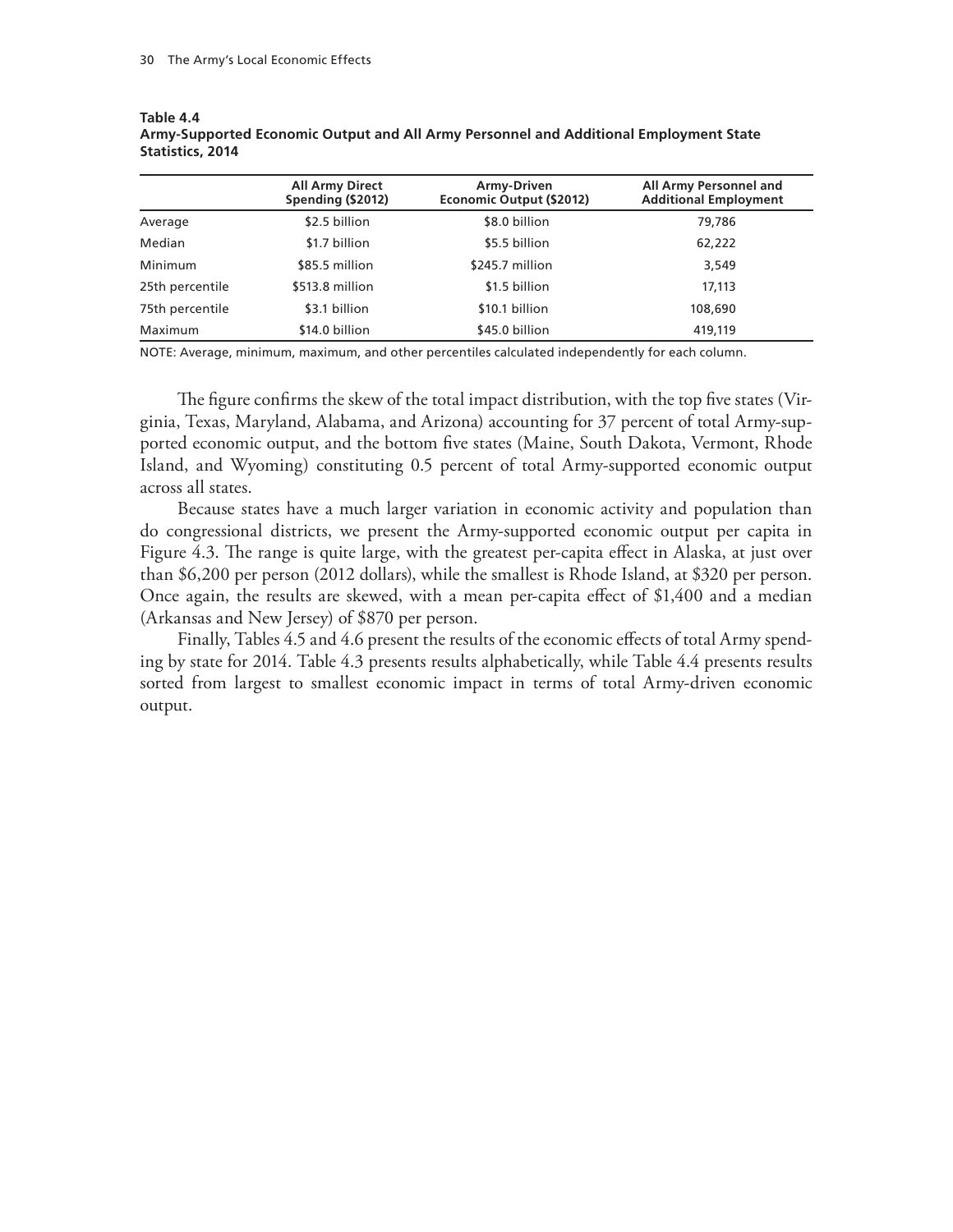**Figure 4.2**

**Cumulative Percentage of Economic Activity Supported by Army Spending by State, Army-Driven Economic Output and All Army Personnel and Employment, FY 2014**



**Figure 4.3 Army-Supported Economic Output per Capita (\$2012)**



**RAND** *RR1119-4.3*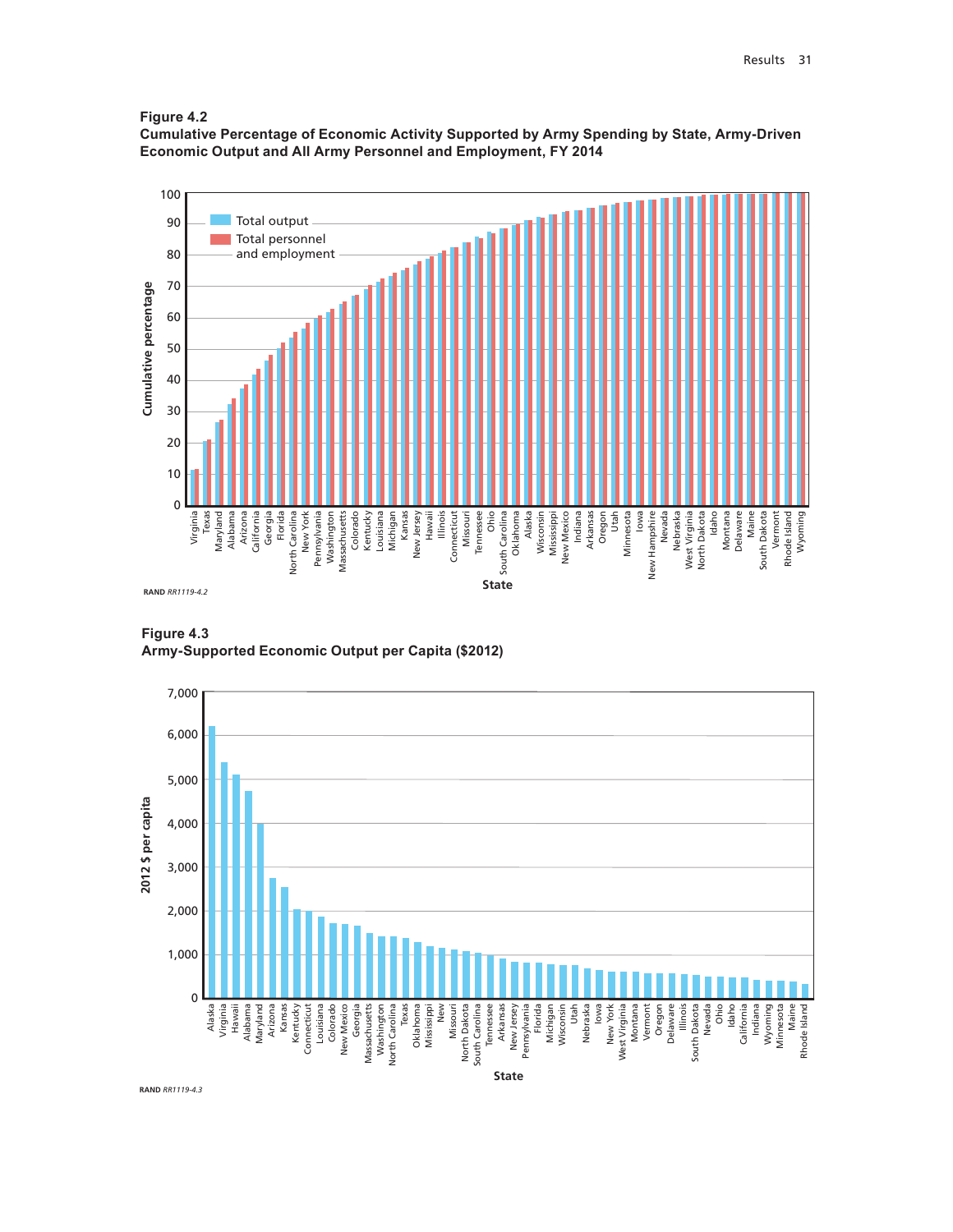|               |                                                      | <b>Additional</b>                    | Army-Driven                 | Army-Driven<br>Economic   | <b>All Army</b>                          |                                              | <b>All Army Personnel</b>                 |
|---------------|------------------------------------------------------|--------------------------------------|-----------------------------|---------------------------|------------------------------------------|----------------------------------------------|-------------------------------------------|
| <b>State</b>  | <b>All Army Direct</b><br>Spending <sup>a</sup> (\$) | Economic<br>Output <sup>b</sup> (\$) | Economic<br>Output $c$ (\$) | Output per<br>Capita (\$) | <b>Direct</b><br>Employment <sup>d</sup> | <b>Additional</b><br>Employment <sup>e</sup> | and Additional<br>Employment <sup>†</sup> |
| Alabama       | 6,978,211,861                                        | 16,077,400,238                       | 23,055,612,098              | 4,754                     | 55,702                                   | 157,108                                      | 212,810                                   |
| Alaska        | 1,648,850,998                                        | 2,946,364,778                        | 4,595,215,776               | 6,237                     | 24,348                                   | 23,623                                       | 47,971                                    |
| Arizona       | 6,051,928,534                                        | 12,454,753,838                       | 18,506,682,373              | 2,749                     | 29,198                                   | 106,994                                      | 136,192                                   |
| Arkansas      | 895,006,405                                          | 1,793,737,478                        | 2,688,743,882               | 906                       | 15,083                                   | 16,199                                       | 31,282                                    |
| California    | 5,680,189,348                                        | 12,822,816,557                       | 18,503,005,903              | 477                       | 69,720                                   | 106,988                                      | 176,708                                   |
| Colorado      | 3,112,018,020                                        | 6,080,890,259                        | 9,192,908,282               | 1,716                     | 60,778                                   | 52,759                                       | 113,537                                   |
| Connecticut   | 2,282,199,849                                        | 4,903,495,039                        | 7,185,694,887               | 1,998                     | 7,192                                    | 29,255                                       | 36,447                                    |
| Delaware      | 167,856,035                                          | 380,879,039                          | 548,735,074                 | 586                       | 3,250                                    | 2,823                                        | 6,073                                     |
| Florida       | 5,265,611,530                                        | 10,841,356,994                       | 16,106,968,524              | 810                       | 48,280                                   | 97,412                                       | 145,692                                   |
| Georgia       | 5,818,318,260                                        | 11,074,504,885                       | 16,892,823,147              | 1,673                     | 110,884                                  | 102,003                                      | 212,887                                   |
| Hawaii        | 2,919,095,117                                        | 4,344,537,701                        | 7,263,632,819               | 5,117                     | 46,500                                   | 40,319                                       | 86,819                                    |
| Idaho         | 248,322,508                                          | 548,852,923                          | 797,175,432                 | 488                       | 6,858                                    | 4,448                                        | 11,306                                    |
| Illinois      | 1,984,985,107                                        | 5,216,894,982                        | 7,201,880,086               | 559                       | 27,299                                   | 36,670                                       | 63,969                                    |
| Indiana       | 1,009,692,072                                        | 1,917,110,052                        | 2,926,802,122               | 444                       | 21,452                                   | 15,862                                       | 37,314                                    |
| lowa          | 654,402,380                                          | 1,367,515,026                        | 2,021,917,405               | 651                       | 14,915                                   | 11,689                                       | 26,604                                    |
| Kansas        | 2,288,863,250                                        | 5,115,787,061                        | 7,404,650,312               | 2,550                     | 47,878                                   | 41,033                                       | 88,911                                    |
| Kentucky      | 2,805,072,775                                        | 6,193,000,509                        | 8,998,073,285               | 2,039                     | 43,620                                   | 65,070                                       | 108,690                                   |
| Louisiana     | 2,305,242,412                                        | 6,383,391,653                        | 8,688,634,065               | 1,869                     | 28,905                                   | 54,167                                       | 83,072                                    |
| Maine         | 182,603,120                                          | 341,492,220                          | 524,095,340                 | 394                       | 4,111                                    | 2,954                                        | 7,065                                     |
| Maryland      | 6,650,540,011                                        | 17,193,411,371                       | 23,843,951,383              | 3,990                     | 46,680                                   | 147,959                                      | 194,639                                   |
| Massachusetts | 3,005,543,618                                        | 7,044,693,253                        | 10,050,236,869              | 1,490                     | 15,015                                   | 48,852                                       | 63,867                                    |
| Michigan      | 2,482,724,153                                        | 5,241,091,382                        | 7,723,815,534               | 779                       | 23,975                                   | 39,695                                       | 63,670                                    |
| Minnesota     | 777,580,997                                          | 1,433,425,253                        | 2,211,006,250               | 405                       | 17,685                                   | 10,248                                       | 27,933                                    |
| Mississippi   | 1,026,484,218                                        | 2,573,782,292                        | 3,600,266,509               | 1,202                     | 18,323                                   | 23,630                                       | 41,953                                    |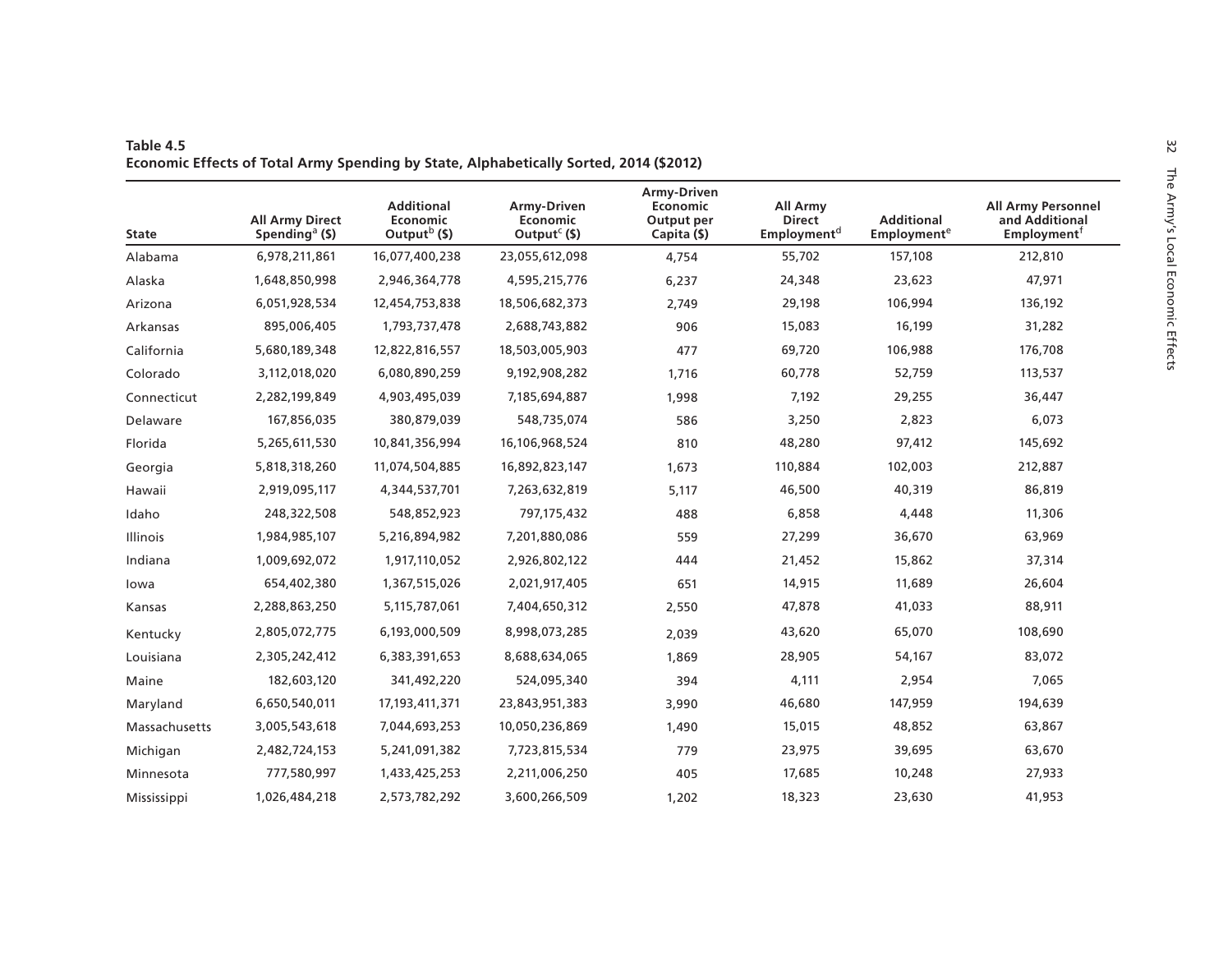| Table 4.5-Cont. |  |  |  |  |
|-----------------|--|--|--|--|
|-----------------|--|--|--|--|

| <b>State</b>          | <b>All Army Direct</b><br>Spending <sup>a</sup> (\$) | <b>Additional</b><br><b>Economic</b><br>Output <sup>b</sup> (\$) | Army-Driven<br><b>Economic</b><br>Output <sup><math>c</math></sup> (\$) | Army-Driven<br><b>Economic</b><br>Output per<br>Capita (\$) | <b>All Army</b><br><b>Direct</b><br>Employment <sup>d</sup> | <b>Additional</b><br>Employment <sup>e</sup> | <b>All Army Personnel</b><br>and Additional<br>Employment <sup>†</sup> |
|-----------------------|------------------------------------------------------|------------------------------------------------------------------|-------------------------------------------------------------------------|-------------------------------------------------------------|-------------------------------------------------------------|----------------------------------------------|------------------------------------------------------------------------|
| Missouri              | 2,297,333,398                                        | 4,516,123,391                                                    | 6,813,456,789                                                           | 1,124                                                       | 49,988                                                      | 37,712                                       | 87,700                                                                 |
| Montana               | 180,985,916                                          | 448,419,027                                                      | 629,404,943                                                             | 615                                                         | 4,922                                                       | 3,886                                        | 8,808                                                                  |
| Nebraska              | 401,462,966                                          | 906,666,787                                                      | 1,308,129,753                                                           | 695                                                         | 8,053                                                       | 8,481                                        | 16,534                                                                 |
| Nevada                | 513,886,968                                          | 969,603,687                                                      | 1,483,490,654                                                           | 523                                                         | 8,466                                                       | 8,647                                        | 17,113                                                                 |
| New Hampshire         | 470,302,141                                          | 1,067,424,801                                                    | 1,537,726,942                                                           | 1,159                                                       | 4,430                                                       | 8,638                                        | 13,068                                                                 |
| New Jersey            | 2,066,554,254                                        | 5,332,102,786                                                    | 7,398,657,040                                                           | 828                                                         | 20,776                                                      | 44,420                                       | 65,196                                                                 |
| <b>New Mexico</b>     | 1,030,372,993                                        | 2,519,433,155                                                    | 3,549,806,148                                                           | 1,702                                                       | 11,074                                                      | 23,678                                       | 34,752                                                                 |
| <b>New York</b>       | 3,749,866,861                                        | 8,531,907,729                                                    | 12,281,774,588                                                          | 622                                                         | 63,503                                                      | 63,405                                       | 126,908                                                                |
| <b>North Carolina</b> | 5,155,454,914                                        | 8,879,130,825                                                    | 14,034,585,739                                                          | 1.411                                                       | 103,115                                                     | 78,386                                       | 181,501                                                                |
| North Dakota          | 255,988,227                                          | 553,608,613                                                      | 809,596,840                                                             | 1,095                                                       | 4,727                                                       | 4,416                                        | 9,143                                                                  |
| Ohio                  | 1,712,369,547                                        | 4,252,256,708                                                    | 5,964,626,257                                                           | 514                                                         | 25,542                                                      | 38,156                                       | 63,698                                                                 |
| Oklahoma              | 1,609,305,594                                        | 3,395,055,553                                                    | 5,004,361,149                                                           | 1,290                                                       | 35,250                                                      | 31,180                                       | 66,430                                                                 |
| Oregon                | 645,909,913                                          | 1,708,822,870                                                    | 2,354,732,782                                                           | 593                                                         | 11,289                                                      | 14,035                                       | 25,324                                                                 |
| Pennsylvania          | 3,790,984,496                                        | 6,751,131,548                                                    | 10,542,116,045                                                          | 824                                                         | 41,872                                                      | 52,452                                       | 94,324                                                                 |
| Rhode Island          | 120,583,584                                          | 220,231,956                                                      | 340,815,540                                                             | 323                                                         | 3,474                                                       | 1,761                                        | 5,235                                                                  |
| South Carolina        | 1,745,952,856                                        | 3,282,937,771                                                    | 5,028,890,629                                                           | 1.041                                                       | 29,473                                                      | 31,300                                       | 60,773                                                                 |
| South Dakota          | 141,300,234                                          | 306,405,558                                                      | 447,705,792                                                             | 525                                                         | 5,165                                                       | 2,593                                        | 7,758                                                                  |
| Tennessee             | 2,335,458,488                                        | 4,093,728,379                                                    | 6,429,186,867                                                           | 982                                                         | 55,780                                                      | 30,134                                       | 85,914                                                                 |
| Texas                 | 11,729,317,286                                       | 25,735,206,088                                                   | 37,464,523,376                                                          | 1,390                                                       | 201,688                                                     | 217,431                                      | 419,119                                                                |
| Utah                  | 622,032,818                                          | 1,604,087,285                                                    | 2,226,120,102                                                           | 756                                                         | 12,605                                                      | 13,388                                       | 25,993                                                                 |
| Vermont               | 120,607,045                                          | 253,107,933                                                      | 373,714,978                                                             | 596                                                         | 3,208                                                       | 2,217                                        | 5,425                                                                  |
| Virginia              | 13,988,485,779                                       | 31,029,215,553                                                   | 45,017,701,336                                                          | 5,407                                                       | 87,144                                                      | 269,332                                      | 356,476                                                                |
| Washington            | 3,666,041,841                                        | 6,404,095,299                                                    | 10,070,137,140                                                          | 1.426                                                       | 75,277                                                      | 54,155                                       | 129,432                                                                |
| West Virginia         | 382,704,838                                          | 755,633,514                                                      | 1,138,338,353                                                           | 615                                                         | 7,086                                                       | 7,298                                        | 14,384                                                                 |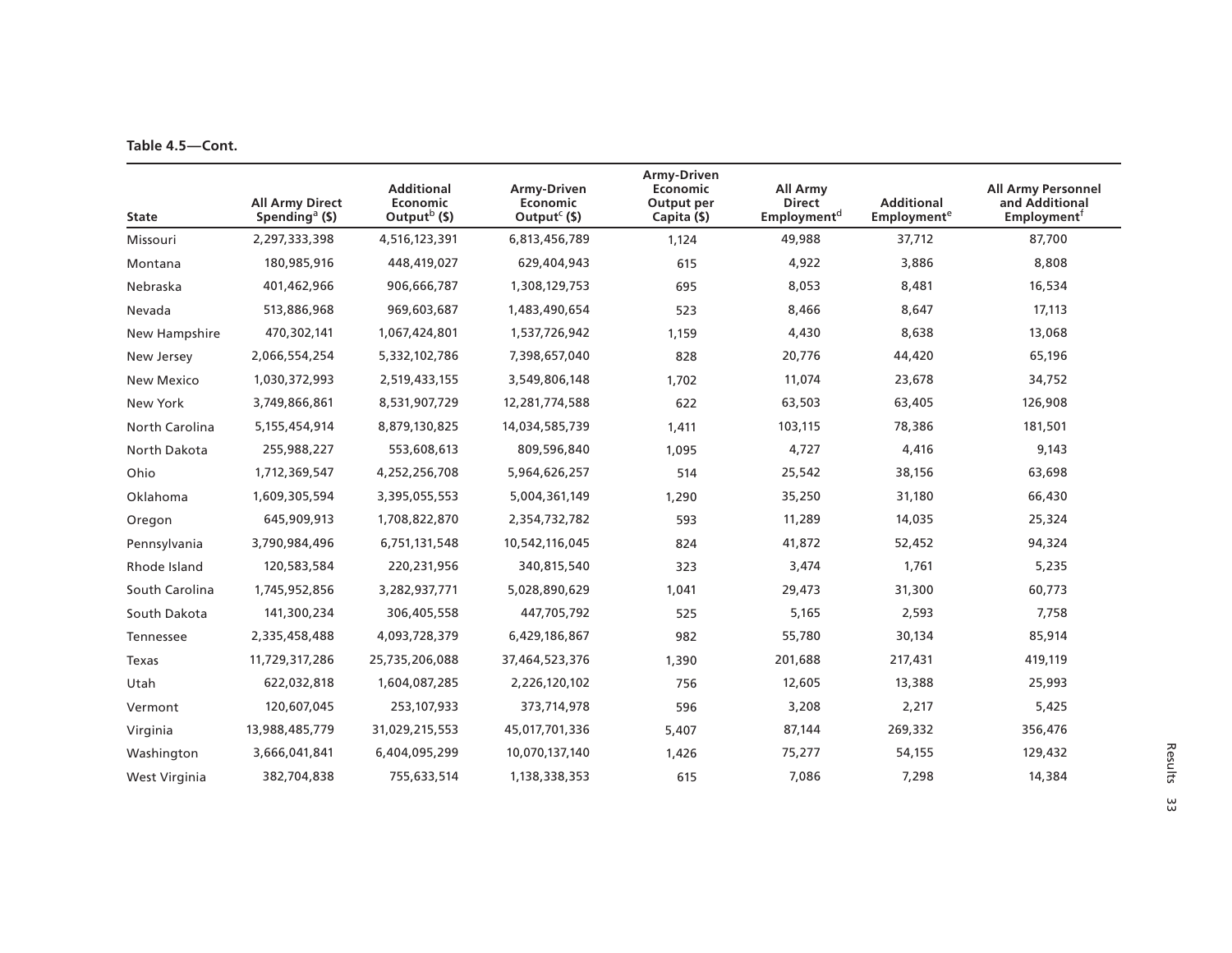| <b>State</b>             | <b>All Army Direct</b><br>Spending <sup>a</sup> (\$)                                                                                                                                                                                                                                                                                   | <b>Additional</b><br><b>Economic</b><br>Output <sup>b</sup> $($ \$) | Army-Driven<br><b>Economic</b><br>Output <sup><math>c</math></sup> (\$) | Army-Driven<br><b>Economic</b><br>Output per<br>Capita (\$) | <b>All Army</b><br><b>Direct</b><br>Employment <sup>a</sup> | <b>Additional</b><br>Employment <sup>e</sup> | <b>All Army Personnel</b><br>and Additional<br>$Employment$ <sup>†</sup> |
|--------------------------|----------------------------------------------------------------------------------------------------------------------------------------------------------------------------------------------------------------------------------------------------------------------------------------------------------------------------------------|---------------------------------------------------------------------|-------------------------------------------------------------------------|-------------------------------------------------------------|-------------------------------------------------------------|----------------------------------------------|--------------------------------------------------------------------------|
| Wisconsin                | 1,169,540,212                                                                                                                                                                                                                                                                                                                          | 3,210,812,239                                                       | 4,380,352,452                                                           | 761                                                         | 17,364                                                      | 21,976                                       | 39,340                                                                   |
| Wyoming                  | 85,546,170                                                                                                                                                                                                                                                                                                                             | 160,142,531                                                         | 245,688,701                                                             | 421                                                         | 2,243                                                       | 1,306                                        | 3,549                                                                    |
| the country.             | a Includes military and government civilian payroll and retiree pay for Regular Army, ARNG, and USAR plus acquisition and services contracts in district. Direct<br>spending in sectors with zero output in IMPLAN district model is assumed to be passed out of district. Does not include demand from Army spending from the rest of |                                                                     |                                                                         |                                                             |                                                             |                                              |                                                                          |
|                          | b Includes estimated indirect and induced effects of all Army direct spending within and outside of district.                                                                                                                                                                                                                          |                                                                     |                                                                         |                                                             |                                                             |                                              |                                                                          |
| exactly due to rounding. | <sup>c</sup> All Army direct spending assumed to stay in district plus estimated additional economic output. Does not include spending passed out of district. May not sum                                                                                                                                                             |                                                                     |                                                                         |                                                             |                                                             |                                              |                                                                          |

<sup>d</sup> Includes military and government civilian personnel for Regular Army, ARNG, and USAR, including soldiers not on active duty. Sum of unique individuals paid in each congressional district by state in each fiscal year.

e Estimated additional jobs resulting from additional economic output, including indirect and induced effects of all Army direct spending within and outside of district.

 $<sup>f</sup>$  All Army employment plus estimated additional employment. May not sum exactly due to rounding.</sup>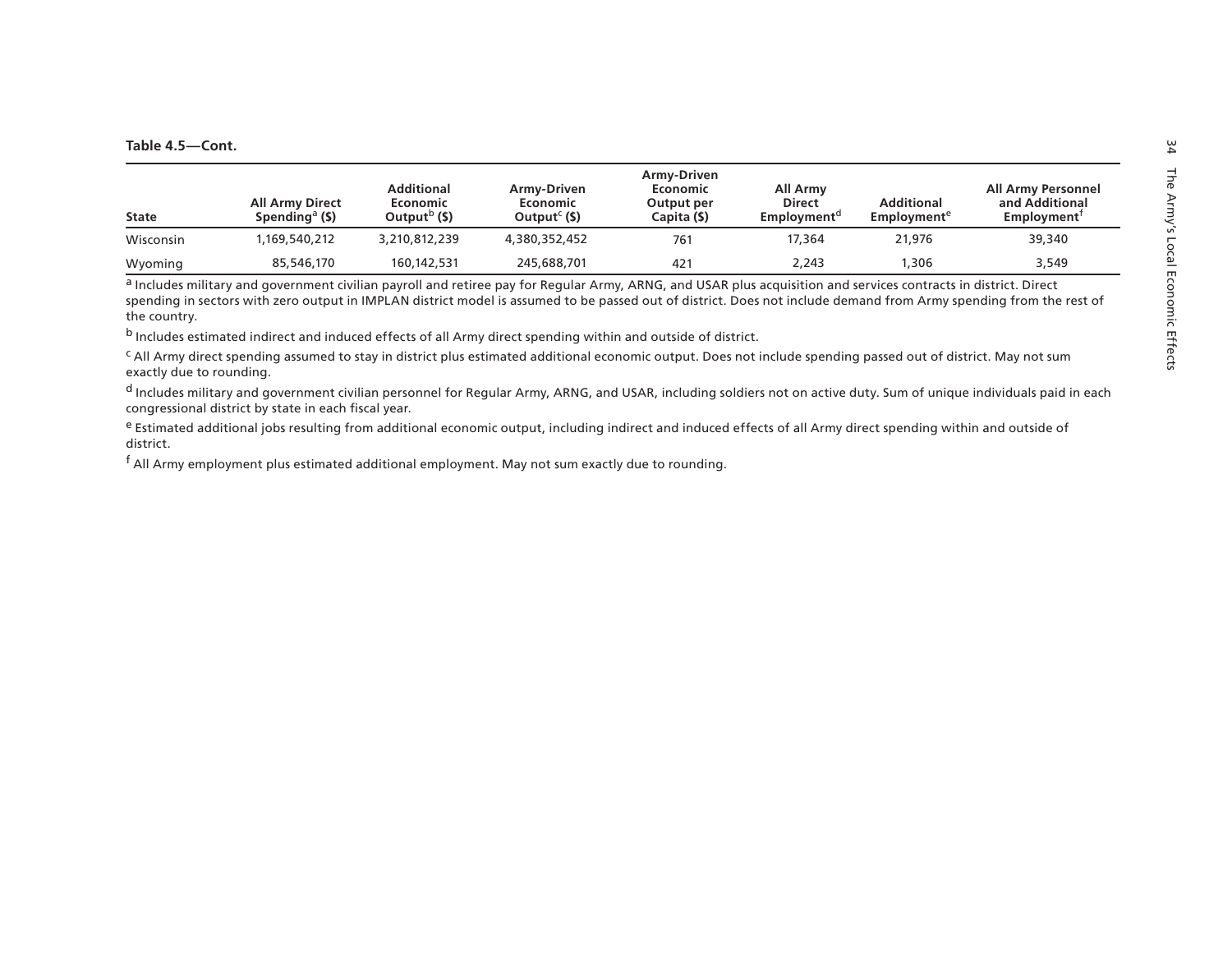| <b>State</b>   | <b>All Army Direct</b><br>Spending <sup>a</sup> (\$) | <b>Additional</b><br><b>Economic</b><br>Output <sup>b</sup> (\$) | Army-Driven<br><b>Economic</b><br>Output <sup><math>c</math></sup> (\$) | Army-Driven<br><b>Economic</b><br><b>Output per Capita</b> | All Army<br><b>Direct</b><br>Employment <sup>d</sup> | <b>Additional</b><br>Employment <sup>e</sup> | <b>All Army Personnel</b><br>and Additional<br>$Employment$ <sup>†</sup> |
|----------------|------------------------------------------------------|------------------------------------------------------------------|-------------------------------------------------------------------------|------------------------------------------------------------|------------------------------------------------------|----------------------------------------------|--------------------------------------------------------------------------|
| Virginia       | 13,988,485,779                                       | 31,029,215,553                                                   | 45,017,701,336                                                          | 9,283                                                      | 87.144                                               | 269,332                                      | 356,476                                                                  |
| Texas          | 11,729,317,286                                       | 25,735,206,088                                                   | 37,464,523,376                                                          | 50,852                                                     | 201,688                                              | 217,431                                      | 419,119                                                                  |
| Maryland       | 6,650,540,011                                        | 17,193,411,371                                                   | 23,843,951,383                                                          | 3,542                                                      | 46,680                                               | 147,959                                      | 194,639                                                                  |
| Alabama        | 6,978,211,861                                        | 16,077,400,238                                                   | 23,055,612,098                                                          | 7,772                                                      | 55,702                                               | 157,108                                      | 212,810                                                                  |
| Arizona        | 6,051,928,534                                        | 12,454,753,838                                                   | 18,506,682,373                                                          | 477                                                        | 29,198                                               | 106,994                                      | 136,192                                                                  |
| California     | 5,680,189,348                                        | 12,822,816,557                                                   | 18,503,005,903                                                          | 3,455                                                      | 69,720                                               | 106,988                                      | 176,708                                                                  |
| Georgia        | 5,818,318,260                                        | 11,074,504,885                                                   | 16,892,823,147                                                          | 4,697                                                      | 110,884                                              | 102,003                                      | 212,887                                                                  |
| Florida        | 5,265,611,530                                        | 10,841,356,994                                                   | 16,106,968,524                                                          | 17,215                                                     | 48,280                                               | 97,412                                       | 145,692                                                                  |
| North Carolina | 5,155,454,914                                        | 8,879,130,825                                                    | 14,034,585,739                                                          | 705                                                        | 103,115                                              | 78,386                                       | 181,501                                                                  |
| New York       | 3,749,866,861                                        | 8,531,907,729                                                    | 12,281,774,588                                                          | 1,216                                                      | 63,503                                               | 63,405                                       | 126,908                                                                  |
| Pennsylvania   | 3,790,984,496                                        | 6,751,131,548                                                    | 10,542,116,045                                                          | 7,426                                                      | 41,872                                               | 52,452                                       | 94,324                                                                   |
| Washington     | 3,666,041,841                                        | 6,404,095,299                                                    | 10,070,137,140                                                          | 6,161                                                      | 75,277                                               | 54,155                                       | 129,432                                                                  |
| Massachusetts  | 3,005,543,618                                        | 7,044,693,253                                                    | 10,050,236,869                                                          | 780                                                        | 15,015                                               | 48,852                                       | 63,867                                                                   |
| Colorado       | 3,112,018,020                                        | 6,080,890,259                                                    | 9,192,908,282                                                           | 1,394                                                      | 60,778                                               | 52,759                                       | 113,537                                                                  |
| Kentucky       | 2,805,072,775                                        | 6,193,000,509                                                    | 8,998,073,285                                                           | 2,896                                                      | 43,620                                               | 65,070                                       | 108,690                                                                  |
| Louisiana      | 2,305,242,412                                        | 6,383,391,653                                                    | 8,688,634,065                                                           | 2,992                                                      | 28,905                                               | 54,167                                       | 83,072                                                                   |
| Michigan       | 2,482,724,153                                        | 5,241,091,382                                                    | 7,723,815,534                                                           | 1,750                                                      | 23,975                                               | 39,695                                       | 63,670                                                                   |
| Kansas         | 2,288,863,250                                        | 5,115,787,061                                                    | 7,404,650,312                                                           | 1,593                                                      | 47,878                                               | 41,033                                       | 88,911                                                                   |
| New Jersey     | 2,066,554,254                                        | 5,332,102,786                                                    | 7,398,657,040                                                           | 5,563                                                      | 20,776                                               | 44,420                                       | 65,196                                                                   |
| Hawaii         | 2,919,095,117                                        | 4,344,537,701                                                    | 7,263,632,819                                                           | 1,215                                                      | 46,500                                               | 40,319                                       | 86,819                                                                   |
| Illinois       | 1,984,985,107                                        | 5,216,894,982                                                    | 7,201,880,086                                                           | 1,068                                                      | 27,299                                               | 36,670                                       | 63,969                                                                   |
| Connecticut    | 2,282,199,849                                        | 4,903,495,039                                                    | 7,185,694,887                                                           | 725                                                        | 7,192                                                | 29,255                                       | 36,447                                                                   |
| Missouri       | 2,297,333,398                                        | 4,516,123,391                                                    | 6,813,456,789                                                           | 1,249                                                      | 49,988                                               | 37,712                                       | 87,700                                                                   |
| Tennessee      | 2,335,458,488                                        | 4,093,728,379                                                    | 6,429,186,867                                                           | 2,147                                                      | 55,780                                               | 30,134                                       | 85,914                                                                   |

**Table 4.6 Economic Effects of Total Army Spending by State, Sorted Largest to Smallest by Army-Supported Economic Output, 2014 (\$2012)**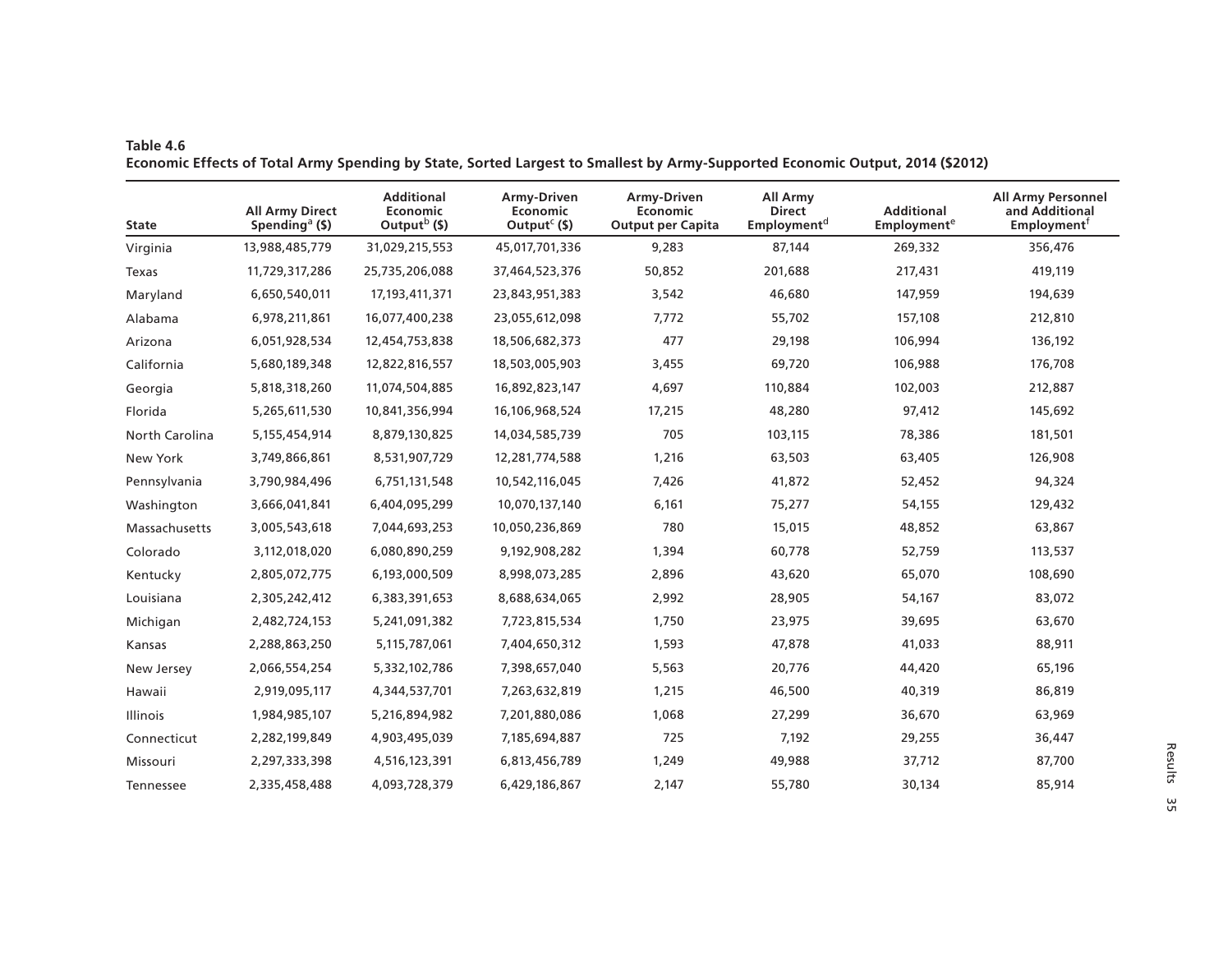|  | Table 4.6-Cont. |  |  |  |  |  |  |
|--|-----------------|--|--|--|--|--|--|
|--|-----------------|--|--|--|--|--|--|

| <b>State</b>      | <b>All Army Direct</b><br>Spending <sup>a</sup> (\$) | <b>Additional</b><br><b>Economic</b><br>Output <sup>b</sup> (\$) | Army-Driven<br><b>Economic</b><br>Output <sup><math>c</math></sup> (\$) | Army-Driven<br>Economic<br><b>Output per Capita</b> | All Army<br><b>Direct</b><br>Employment <sup>d</sup> | <b>Additional</b><br>Employmente | <b>All Army Personnel</b><br>and Additional<br>Employment <sup>†</sup> |
|-------------------|------------------------------------------------------|------------------------------------------------------------------|-------------------------------------------------------------------------|-----------------------------------------------------|------------------------------------------------------|----------------------------------|------------------------------------------------------------------------|
| Ohio              | 1,712,369,547                                        | 4,252,256,708                                                    | 5,964,626,257                                                           | 984                                                 | 25,542                                               | 38,156                           | 63,698                                                                 |
| South Carolina    | 1,745,952,856                                        | 3,282,937,771                                                    | 5,028,890,629                                                           | 4,913                                               | 29,473                                               | 31,300                           | 60,773                                                                 |
| Oklahoma          | 1,609,305,594                                        | 3,395,055,553                                                    | 5,004,361,149                                                           | 2,660                                               | 35,250                                               | 31,180                           | 66,430                                                                 |
| Alaska            | 1,648,850,998                                        | 2,946,364,778                                                    | 4,595,215,776                                                           | 1,619                                               | 24,348                                               | 23,623                           | 47,971                                                                 |
| Wisconsin         | 1,169,540,212                                        | 3,210,812,239                                                    | 4,380,352,452                                                           | 3,301                                               | 17,364                                               | 21,976                           | 39,340                                                                 |
| Mississippi       | 1,026,484,218                                        | 2,573,782,292                                                    | 3,600,266,509                                                           | 403                                                 | 18,323                                               | 23,630                           | 41,953                                                                 |
| <b>New Mexico</b> | 1,030,372,993                                        | 2,519,433,155                                                    | 3,549,806,148                                                           | 1,702                                               | 11,074                                               | 23,678                           | 34,752                                                                 |
| Indiana           | 1,009,692,072                                        | 1,917,110,052                                                    | 2,926,802,122                                                           | 148                                                 | 21,452                                               | 15,862                           | 37,314                                                                 |
| Arkansas          | 895,006,405                                          | 1,793,737,478                                                    | 2,688,743,882                                                           | 270                                                 | 15,083                                               | 16,199                           | 31,282                                                                 |
| Oregon            | 645,909,913                                          | 1,708,822,870                                                    | 2,354,732,782                                                           | 3,184                                               | 11,289                                               | 14,035                           | 25,324                                                                 |
| Utah              | 622,032,818                                          | 1,604,087,285                                                    | 2,226,120,102                                                           | 192                                                 | 12,605                                               | 13,388                           | 25,993                                                                 |
| Minnesota         | 777,580,997                                          | 1,433,425,253                                                    | 2,211,006,250                                                           | 570                                                 | 17,685                                               | 10,248                           | 27,933                                                                 |
| lowa              | 654,402,380                                          | 1,367,515,026                                                    | 2,021,917,405                                                           | 509                                                 | 14,915                                               | 11,689                           | 26,604                                                                 |
| New Hampshire     | 470,302,141                                          | 1,067,424,801                                                    | 1,537,726,942                                                           | 120                                                 | 4,430                                                | 8,638                            | 13,068                                                                 |
| Nevada            | 513,886,968                                          | 969,603,687                                                      | 1,483,490,654                                                           | 1,406                                               | 8,466                                                | 8,647                            | 17,113                                                                 |
| Nebraska          | 401,462,966                                          | 906,666,787                                                      | 1,308,129,753                                                           | 271                                                 | 8,053                                                | 8,481                            | 16,534                                                                 |
| West Virginia     | 382,704,838                                          | 755,633,514                                                      | 1,138,338,353                                                           | 1,334                                               | 7,086                                                | 7,298                            | 14,384                                                                 |
| North Dakota      | 255,988,227                                          | 553,608,613                                                      | 809,596,840                                                             | 124                                                 | 4,727                                                | 4,416                            | 9,143                                                                  |
| Idaho             | 248,322,508                                          | 548,852,923                                                      | 797,175,432                                                             | 30                                                  | 6,858                                                | 4,448                            | 11,306                                                                 |
| Montana           | 180,985,916                                          | 448,419,027                                                      | 629,404,943                                                             | 214                                                 | 4,922                                                | 3,886                            | 8,808                                                                  |
| Delaware          | 167,856,035                                          | 380,879,039                                                      | 548,735,074                                                             | 876                                                 | 3,250                                                | 2,823                            | 6,073                                                                  |
| Maine             | 182,603,120                                          | 341,492,220                                                      | 524,095,340                                                             | 63                                                  | 4,111                                                | 2,954                            | 7,065                                                                  |
| South Dakota      | 141,300,234                                          | 306,405,558                                                      | 447,705,792                                                             | 63                                                  | 5,165                                                | 2,593                            | 7,758                                                                  |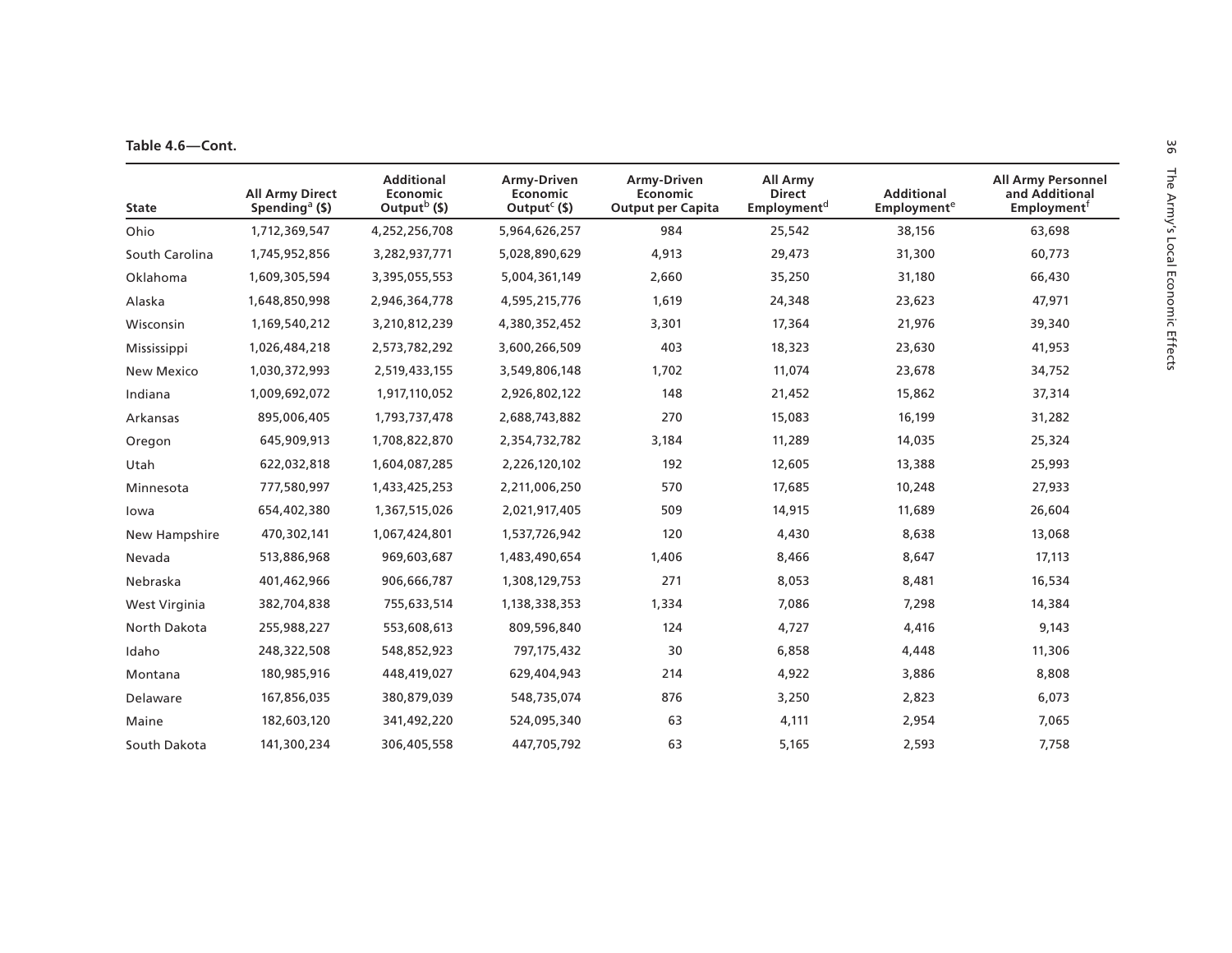#### **Table 4.6—Cont.**

| <b>State</b> | <b>All Army Direct</b><br>Spending <sup>a</sup> (\$) | <b>Additional</b><br><b>Economic</b><br>Output <sup>b</sup> $($ \$) | Army-Driven<br><b>Economic</b><br>Output <sup><math>c</math></sup> (\$) | Army-Driven<br><b>Economic</b><br><b>Output per Capita</b> | All Army<br><b>Direct</b><br>Employment <sup>d</sup> | <b>Additional</b><br>Employment <sup>e</sup> | <b>All Army Personnel</b><br>and Additional<br>Emplovement <sup>T</sup> |
|--------------|------------------------------------------------------|---------------------------------------------------------------------|-------------------------------------------------------------------------|------------------------------------------------------------|------------------------------------------------------|----------------------------------------------|-------------------------------------------------------------------------|
| Vermont      | 120,607,045                                          | 253,107,933                                                         | 373,714,978                                                             | 202                                                        | 3,208                                                | 2,217                                        | 5,425                                                                   |
| Rhode Island | 120,583,584                                          | 220,231,956                                                         | 340,815,540                                                             | 59                                                         | 3.474                                                | .761                                         | 5,235                                                                   |
| Wyoming      | 85,546,170                                           | 160,142,531                                                         | 245,688,701                                                             | 42 <sup>1</sup>                                            | 2.243                                                | ,306                                         | 3,549                                                                   |

a Includes military and government civilian payroll and retiree pay for Regular Army, ARNG, and USAR plus acquisition and services contracts in district. Direct spending in sectors with zero output in IMPLAN district model is assumed to be passed out of district. Does not include demand from Army spending from the rest of the country.

b Includes estimated indirect and induced effects of all Army direct spending within and outside of district.

<sup>c</sup> All Army direct spending assumed to stay in district plus estimated additional economic output. Does not include spending passed out of district. May not sum exactly due to rounding.

<sup>d</sup> Includes military and government civilian personnel for Regular Army, ARNG, and USAR, including soldiers not on active duty. Sum of unique individuals paid in each congressional district by state in each fiscal year.

e Estimated additional jobs resulting from additional economic output, including indirect and induced effects of all Army direct spending within and outside of district.

f All Army employment plus estimated additional employment. May not sum exactly due to rounding.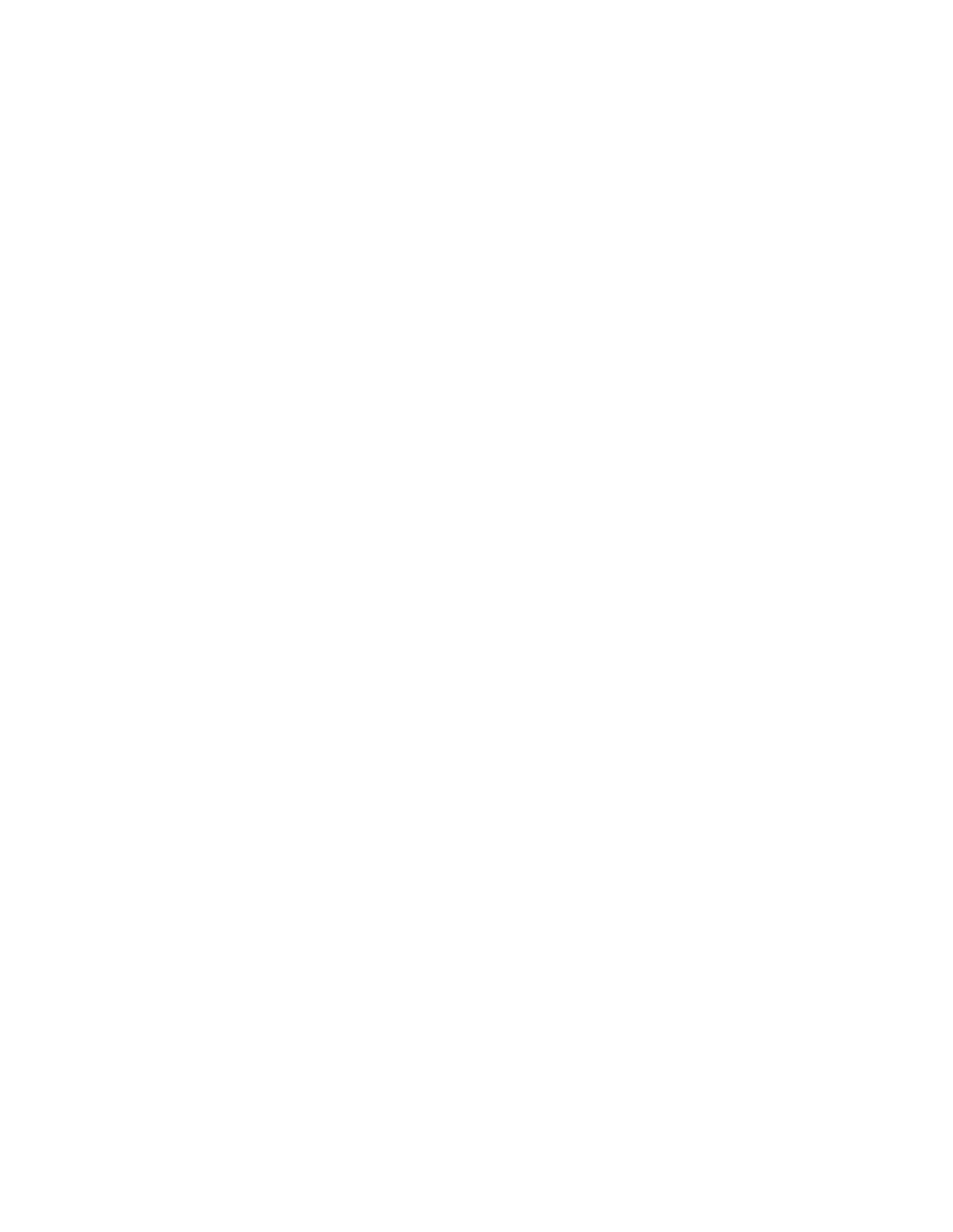This report presents the findings from RAND Arroyo Center research on the economic activity supported by Army spending on state and local economies. Using a combination of congressional district and national-level I/O models, in conjunction with procurement and payroll data, we estimated the regional economic activity associated with Army-generated demand. Given the lack of feedback associated with the I/O methodology, the estimates should be interpreted as predictive maxima of economic activity associated with Army spending at the local level.

In addition, because we estimated the effects of both in-region and out-of-region total Army spending on the economic activity within each district and state, the results reported in the district- and state-level tables should not be used to calculate the per-dollar effect of increased or decreased Army spending in a district or state. Rather, for any given suite of cuts or spending increases that can be associated with a geographic area, the *methodologies* detailed in this report could be used to estimate impacts, but per-dollar results would likely vary due to differences in the distribution of demand changes across local and nonlocal sectors and the geographic distribution of the suite of cuts. In addition, only net demand changes should be included; that is, any spending changes by the Army should be offset by any spending changes made by other agencies as a result of decreased Army demand.

We found that the Army directly spent approximately \$120.8 million in the median district (in 2012 dollars) and \$1.7 billion in the median state in FY 2014, with considerable variance across the local economies. This direct spending and the intermediate demands generated by out-of-district/out-of-state spending contributed a total of \$375 million of economic output to the median district and \$5.5 billion to the median state. This translates into about 4,200 jobs for the median district and more than 62,000 for the median state, with a wide range across economies.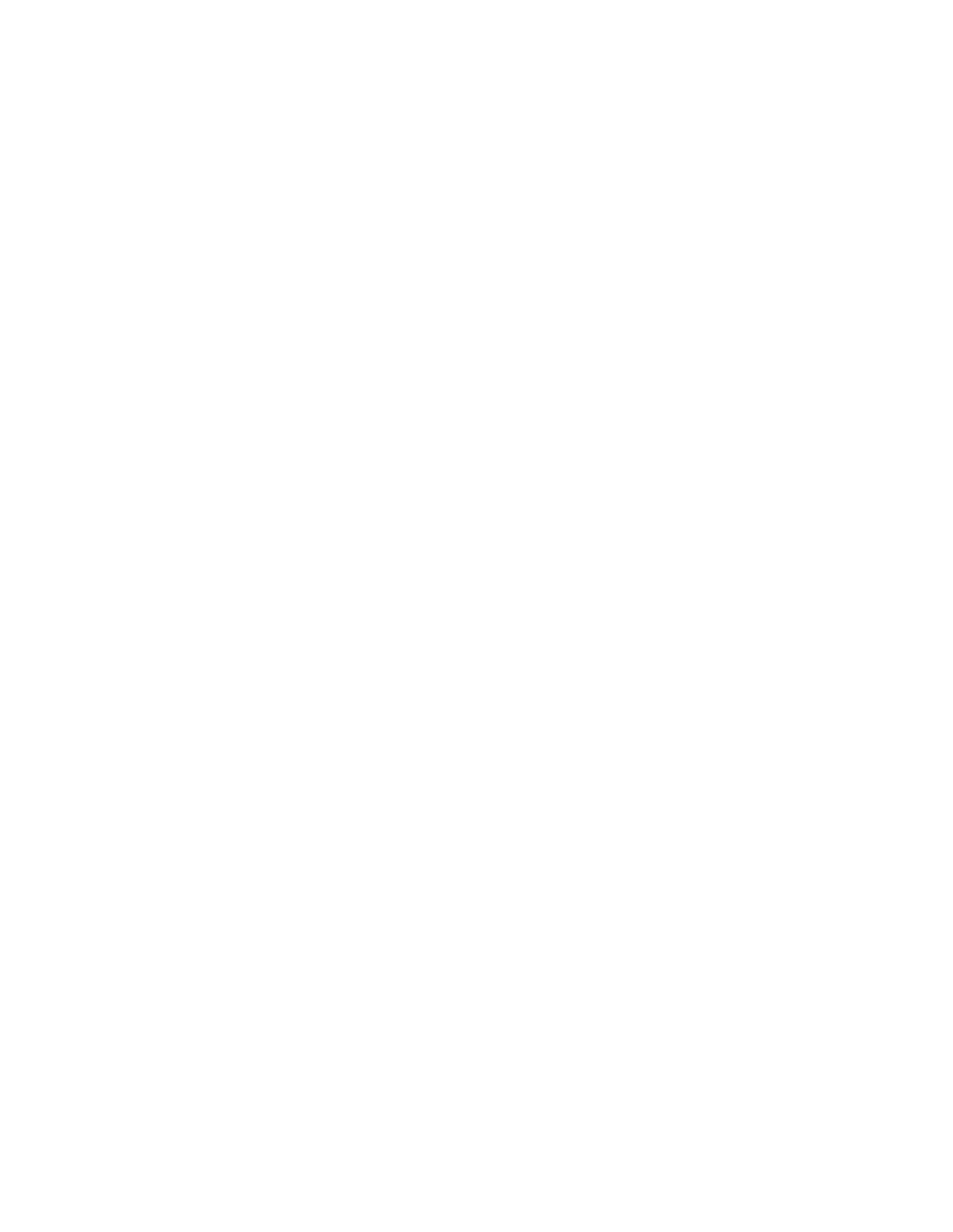#### **Mapping ZIP Code Data to Congressional Districts**

Table A.1 summarizes the data we used in our economic impact models and the length of the corresponding ZIP code.

| Data                         | <b>Length of ZIP Code</b><br>(Digits) |
|------------------------------|---------------------------------------|
| First-tier awards (FPDS-NG)  | 9                                     |
| First-tier sub awards (FSRS) | 5                                     |
| Regular Army payroll         | 5                                     |
| USAR payroll                 | 5                                     |
| <b>ARNG payroll</b>          | 5                                     |
| Civilian payroll             | 3                                     |
| Retiree & survivor pay       | 3                                     |
| All counts of personnel      | 3                                     |

**Table A.1 Model Data and Associated ZIP Code Length**

#### **Five-Digit ZIP Code to Congressional District**

Out of 34, 902 ZIP codes, 6,310 are in at least two. Some five-digit ZIP codes cross congressional district boundaries. In these instances, IMPLAN apportions the economic activity in the ZIP code according to how many congressional district boundaries the ZIP code crosses; if the ZIP code lies in three congressional districts, each district is apportioned one-third of the ZIP code's economic activity. Also, there were 932 five-digit ZIP codes in the Regular Army, USAR, and ARNG pay files that did not map to congressional districts. DMDC did note that foreign postal codes are sometimes entered into the ZIP field. For instance, 06686 is a German postal code. Another possibility is that those 932 ZIP codes were erroneously entered by the user. If this is the case, the pay in these ZIP codes should be apportioned to the best alternative ZIP code that does exist within the United States. Additionally, some ZIP codes are in the United States but do not belong to a congressional district. ZIP code 80279, the Air Force Accounting and Finance Center in Denver, had a total pay of \$14 million in FY 2013. Considering the two latter circumstances, we truncated the ZIP codes to three-digit numbers and apportioned the pay as outlined in the Three-Digit ZIP Code to Congressional District section.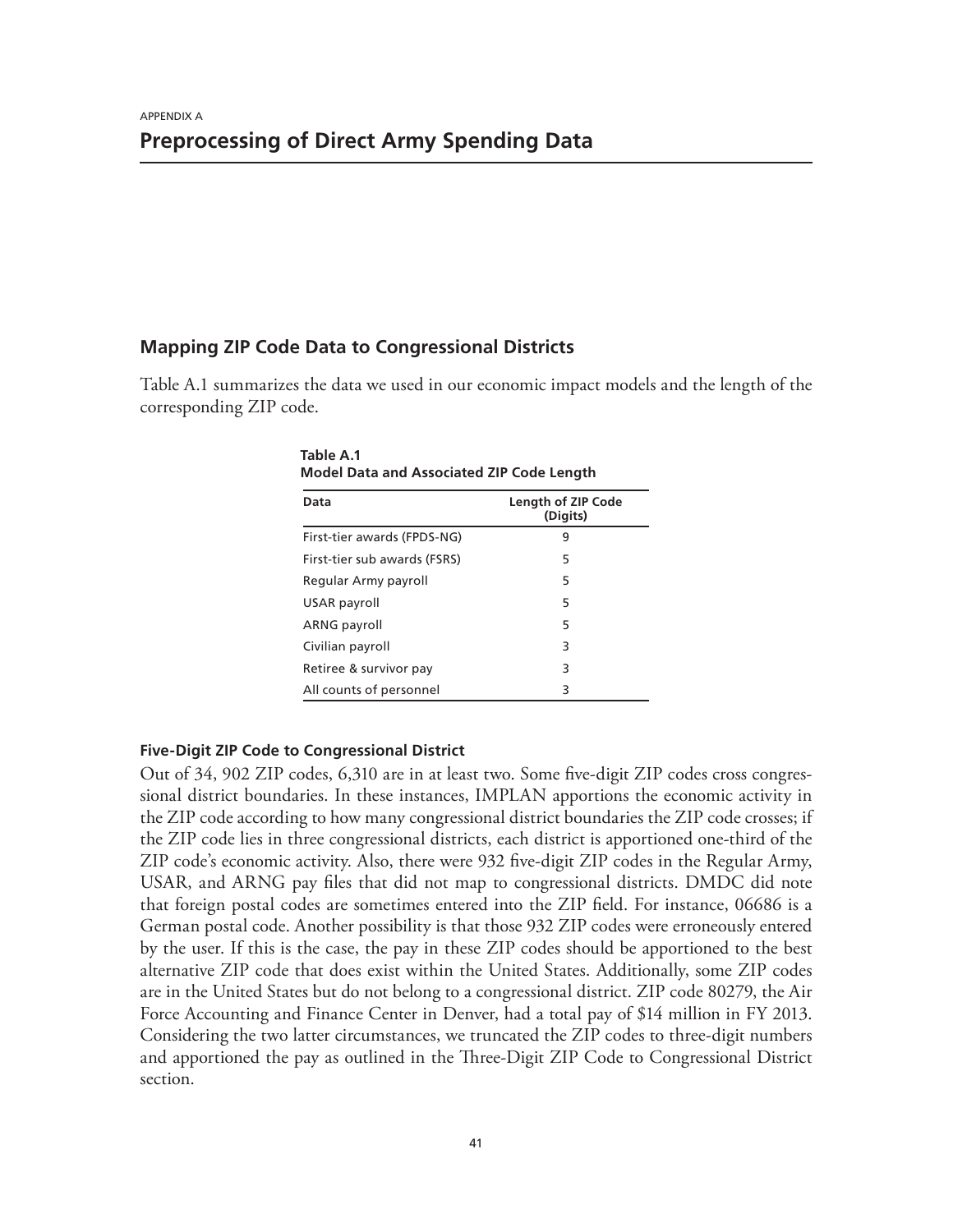#### **Three-Digit ZIP Code to Congressional District**

The following steps were taken to apportion the three-digit ZIP code payroll and employment counts to congressional districts:

- 1. Calculate the total population in the truncated three-digit ZIP code from the 2010 census population estimates by the five-digit ZIP Code Tabulation Areas (ZCTAs).
- 2. Divide the five-digit ZCTA population estimate by the three-digit ZCTA total. This gives the percentage of the total population of the three-digit ZCTA living in the fivedigit ZCTA.
- 3. For each unique five-digit ZIP code in our crosswalk of ZIP code to congressional district, multiply the percentage in step 2 by the three-digit totals in our DMDC files, and apportion that amount (either payroll amounts or employee counts) to the five-digit ZIP code.
- 4. Apportion the five-digit ZIP code data from step 3 to congressional districts per IMPLAN's methodology, as described in the Five-Digit ZIP Code to Congressional District section of this appendix.

#### **Mapping NAICS Industries to IMPLAN Sectors**

The 2012 IMPLAN models consolidate 2007 NAICS codes into the IMPLAN 440-sector classification. Consequently, some sectors contain multiple NAICS codes. The IMPLAN models impose the same regional multiplier on all NAICS codes contained in the same IMPLAN sector. IMPLAN provides a crosswalk from NAICS codes to the appropriate sector in the IMPLAN 440-sector classification. We used this crosswalk to map our procurement and payroll data to the IMPLAN sectors.

There were six congressional Districts in which 72–97 percent of direct Army spending occurred in sectors with multipliers equal to zero. In these instances, we chose the best alternative sector that had a nonzero multiplier in the district based on whether there was spending in the alternate sector in another FY and how similar the alternate sector was to the original sector. For instance, in California's 32nd Congressional District in FY 2012, 78 percent percent of total Army direct spending in the district (\$82.7 million) occurred in IMPLAN sectors with a multiplier of zero. Of that, \$82.3 million was apportioned to IMPLAN Sector 284 (aircraft manufacturing). IMPLAN sector 286 (other aircraft parts and auxiliary equipment manufacturing) had a nonzero multiplier and had positive direct Army spending. Spending from sector 284 was redirected to sector 286.

The NAICS codes in the FPDS-NG include 1997, 2002, 2007, and 2012 NAICS manuals. We cross-walked Census Bureau data from 1997 to 2002, 2002 to 2007, and 2007 to 2012 to map the FPDS-NG entries to the 2007 NAICS manual used by IMPLAN.

#### **Component Direct Spending Categories Based on Appropriation Category**

Regular Army includes the following appropriations categories:

- Military Personnel, Army
- Medicare-Eligible Retiree Health Fund Contribution, Army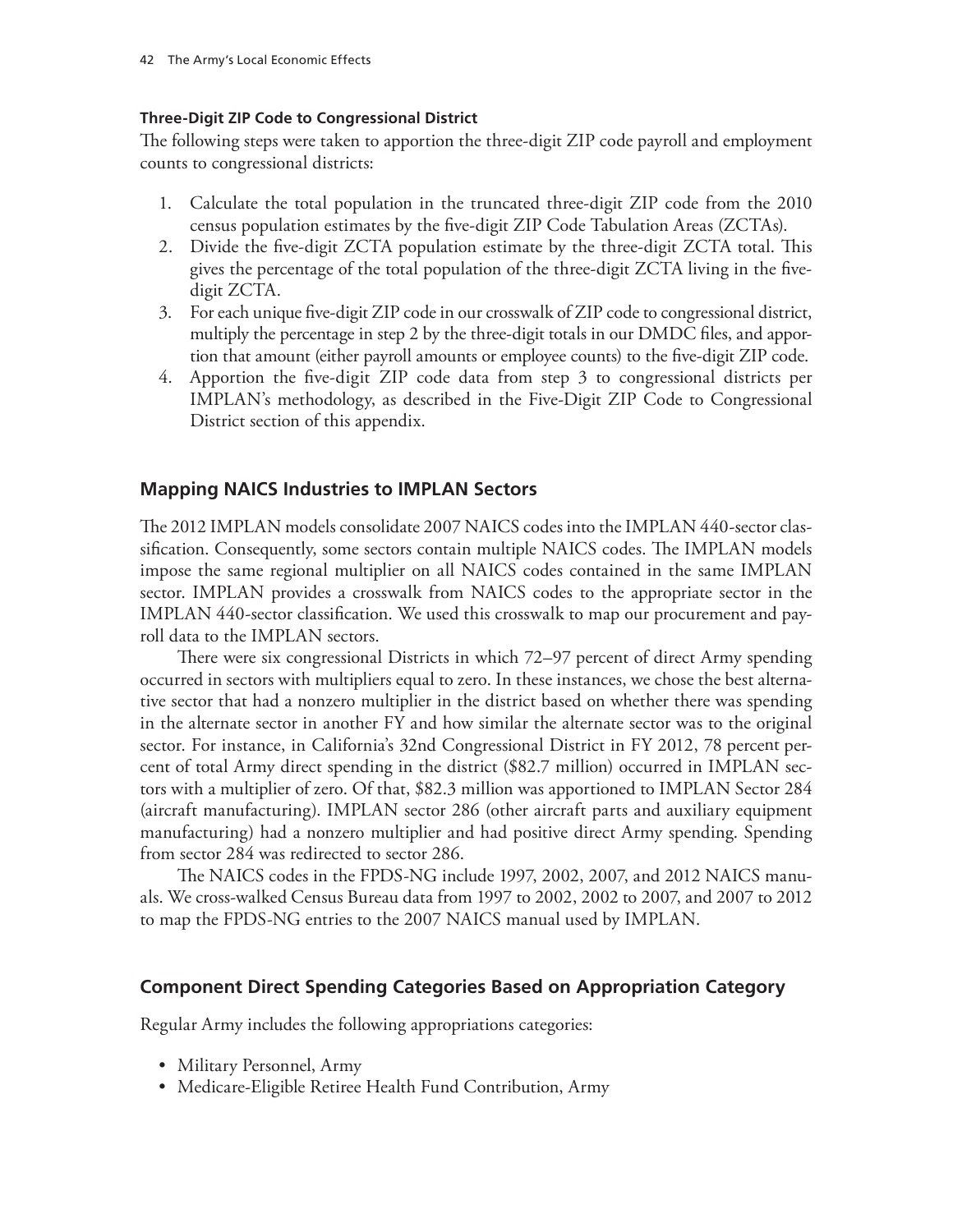- Operation And Maintenance, Army
- Military Construction, Army
- Family Housing Construction, Army
- Family Housing Operation And Maintenance, Army
- Homeowners Assistance Fund
- Aircraft Procurement, Army
- Missile Procurement, Army
- Procurement Of Weapons And Tracked Combat Vehicles, Army
- Procurement Of Ammunition, Army
- Other Procurement, Army
- Joint Improvised Explosive Device Defeat Fund (A Portion)
- Research, Development, Test And Evaluation, Army
- Chemical Agents And Munitions Destruction, Defense
- Chemical Demilitarization Construction, Defense-Wide
- Working Capital Fund, Army
- Environmental Restoration, Army
- Environmental Restoration, Formerly Used Defense Sites
- U. S. Army National Cemeteries Program
- Afghanistan Security Forces Fund
- Corps of Engineers—Civil Works
- Other Defense—Civil Programs.

USAR includes the following appropriations categories:

- Reserve Personnel, Army
- Medicare-Eligible Retiree Health Fund Contribution, Reserve Personnel, Army
- Operation And Maintenance, Army Reserve
- National Guard And Reserve Equipment (A Portion)
- Military Construction, Army Reserve

ARNG includes the following appropriations categories:

- National Guard Personnel, Army
- Medicare-Eligible Retiree Health Fund Contribution, National Guard Personnel, Army
- Operation And Maintenance, Army National Guard
- National Guard And Reserve Equipment (A Portion)
- Military Construction, Army National Guard

Regular Army direct spending on procurement and acquisition includes Regular Army military personnel, operations and maintenance, military construction, procurement, all RDTE, and spending not explicitly associated with other components. In FY 2014, Army procurement accounted for about 11 percent of the Regular Army direct spending, although both the Reserve and Guard also benefit from Army procurement. About 60 percent of Army procurement benefits the Regular Army, 10 percent benefits the Reserve, and 30 percent benefits the Guard based upon their proportionate shares of capital/materiel as calculated by the Army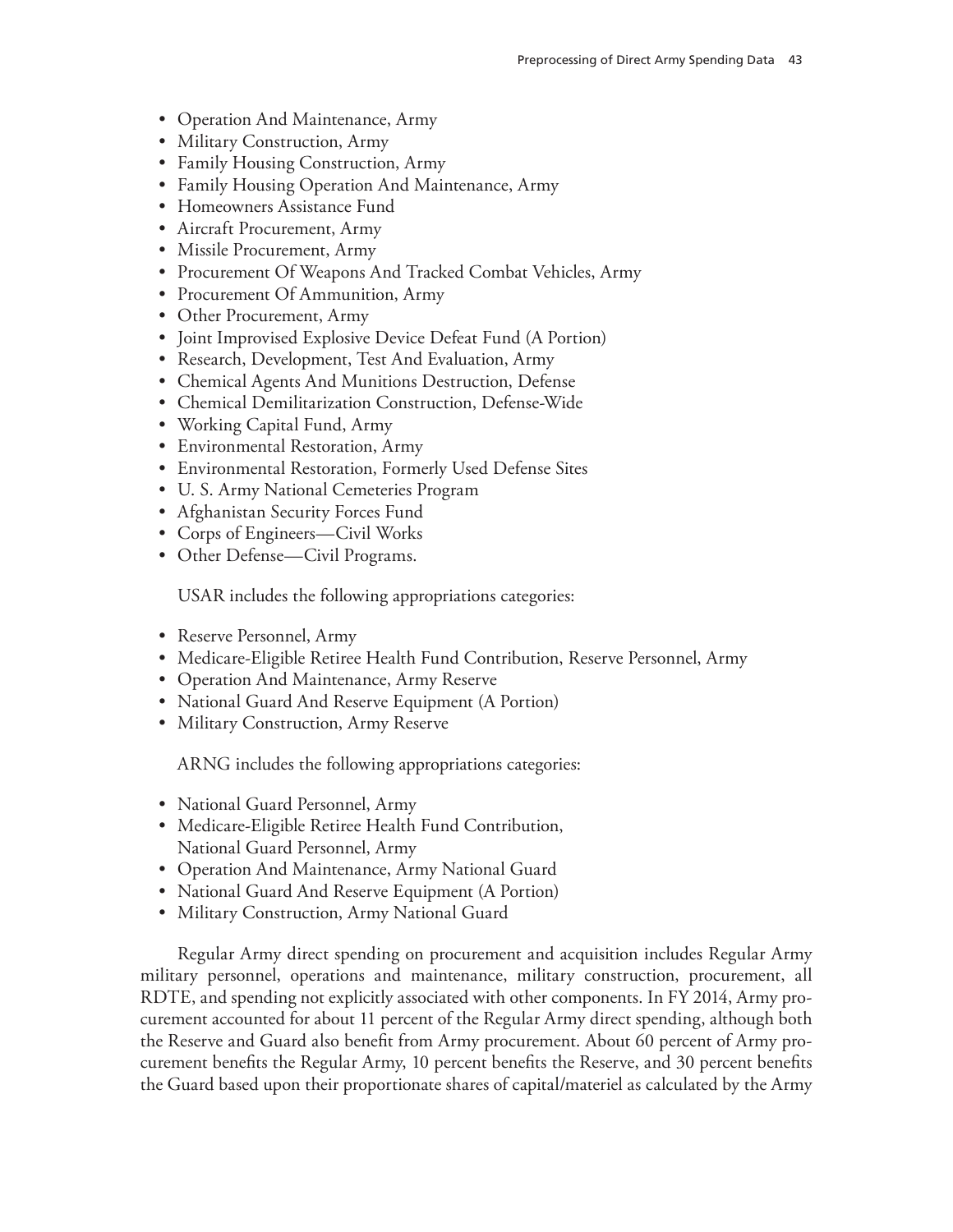G-8, although the distributions vary from year to year. Army RDT&E, which also benefits all components, accounted for about 5 percent, while several nonoperational Army responsibilities accounted for about 8 percent. These included civil works (Corps of Engineers), the Joint Improvised Explosive Device Defeat Organization, support to foreign militaries, chemical weapons demilitarization, and maintenance of military cemeteries, among others. These additional Army responsibilities are predominantly performed by Regular Army military and civilian personnel, but may include small percentages of Reserve and Guard contributions.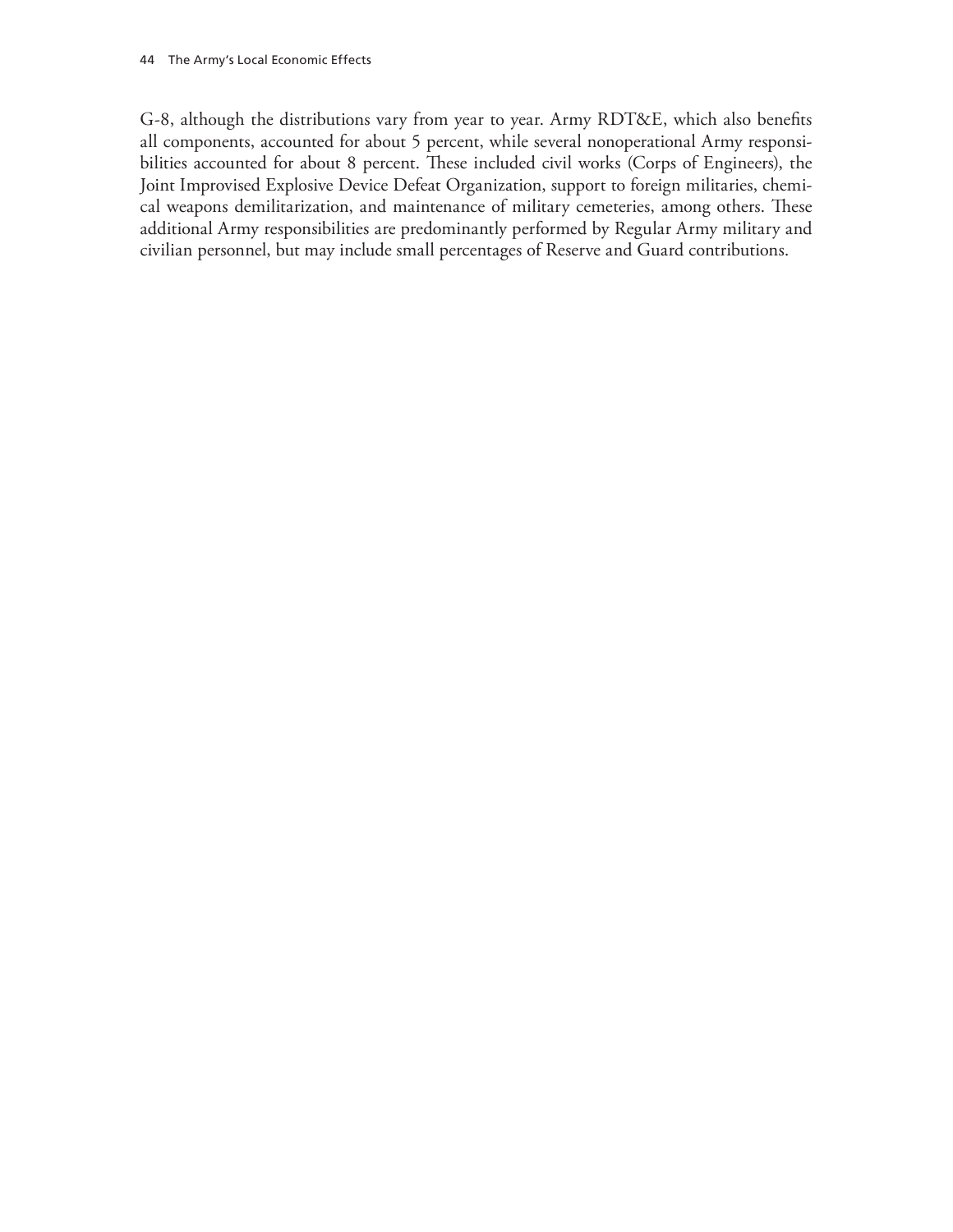## **Bibliography**

Adler, Loren, and Shai Akabas, "A Guide to the 2014 Sequester," Bipartisan Policy Center, June 3, 2013. As of February 12, 2015:

<http://bipartisanpolicy.org/blog/2013/06/guide-2014-sequester>

AGEISS Environmental, Inc., *Final Environmental Assessment for Construction of the Radar Test Ranges and Target Tower and Implementation of BRAC05 Recommendations at Tobyhanna Army Depot, Pennsylvania*, May 2008. As of February 12, 2014:

[http://www.hqda.army.mil/ACSIMWEB/brac/sites/PA/PA\\_TobyhannaAD/TobyhannaAD%20PA%20EA.pdf](http://www.hqda.army.mil/ACSIMWEB/brac/sites/PA/PA_TobyhannaAD/TobyhannaAD%20PA%20EA.pdf)

Army National Guard, "Guard Training," web page, undated. Web page no longer accessible. As of February 12, 2015:

<http://www.arng.army.mil/aboutus/guardtraining/Pages/default.aspx>

Army Regulation 220-5, *Designation, Classification, and Change in Status of Units*, April 15, 2003.

Assistant Secretary of the Army for Financial Management and Comptroller, *U.S. Army Cost Benefit Analysis Guide*, version 3.1, April 24, 2013. As of February 12, 2014: <http://asafm.army.mil/Documents/OfficeDocuments/CostEconomics/guidances/cba-gd.pdf>

———, "FORCES Information," web page, February 10, 2014. As of February 12, 2015: <http://asafm.army.mil/offices/CE/ForcesInfo.aspx?OfficeCode=1400>

Barro, Robert J., and Veronique de Rugy, "Defense Spending and the Economy," Mercatus Center, George Mason University, May 2013. As of February 27, 2015: [http://mercatus.org/sites/default/files/Barro\\_DefenseSpending\\_v2.pdf](http://mercatus.org/sites/default/files/Barro_DefenseSpending_v2.pdf)

Bess, Rebecca, and Zoë O. Ambargis, "Input-Output Models for Impact Analysis: Suggestions for Practitioners Using RIMS II Multipliers," paper presented at the 50th Southern Regional Science Association Conference, New Orleans, La., March 23–27, 2011. As of February 12, 2014: [http://www.bea.gov/papers/pdf/WP\\_IOMIA\\_RIMSII\\_020612.pdf](http://www.bea.gov/papers/pdf/WP_IOMIA_RIMSII_020612.pdf)

Bureau of Economic Analysis, "Table 1.1.9. Implicit Price Deflators for Gross Domestic Product," *National Income and Product Accounts Tables*, web page, March 27, 2015. As of April 10, 2015: <http://www.bea.gov/iTable/iTable.cfm?reqid=9&step=3&isuri=1&903=13#reqid=9&step=3&isuri=1&903=13>

Christ, Carl F., "A Review of Input-Output Analysis," in *Conference on Research in Income and Wealth, Input-Output Analysis: An Appraisal*, NBER Book Series Studies in Income and Wealth, Princeton University Press, 1955, pp. 137–182. As of February 12, 2015: <http://papers.nber.org/books/unkn55-2>

Coughlin, Cletus C., and Thomas B. Mandelbaum, "A Consumer's Guide to Regional Economic Multipliers," *Federal Reserve Bank of St. Louis Review*, Vol. 73, No. 1, January–February 1991, pp. 19–32.

Dardia, Michael, Kevin F. McCarthy, Jesse Malkin, and Georges Vernez, *The Effects of Military Base Closures in Local Communities: A Short-Term Perspective*, Santa Monica, Calif.: RAND Corporation, MR-667-OSD, 1996. As of February 12, 2015:

[http://www.rand.org/pubs/monograph\\_reports/MR667.html](http://www.rand.org/pubs/monograph_reports/MR667.html)

Davis, Steven J., Prakash Loungani, and Ramamohan Mahidhara, "Regional Unemployment Cycles," unpublished manuscript, April 1996.

Defense Finance and Accounting Service, "Military Pay Tables—1949–2014," updated December 31, 2013.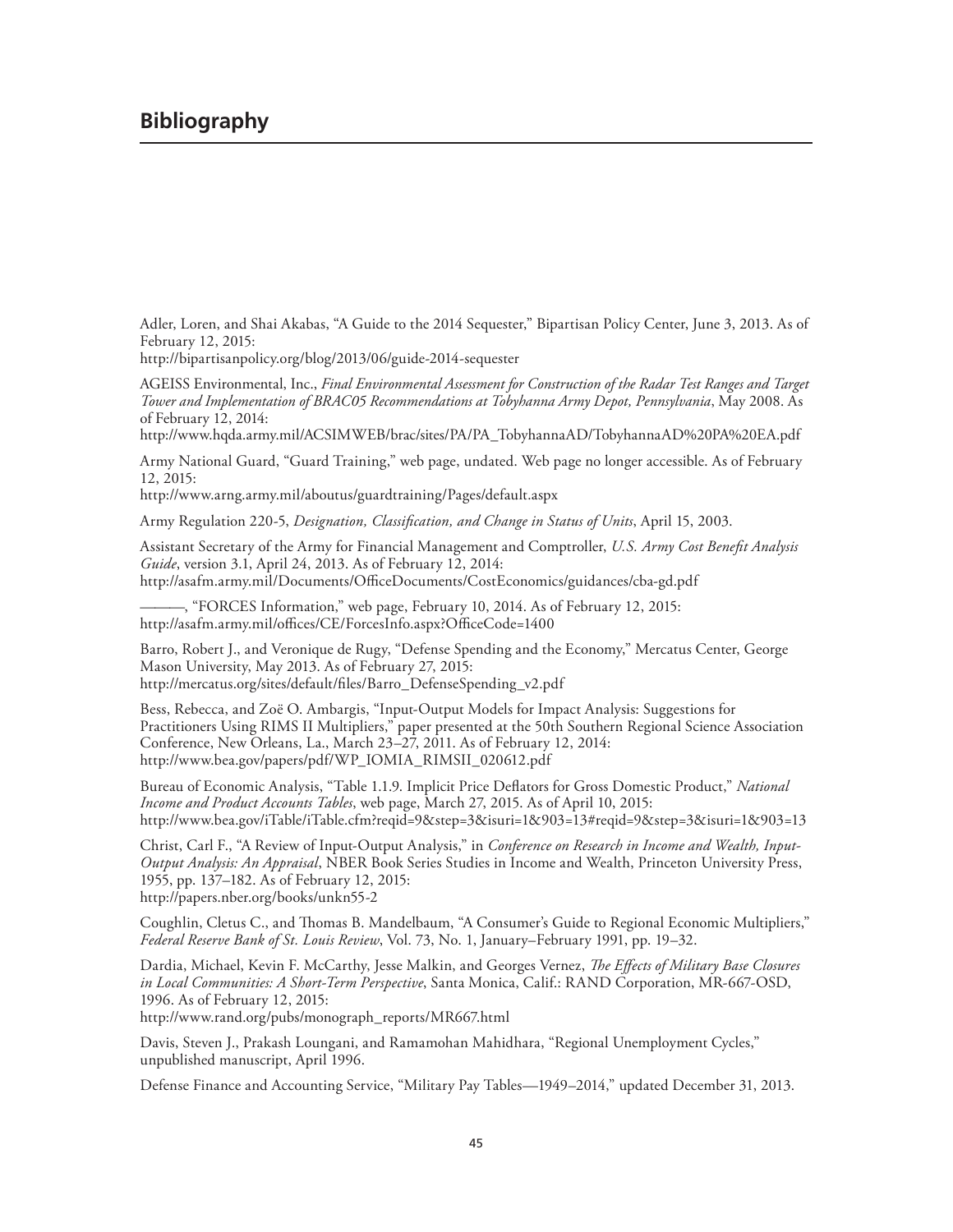Defense Manpower Data Center, "Welcome to DMDC," web page, undated. As of March 2, 2015: <https://www.dmdc.osd.mil/appj/dwp/index.jsp>

Defense Travel Management Office, "Basic Allowance for Housing (BAH)," web page, undated. As of February 12, 2015:

<http://www.defensetravel.dod.mil/site/bah.cfm>

DMDC—*See* Defense Manpower Data Center.

DoD—*See* U.S. Department of Defense.

ESRI, ArcGIS software, USA Base Map data set, 2013

Federal Procurement Data System—Next Generation, "FPDS-NG FAQ," web page, undated. As of February 12, 2015:

[https://www.fpds.gov/wiki/index.php/FPDS-NG\\_FAQ](https://www.fpds.gov/wiki/index.php/FPDS-NG_FAQ)

Fuller, Stephen S., *The Economic and Fiscal Impacts of DoD Spending on the Commonwealth of Virginia in FY 2008*, Richmond, Va.: Virginia National Defense Industrial Authority, November 2009. As of February 12, 2015:

[http://cra.gmu.edu/pdfs/researach\\_reports/other\\_research\\_reports/dc\\_state\\_of\\_business\\_2009/DoD\\_Impact\\_](http://cra.gmu.edu/pdfs/researach_reports/other_research_reports/dc_state_of_business_2009/DoD_Impact_Study_2009.pdf) Study\_2009.pdf

Grady, Patrick, and R. Andrew Muller, "On the Use and Misuse of Input-Output Based Impact Analysis in Evaluation," *Canadian Journal of Program Evaluation*, Vol. 3, No. 2, 1988, pp. 49–61.

Hefner, Frank L., "Using Input-Output Models to Measure Local Economic Impacts," *International Journal of Public Administration*, Vol. 20, Nos. 8–9, 1997, pp. 1469–1487.

Hooker, Mark A., "How Do Changes in Military Spending Affect the Economy? Evidence from State-Level Data," *New England Economic Review*, March–April 1996, pp. 3–15.

Hooker, Mark A., and Michael M. Knetter, "The Effects of Military Spending on Economic Activity: Evidence from State Procurement Spending," *Journal of Money, Credit, and Banking*, Vol. 29, No. 3, August 1997, pp. 400–421.

———, "Measuring the Economic Effects of Military Base Closures," *Economic Inquiry*, Vol. 39, No. 4, 2001, pp. 583–598.

Hosek, James, Aviva Litovitz, and Adam C. Resnick, *How Much Does Military Spending Add to Hawaii's Economy?* Santa Monica, Calif.: RAND Corporation, TR-996-OSD, 2011. As of February 12, 2015: [http://www.rand.org/pubs/technical\\_reports/TR996.html](http://www.rand.org/pubs/technical_reports/TR996.html)

House Resolution 3304, National Defense Authorization Act for Fiscal Year 2014, December 19, 2013.

Hughes, David W., "Policy Uses of Economic Multiplier and Impact Analysis," *Choices*, Vol. 18, No. 2, 2nd Quarter 2003.

Hultquist, Andy, and Tricia L. Petras, "An Examination of the Local Economic Impacts of Military Base Closures," *Economic Development Quarterly*, Vol. 26, No. 2, May 2012, pp. 151–161.

IMPLAN Group, "IMPLAN Data Sources," web page, 2014. As of March 2, 2015: [http://test.implan.com/index.php?option=com\\_content&view=article&id=689%3Aimplan-data-source](http://test.implan.com/index.php?option=com_content&view=article&id=689%3Aimplan-data-source-outline&catid=253%3AKB33&Itemid=1)outline&catid=253%3AKB33&Itemid=1

IMPLAN Group, homepage, undated. As of February 12, 2015: <http://implan.com>

Inspector General, U.S. Department of Defense, *Army Needs to Identify Government Purchase Card High-Risk Transactions*, DODIG-2012-043, January 20, 2012.

Krizan, Cornell John, "Localized Effects of California's Military Base Realignments: Evidence from Multi-Sector Longitudinal Microdata," working paper, Washington, D.C.: Center for Economic Studies, U.S. Bureau of the Census, December 1998.

Lopez, C. Todd, "Brigade Combat Teams Cut at 10 Posts Will Help Other BCTs Grow," Army News Service, June 25, 2013. As of February 12, 2014: <http://www.army.mil/article/106373>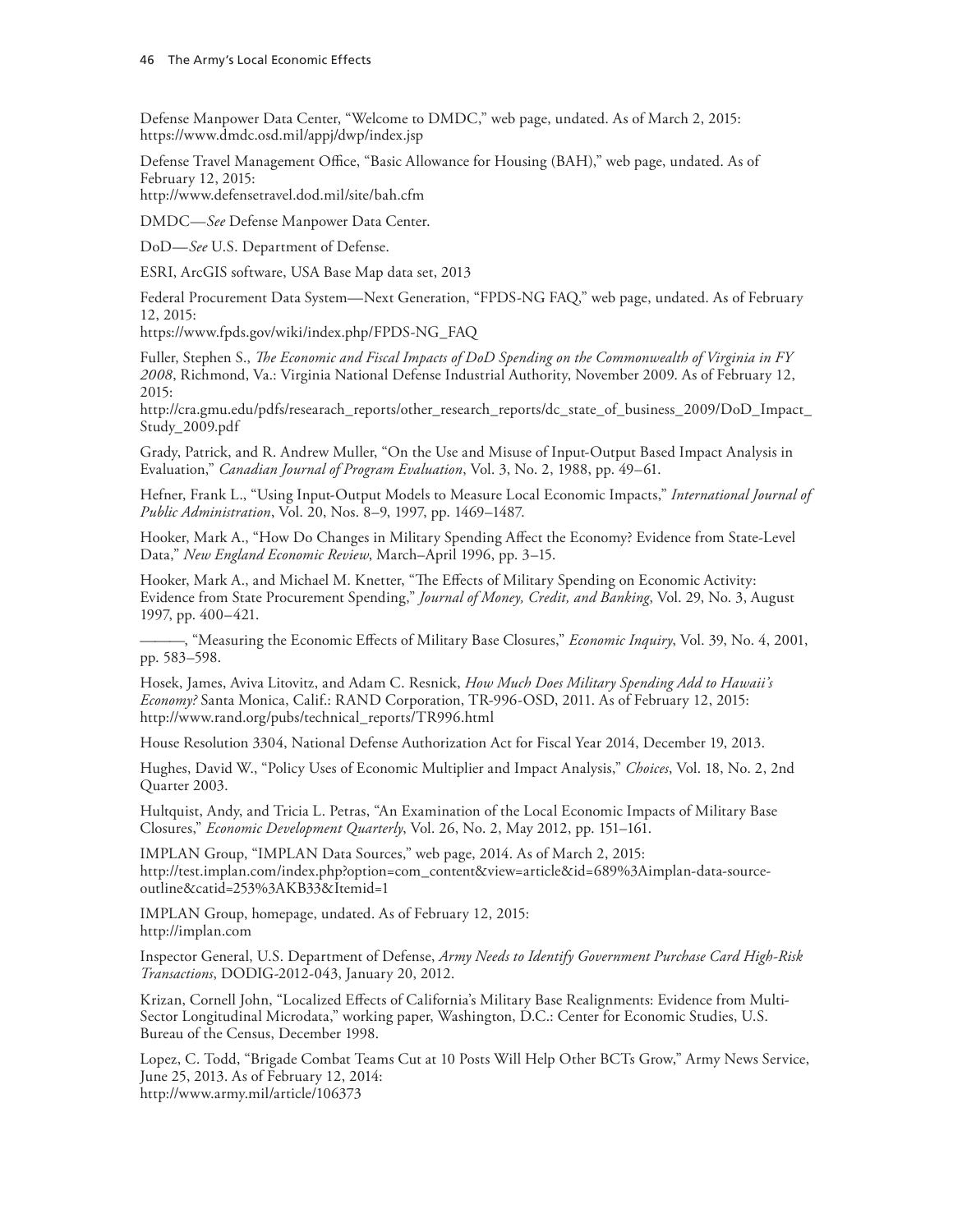Melcher, LTG David F., and MG Edgar E. Stanton III, "Army FY 2009 Budget Overview," briefing, February 2008. As of March 6, 2015:

<http://www.ausa.org/SiteCollectionDocuments/News/FY09.Army.Budget.Overview.pdf>

Nakamura, Emi, and Jón Steinsson, "Fiscal Stimulus in a Monetary Union: Evidence from US Regions," *American Economic Review*, Vol. 104, No. 3, 2014, pp. 753–792. As of February 27, 2015: <http://pubs.aeaweb.org/doi/pdfplus/10.1257/aer.104.3.753>

Odierno, Raymond T., U.S. Army Chief of Staff, Testimony before the Armed Services Committee, U.S. House of Representatives, Washington, D.C., September 18, 2013. As of February 12, 2015: [http://www.army.mil/article/111586/Sept\\_\\_18\\_\\_2013\\_\\_\\_\\_CSA\\_s\\_Testimony\\_before\\_the\\_House\\_Armed\\_](http://www.army.mil/article/111586/Sept__18__2013____CSA_s_Testimony_before_the_House_Armed_Services_Committee__As_Delivered_) Services\_Committee\_\_As\_Delivered\_

Office of the Deputy Secretary of Defense for Installations and Environment, *Base Structure Report: Fiscal Year 2007 Baseline*, 2006. As of February 12, 2015: [http://www.defense.gov/pubs/BSR\\_2007\\_Baseline.pdf](http://www.defense.gov/pubs/BSR_2007_Baseline.pdf)

Office of Management and Budget, *OMB Report to the Congress on the Joint Committee Sequestration for Fiscal Year 2013*, Washington, D.C., March 1, 2013. As of February 12, 2015: [http://www.whitehouse.gov/sites/default/files/omb/assets/legislative\\_reports/fy13ombjcsequestrationreport.pdf](http://www.whitehouse.gov/sites/default/files/omb/assets/legislative_reports/fy13ombjcsequestrationreport.pdf)

Office of the Secretary of Defense, *The Report of the Department of Defense on Base Realignment and Closure*, Washington, D.C., April 1998. As of February 12, 2015: <http://www.defense.gov/pubs/brac040298.pdf>

Office of the Under Secretary of Defense for Acquisition, Technology and Logistics, "Federal Subaward Reporting System (FSRS)," web page, undated. As of April 24, 2015: [http://www.acq.osd.mil/dpap/pdi/eb/federal\\_subaward\\_reporting\\_system.html](http://www.acq.osd.mil/dpap/pdi/eb/federal_subaward_reporting_system.html)

Office of the Under Secretary of Defense, Comptroller, *National Defense Budget Estimates for FY 2014* ("Green Book"), Washington, D.C., May 2013. As of February 12, 2015: [http://comptroller.defense.gov/Portals/45/Documents/defbudget/fy2014/FY14\\_Green\\_Book.pdf](http://comptroller.defense.gov/Portals/45/Documents/defbudget/fy2014/FY14_Green_Book.pdf)

Office of the Under Secretary of Defense, Comptroller, and Chief Financial Officer, *Overview: United States Department of Defense Fiscal Year 2014 Budget Request*, Washington, D.C., April 2013. As of February 14, 2015: [http://comptroller.defense.gov/Portals/45/documents/defbudget/fy2014/FY2014\\_Budget\\_Request\\_Overview\\_](http://comptroller.defense.gov/Portals/45/documents/defbudget/fy2014/FY2014_Budget_Request_Overview_Book.pdf) Book.pdf

Pellerin, Cheryl, "Service Chiefs Detail 2014 Sequestration Effects," American Forces Press Service, September 19, 2013. As of February 12, 2015:

[http://www.af.mil/News/ArticleDisplay/tabid/223/Article/467167/service-chiefs-detail-2014-sequestration](http://www.af.mil/News/ArticleDisplay/tabid/223/Article/467167/service-chiefs-detail-2014-sequestration-effects.aspx)effects.aspx

Poppert, Patrick E., and Henry W. Herzog, Jr., "Force Reduction, Base Closure, and the Indirect Effects of Military Installations on Local Employment Growth," *Journal of Regional Science*, Vol. 43, No. 3, 2003, pp. 459–481.

Public Law 112-25, Budget Control Act of 2011, August 2, 2011.

Schnaubelt, Christopher M., Craig A. Bond, Lilly C. Geyer, and W. Grant Wilder, *The Economic Impact of Army Downsizing on States and Communities*, Santa Monica, Calif.: RAND Corporation, 2014, not available to the general public.

Schnaubelt, Christopher M., Craig A. Bond, Frank Camm, Beth E. Lachman, Laurie McDonald, Judith Mele, Paul Ng, Meagan Smith, Cole Sutera, Joshua Klimas, and Christopher Skeels, *The Army's Local Economic Effects: Appendix B,* Volume I: *Alabama Through Minnesota*, Santa Monica, Calif: RAND Corporation, RR-1119/1-A, 2015a. As of May 2015: [http://www.rand.org/pubs/research\\_reports/RR1119z1.html](http://www.rand.org/pubs/research_reports/RR1119z1.html)

———, *The Army's Local Economic Effects: Appendix B,* Volume II: *Mississippi Through Wyoming*, Santa Monica, Calif: RAND Corporation, RR-1119-A/2, 2015b. As of May 2015: [http://www.rand.org/pubs/research\\_reports/RR1119z2.html](http://www.rand.org/pubs/research_reports/RR1119z2.html)

Siehl, George H., and Edward Knight, *Military Base Closures Since 1988: Status and Employment Changes at the Community and State Level*, Washington, D.C.: Congressional Research Service, June 17, 1996.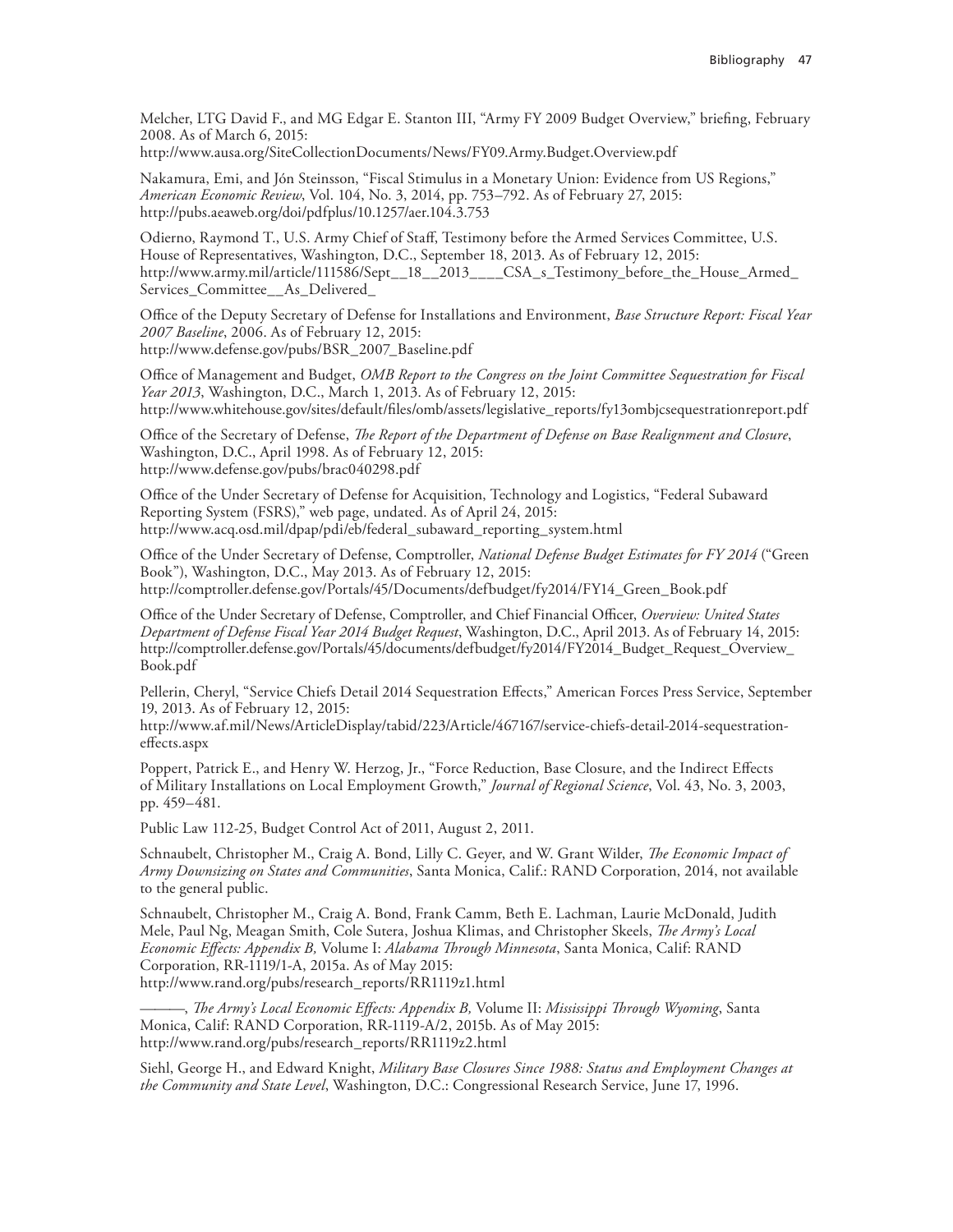U.S. Army Corps of Engineers, *Final Environmental Impact Statement: BRAC 2005 and Transformation Actions at Fort Benning, GA,* Vol. 1: *Final IES and Appendices*, Ft. Benning, Ga., October 2007. As of February 12, 2015: [http://www.benning.army.mil/garrison/DPW/EMD/content/pdf/Vol\\_1\\_FBGA\\_FEIS-Oct20007.pdf](http://www.benning.army.mil/garrison/DPW/EMD/content/pdf/Vol_1_FBGA_FEIS-Oct20007.pdf)

U.S. Army Cost and Economic Analysis Center, *Department of the Army Cost Analysis Manual*, May 2002. As of February 12, 2015:

<http://asafm.army.mil/Documents/OfficeDocuments/CostEconomics/Guidances/cam.pdf>

U.S. Army Environmental Command, *Programmatic Environmental Assessment for Army 2020 Force Structure Realignment*, January 2013. As of February 12, 2015:

[http://www.wainwright.army.mil/env/NEPA/Completed%20EIS-EA/EA/PEA%20Army%202020%20](http://www.wainwright.army.mil/env/NEPA/Completed%20EIS-EA/EA/PEA%20Army%202020%20Force%20Structure%20Realignment_Final%20EA.pdf) Force%20Structure%20Realignment\_Final%20EA.pdf

———, *Supplemental Programmatic Environmental Assessment for Army 2020 Force Structure Realignment*, June 2014. As of February 27, 2015:

<http://aec.army.mil/Portals/3/nepa/Army2020SPEA-FNSI.pdf>

U.S. Army Program Analysis and Evaluation Office, "Budget Uncertainty Impact on the U.S. Army: State-by-State Comparison," briefing, February 15, 2013. As of February 12, 2015: [http://armedservices.house.gov/index.cfm/files/serve?File\\_id=9d696bad-b032-4102-9278-3b30dea34684](http://armedservices.house.gov/index.cfm/files/serve?File_id=9d696bad-b032-4102-9278-3b30dea34684)

U.S. Army Reserve, *America's Army Reserve: A Life-Saving and Life-Sustaining Force for the Nation—2013 Posture Statement*, Washington, D.C., March 2013. As of February 12, 2015: [http://www.usar.army.mil/resources/Media/ARPS\\_2013\\_6-6-13%20\(2\).pdf](http://www.usar.army.mil/resources/Media/ARPS_2013_6-6-13%20(2).pdf)

U.S. Army Reserve Mission Command, "Operational, Functional, Training, and Supporting Commands (FY14)," briefing slide, November 21, 2013.

U.S. Bureau of Economic Analysis, "Regional Input-Output Modeling System (RIMS II)," web page, undated. As of February 12, 2015: <https://www.bea.gov/regional/rims/index.cfm>

———, *RIMS II: An Essential Tool for Regional Developers and Planners*, Washington, D.C., December 2013. As of February 12, 2015:

[https://www.bea.gov/regional/pdf/rims/rimsii\\_user\\_guide.pdf](https://www.bea.gov/regional/pdf/rims/rimsii_user_guide.pdf)

U.S. Census Bureau, *Fast Facts for Congress,* web page, undated-a. As of May 5, 2015: <http://www.census.gov/fastfacts/>

———, "Community Facts," *American FactFinder* web page, undated-b. As of May 5, 2015: <http://factfinder.census.gov/faces/nav/jsf/pages/index.xhtml>

———, *USA Counties,* web page, undated-c. As of May 5, 2015: <http://censtats.census.gov/usa/usainfo.shtml>

———, *Cartographic Boundary Shapefiles—Congressional Districts*, revised October 2014. As of May 4, 2015: [https://www.census.gov/geo/maps-data/data/cbf/cbf\\_cds.html](https://www.census.gov/geo/maps-data/data/cbf/cbf_cds.html)

*Consolidated Federal Funds Report for Fiscal Year 2010: State and County Areas*, Washington, D.C., September 2011. As of February 27, 2015:

<http://www.census.gov/prod/2011pubs/cffr-10.pdf>

———, *American Community Survey*, 2012. As of April 29, 2015: <http://www.census.gov/acs/www/>

———, *The 2012 Statistical Abstract*, Washington, D.C., 2011. As of February 12, 2015: <http://www.census.gov/compendia/statab>

———, *State Government Tax Collections*, April 11, 2013. As of February 12, 2015: <http://www.census.gov/govs/statetax>

———, *TIGER/Line Shapefiles*, last revised April 2015. As of May 4, 2015: <http://www.census.gov/geo/maps-data/data/tiger-line.html>

U.S. Department of the Army, *Fiscal Year (FY) 2013 Budget Estimates: Military Personnel, Army, Justification Book*, Washington, D.C., February 2012. As of February 12, 2015: <http://asafm.army.mil/Documents/OfficeDocuments/Budget/BudgetMaterials/FY13/milpers//mpa.pdf>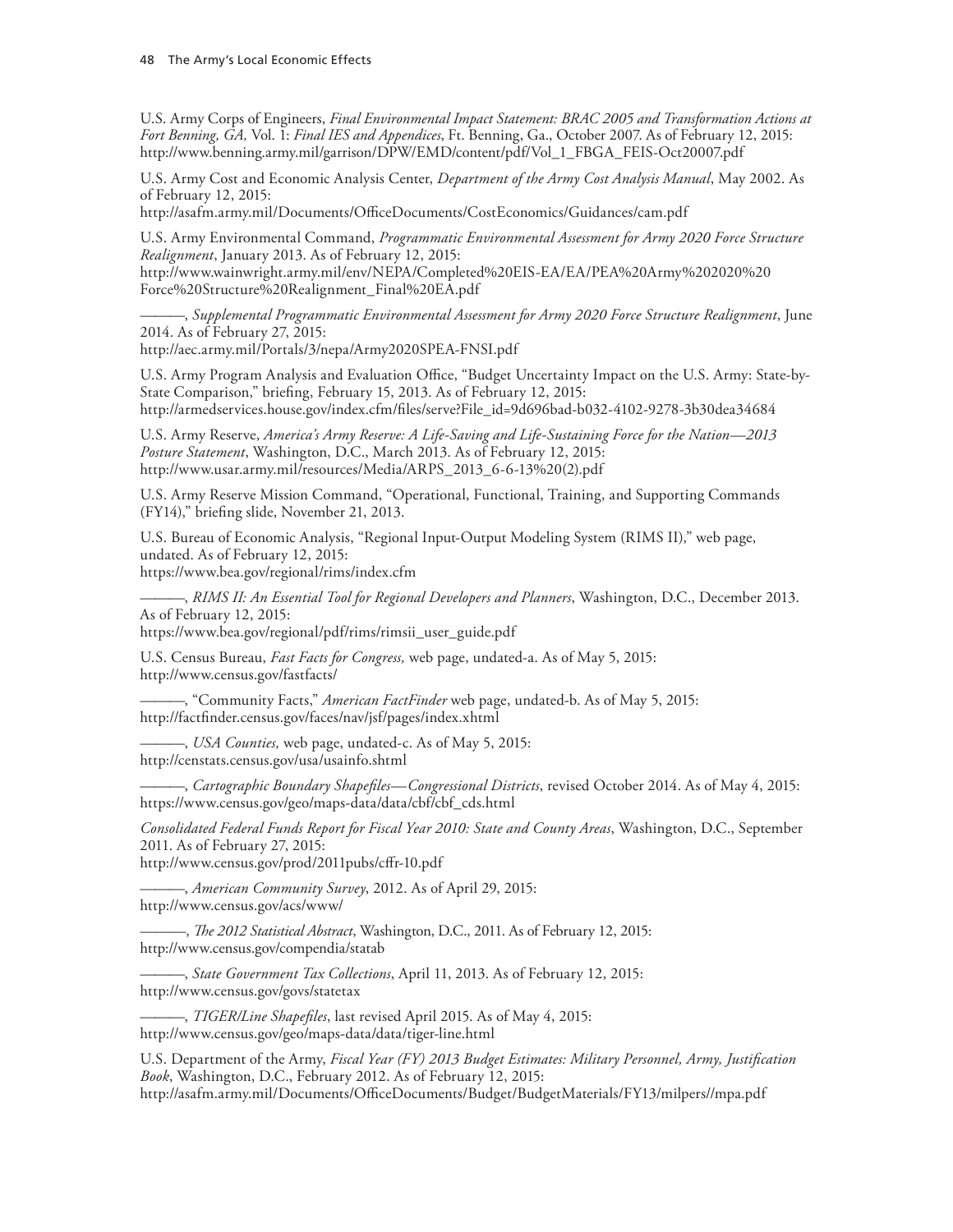U.S. Department of Defense, *Military Compensation*, Greenbooks, undated. As of November 11, 2015: <http://militarypay.defense.gov/References/Greenbooks.aspx>

———, *Quadrennial Defense Review 2014*, Washington, D.C., March 4, 2014.

U.S. Department of Defense, Office of the Actuary, *Statistical Report on the Military Retirement System: Fiscal Year 2012*, Department of Defense, 2013.

———, *Statistical Report on the Military Retirement System: Fiscal Year 2013*, May 2014. As of February 27, 2015: <http://actuary.defense.gov/Portals/15/Documents/statbook13.pdf>

U.S. General Accounting Office, *Military Bases: Status of Prior Base Realignment and Closure Rounds*, Washington, D.C., NSIAD-99-36, December 11, 1998.

-, "Army Stationing and Installation Plan, FY2013," spreadsheet, 2013.

U.S. Postal Service, *Postal Facts 2014*, p. 19. As of May 5, 2015: <https://about.usps.com/who-we-are/postal-facts/postalfacts2014.pdf>

USASpending.gov, homepage, undated. As of February 12, 2015: <http://www.usaspending.gov>

Williams, Laura M., Susan L. Rose, and Andrew S. Rehwinkel, *Competitiveness in the Services Sector*, Alexandria, Va.: Institute for Defense Analyses, March 2010. As of February 27, 2015: [http://www.acq.osd.mil/mibp/docs/competitiveness\\_in\\_the\\_services\\_sector.pdf](http://www.acq.osd.mil/mibp/docs/competitiveness_in_the_services_sector.pdf)